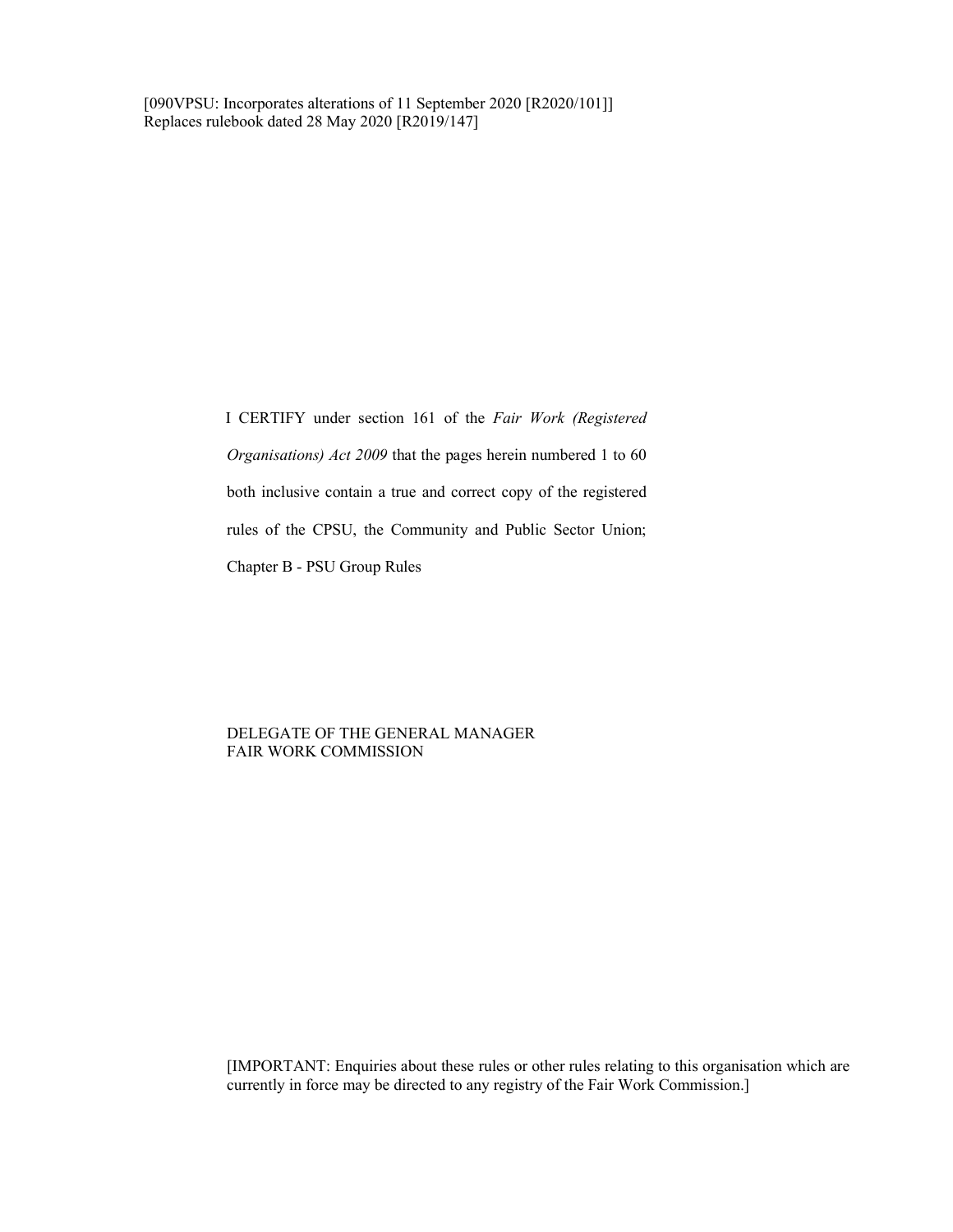# Rules of the CPSU, the Community and Public Sector Union **Chapter B - PSU Group** Contents

| [090VPSU: Incorporates alterations of 11 September 2020 [R2020/101]] | $\mathbf{i}$ |
|----------------------------------------------------------------------|--------------|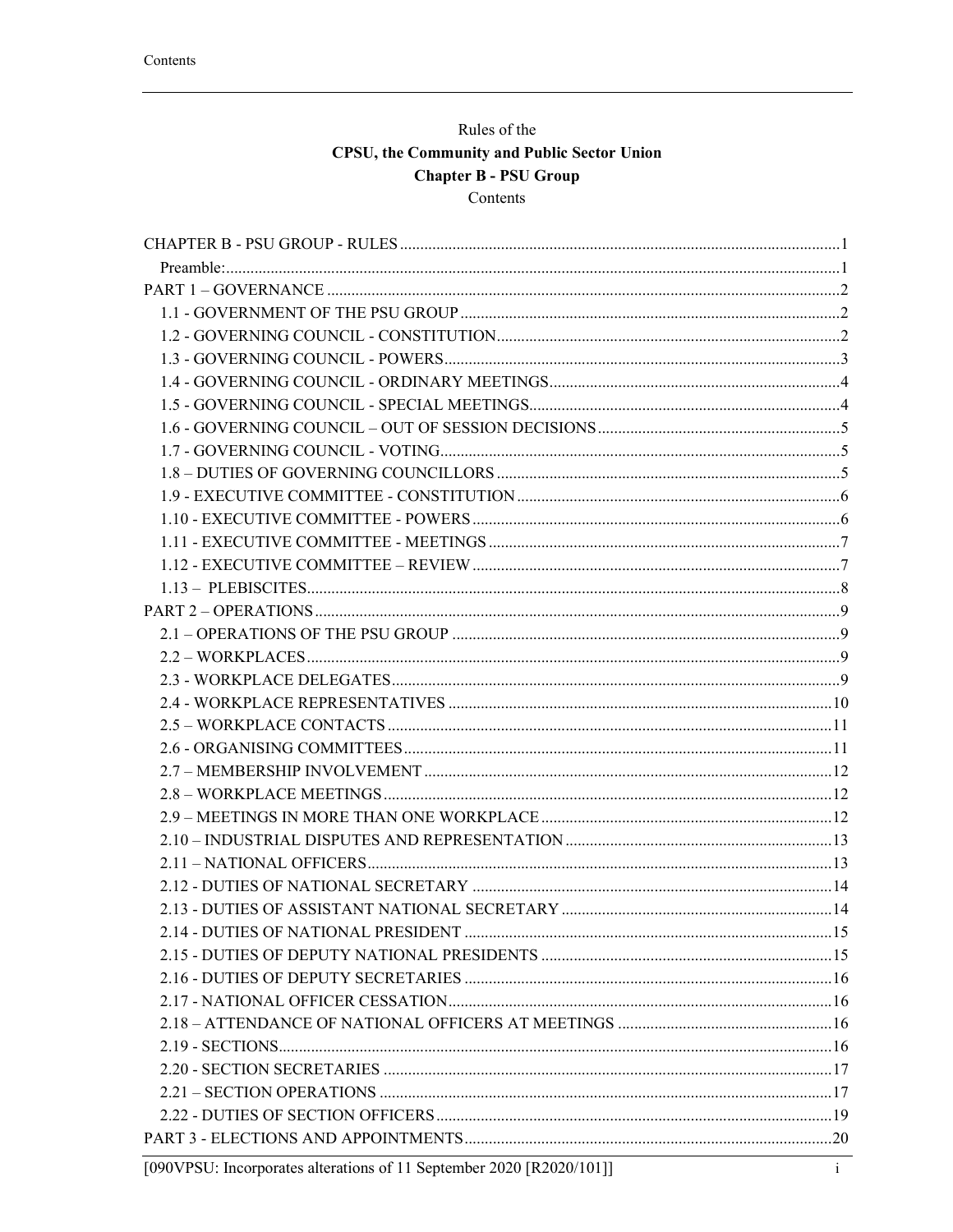| 3.16- FIXING OF MINIMUM SALARIES & LOCATION OF SALARIED OFFICERS             |  |
|------------------------------------------------------------------------------|--|
|                                                                              |  |
|                                                                              |  |
|                                                                              |  |
|                                                                              |  |
|                                                                              |  |
|                                                                              |  |
|                                                                              |  |
|                                                                              |  |
|                                                                              |  |
|                                                                              |  |
|                                                                              |  |
|                                                                              |  |
|                                                                              |  |
|                                                                              |  |
|                                                                              |  |
|                                                                              |  |
|                                                                              |  |
|                                                                              |  |
|                                                                              |  |
|                                                                              |  |
|                                                                              |  |
|                                                                              |  |
|                                                                              |  |
|                                                                              |  |
|                                                                              |  |
| PART 4A - FINANCIAL DISCLOSURE AND TRAINING OBLIGATIONS FOR THE PSU GROUP 37 |  |
|                                                                              |  |
|                                                                              |  |
|                                                                              |  |
|                                                                              |  |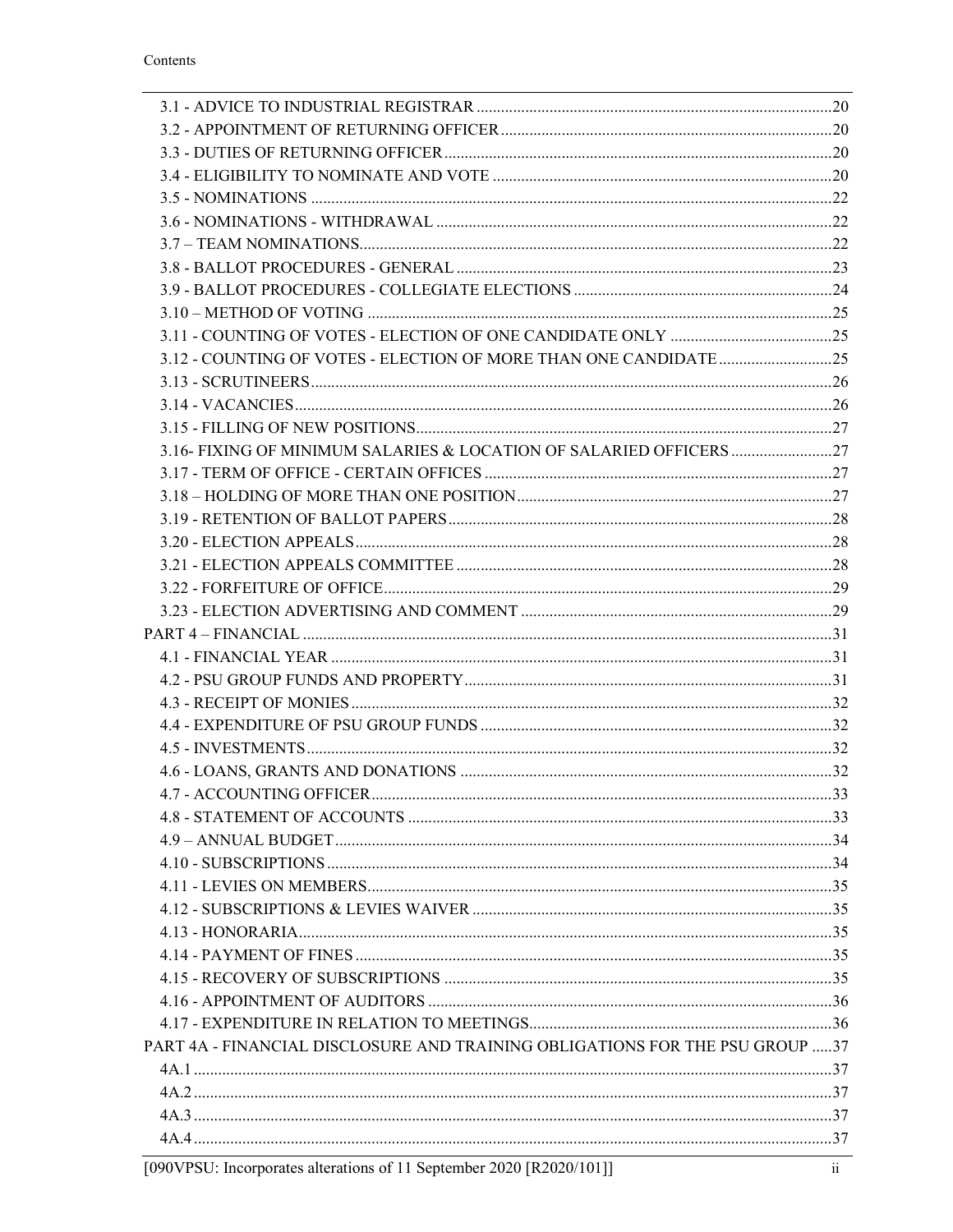| 7.6 – TRANSITIONAL SECTION COUNCILS AND SECTION OFFICER POSITIONS46 |  |
|---------------------------------------------------------------------|--|
|                                                                     |  |
|                                                                     |  |
|                                                                     |  |
|                                                                     |  |
|                                                                     |  |
|                                                                     |  |
|                                                                     |  |
|                                                                     |  |
|                                                                     |  |
|                                                                     |  |
|                                                                     |  |
|                                                                     |  |
|                                                                     |  |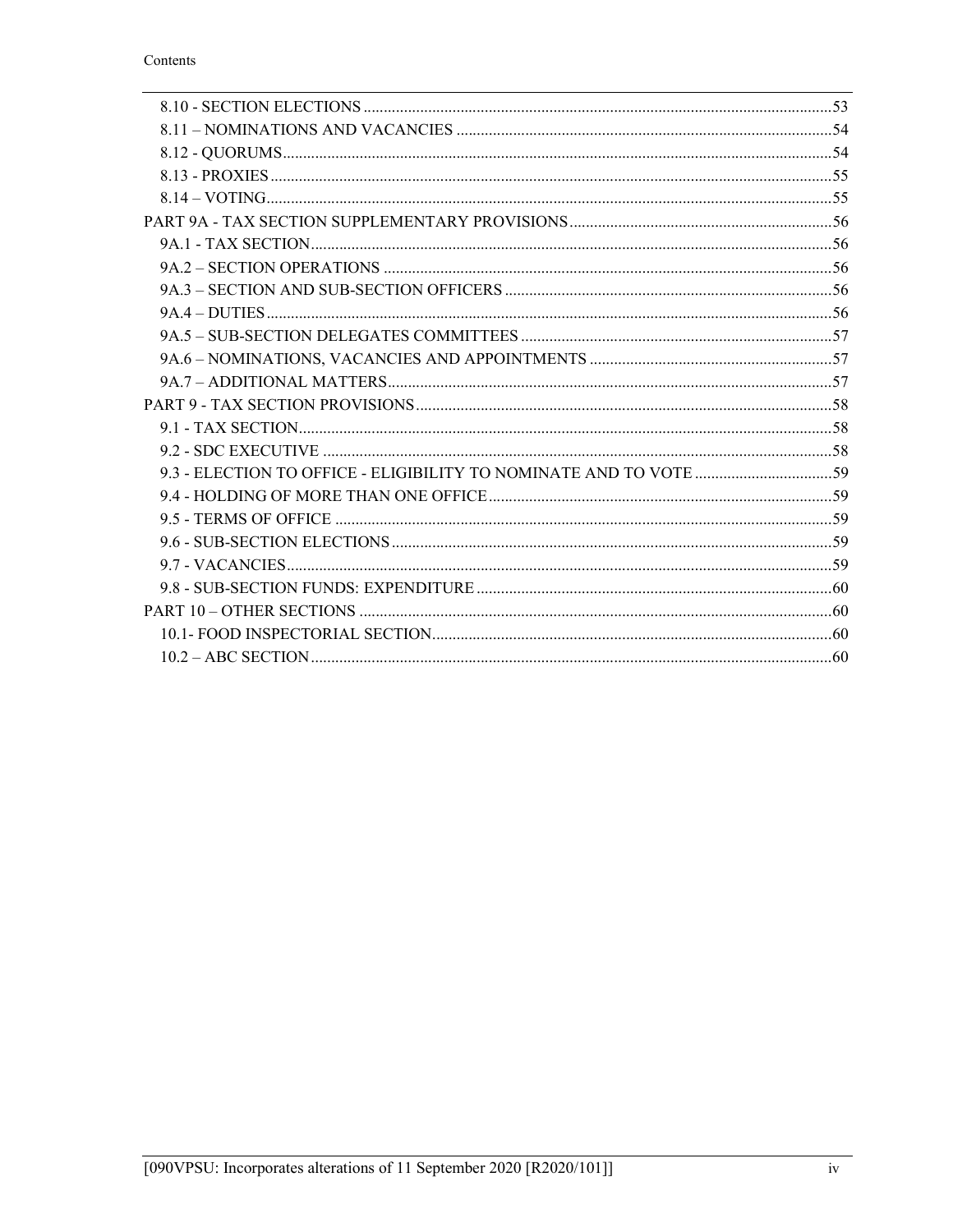# CHAPTER B - PSU GROUP - RULES

# Preamble:

The Rules in this Chapter apply to the PSU Group. The Rules seek to ensure:

- the democratic control of the Union by its members;
- the effective operation of the Union;
- the protection of Union members exercising their lawful right to organise collectively;

### In this Chapter:

"member" means a member of the PSU Group

"Salaried Officer" means such of:

- the National Officers,
- the CSIRO Section Secretary and any CSIRO Assistant Section Secretary; and
- the ABC Section Secretary

for whom Governing Council has determined a salary;

"Union" means the PSU Group unless the context indicates otherwise.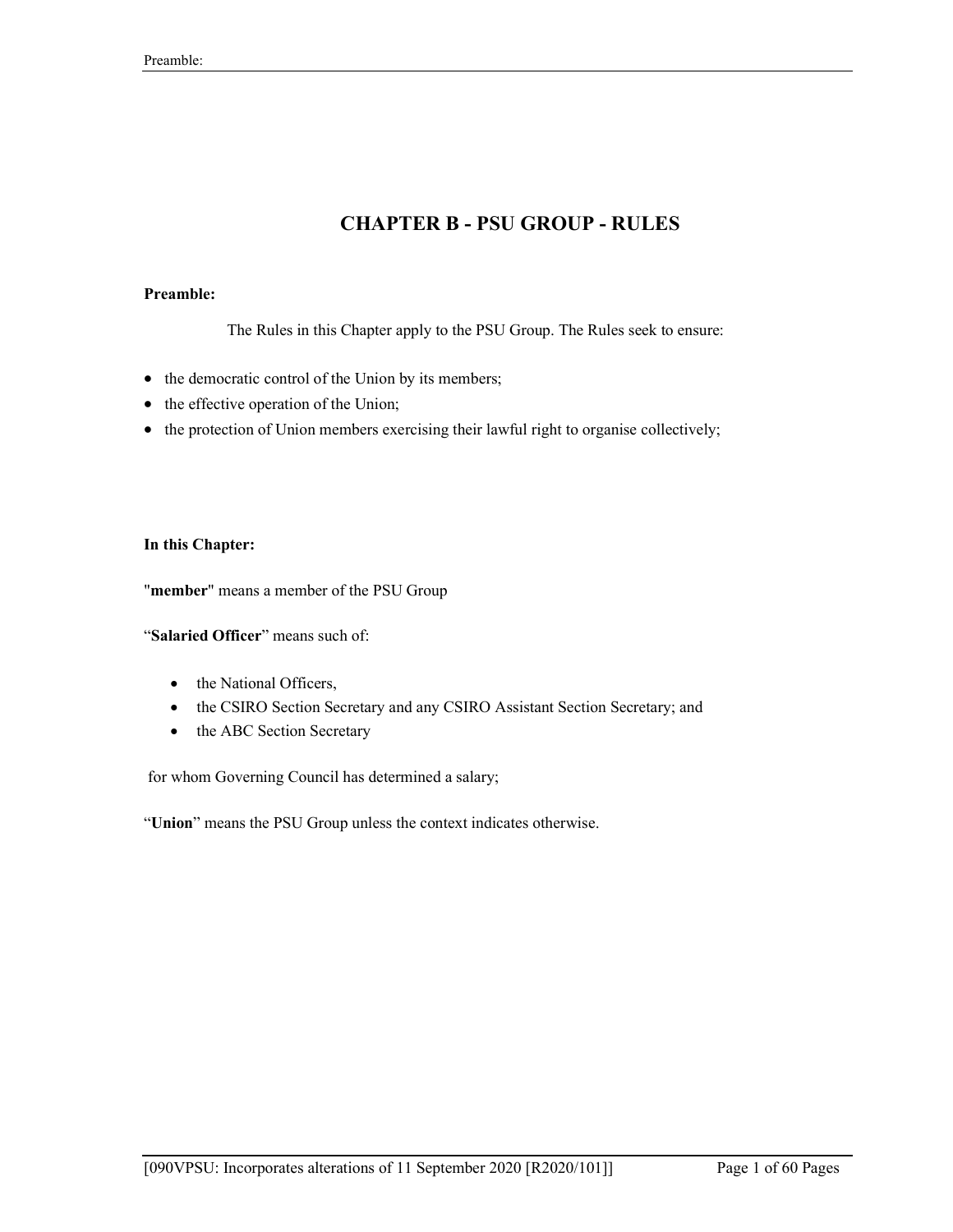# PART 1 – GOVERNANCE

# 1.1 - GOVERNMENT OF THE PSU GROUP

- a. The PSU Group shall be governed by financial members by means of:
	- (i) a Governing Council;
	- (ii) an Executive Committee;
	- (iii) membership plebiscites.
- b. The Governing Council shall determine the strategic direction and objectives of the Union. A strategic plan shall be developed to achieve the direction and objectives which shall be endorsed by Governing Council and reviewed annually.
- c. In accordance with any union policy, governing bodies will:
	- (i) Be representative of the diversity of the PSU group membership; and
	- (ii) Recognise women as a majority in most workplaces and within our membership.

# 1.2 - GOVERNING COUNCIL - CONSTITUTION

- a. There shall be a Governing Council of the PSU Group.
- b. The Governing Council shall be constituted by:
	- (i) the National Officers;
	- (ii) the Section Secretaries;
	- (iii) the Governing Councillors;
	- (iv) any Section Presidents elected by and from the members of the Section where that Section has at least 2,000 financial members; and
	- (v) any other positions as specified in these Rules.
- c. Governing Councillors shall be elected by and from the financial members of Sections, provided that the Governing Council may allocate members of the Section to electorates for the purpose of electing the Governing Councillors of the Section.
- d. A Section shall be entitled to a Governing Councillor for the first complete 2000 financial members and an additional Governing Councillor for each additional 1,000 financial members thereafter. Where the Section has at least 2,000 financial members and a Section President elected by and from the members of the Section, that Section shall be entitled to one less Governing Councillor. For the purpose of this paragraph and Rule 1.2 b, financial membership shall be determined as at the 30 June immediately prior to the election of Governing Councillors.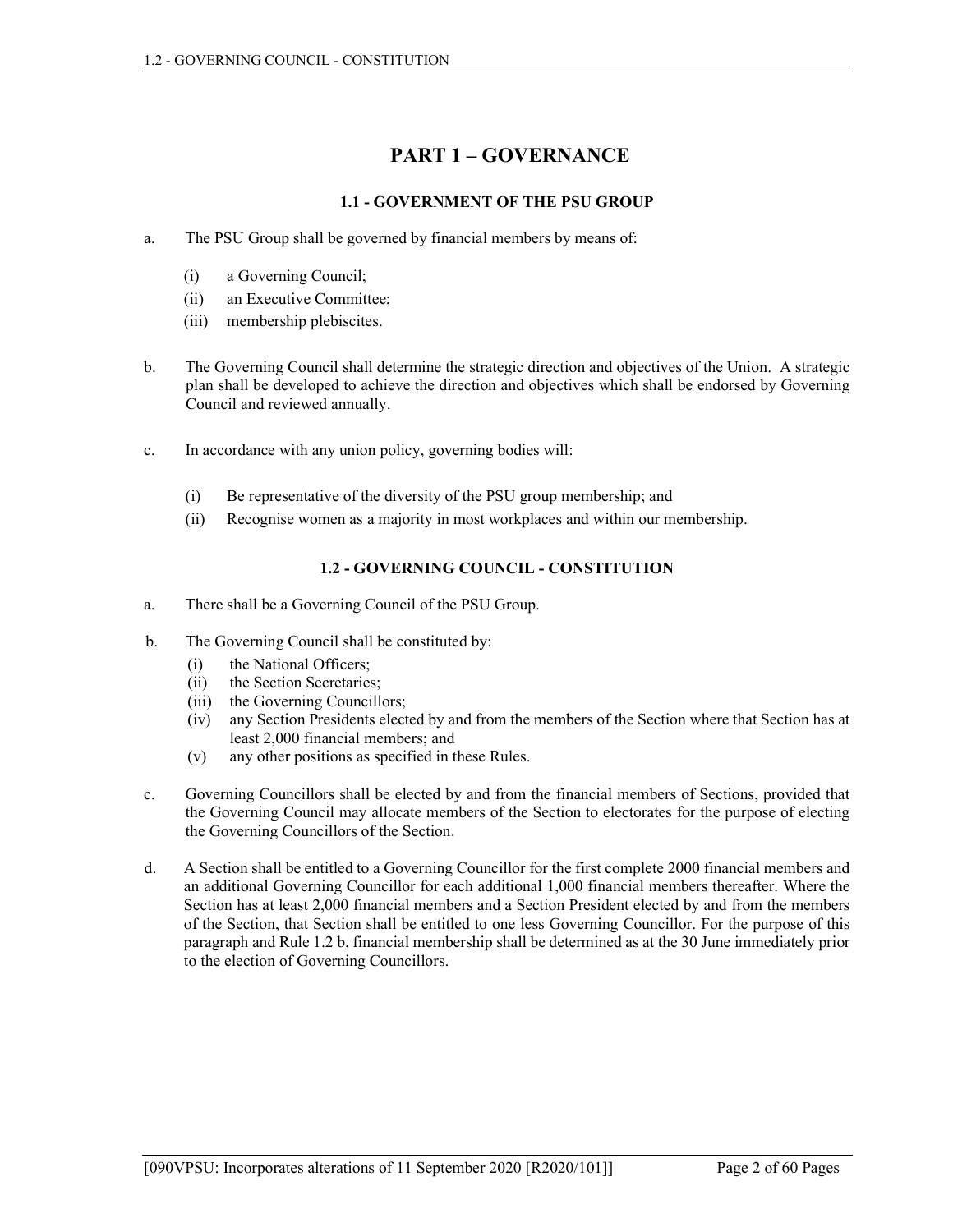e. A position of Governing Councillor shall become vacant if the holder resigns or ceases to be a member of the Section, or is working in a workplace outside the Section for a continuous period greater than 6 months, or in the case of a Councillor elected by a designated electorate within the Section, ceases to be a member of that electorate, or is working in a workplace outside the designated electorate for a continuous period greater than 6 months.

f. If a member of the Governing Council cannot attend the whole or part of a Governing Council meeting, they may appoint as proxy another member of the Governing Council, or a financial member of the PSU Group from the electorate which the member of Governing Council represents. The proxy so appointed has all the powers of the member of the Governing Council represented. Such appointments shall be notified in writing to the Chair of the meeting. No member of the Governing Council may be appointed as a proxy for more than one absent member of the Governing Council at any meeting.

### 1.3 - GOVERNING COUNCIL - POWERS

- a. Subject to Rule 1.13 (Plebiscites) the Governing Council shall be the supreme governing body of the PSU Group.
- b. Without limiting the generality of paragraph (a), the Governing Council has the power to:
	- (i) superintend, manage and control the PSU Group's affairs, property and funds;
	- (ii) set the strategic direction and objectives of the Union;
	- (iii) endorse and annually review the strategic plan;
	- (iv) review the acts and decisions of the Executive Committee;
	- (v) determine the allocation of members to Sections;
	- (vi) establish policy for the operation of the PSU Group;
	- (vii) interpret these Rules;
	- (viii) recommend to the National Officers Committee the making, amendment or rescission of Rules in this Chapter and approve the making, amendment or rescission of Rules in Chapter A;
	- (ix) set the salaries, conditions and work location of the Salaried Officers of the PSU Group; and
	- (x) in respect of any particular matter, and without limiting any specific delegation contained in these Rules, delegate a power or task to a specified Officer of the PSU Group or a specified Committee or Council other than a power contained in the following Rules, except that where a specific power or task must be exercised by an Officer, as defined in the RAO Schedule of the Workplace Relations Act 1996, that power or task shall only be delegated to an Officer, so defined, or a Committee or Council constituted only of Officers, so defined:

Rules Excluded:

| 1.3(b)(viii) | recommending and/or approving the making, amendment or rescission of        |
|--------------|-----------------------------------------------------------------------------|
|              | Rules in Chapters A or B,                                                   |
| 1.3(b)(ix)   | setting the salaries, conditions and work location of Salaried Officers     |
| 1.4(c)       | waive the requirement to hold an in-face meeting of the Governing Council   |
| 1.13(c)(i)   | holding a meeting of the Governing Council to consider a plebiscite request |
| 3.16         | fixing the minimum salaries and work location of Salaried Officers prior to |
|              | nominations                                                                 |
| 4.10         | subscriptions                                                               |
| 4.11         | levies on members                                                           |
| 5.7          | affiliation                                                                 |
| 5.15         | removal from office by the Governing Council                                |
| 5.19(k)      | determination of disputes.                                                  |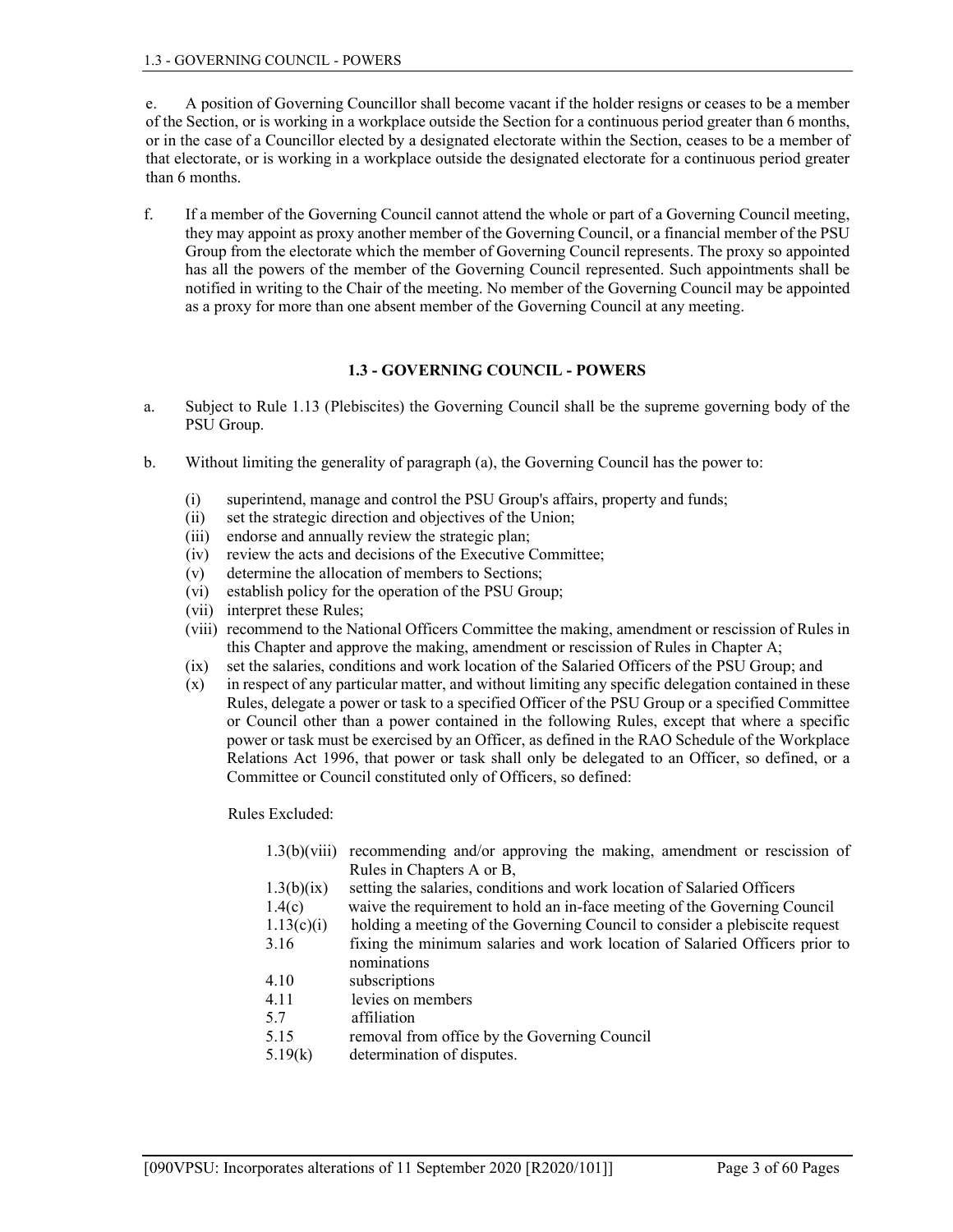# 1.4 - GOVERNING COUNCIL - ORDINARY MEETINGS

- a. The Governing Council shall meet whenever it so decides or whenever determined by the Executive Committee, or the National Secretary. The National Secretary shall give reasonable notice of Governing Council meetings to all members of the Governing Council.
- b. At least two ordinary meetings of the Governing Council shall be held in each calendar year, at least one of which shall be in-face.
- c. In extraordinary circumstances, where it is not practicable to hold an in-face ordinary meeting of the Governing Council in a calendar year, the Governing Council may determine to waive the requirement to hold an in-face meeting in that calendar year and that a meeting be held in an alternative manner that provides Governing Councillors with a reasonable opportunity to participate.
- d. The Governing Council or failing it the National Secretary shall determine the dates and venue of all meetings of the Governing Council provided that the Executive Committee may determine that an ordinary meeting be conducted by telephone conference, video conference or other electronic means.
- e. The Executive Committee, individual members of the Governing Council, and Section Councils may submit proposals for consideration at ordinary meetings of the Governing Council. Any PSU Group member may raise with a member of the Governing Council any item for consideration as an agenda item at Governing Council meetings. All agenda proposals shall be forwarded to the National Secretary at least four weeks before the meeting.
- f. The National Secretary shall forward a copy of the agenda for ordinary meetings to each member of the Governing Council at least three weeks prior to the meeting.
- g. Notwithstanding the provisions of paragraph (d), a meeting of Governing Council held under this Rule may consider other matters not on the agenda provided that a two-thirds vote of those attending the meeting agree to consider the matter or matters.

# 1.5 - GOVERNING COUNCIL - SPECIAL MEETINGS

- a. A majority of members of the Governing Council may request a special meeting of the Governing Council which shall be held within twenty-eight days of receipt of such request. The members of the Governing Council, when requesting a special Governing Council meeting, shall state in writing the matter or matters for consideration at the special meeting.
- b. The Executive Committee or the National Secretary may direct that a special meeting of the Governing Council be convened to consider and determine specified matters.
- c. A special meeting of Governing Council may consider and determine any matter within the power of the Governing Council.
- d. A special meeting shall be convened by the National Secretary. Reasonable notice of a special meeting shall be given by the National Secretary. The notice shall state shortly the matter or matters to be discussed. The notice may be given by telephone, written communication delivered by hand, post, courier, facsimile or other electronic means.
- e. A special meeting of the Governing Council may be conducted by telephone conference, video conference or other electronic means.
- f. A decision made under this Rule shall have the same effect as if made under Rule 1.4.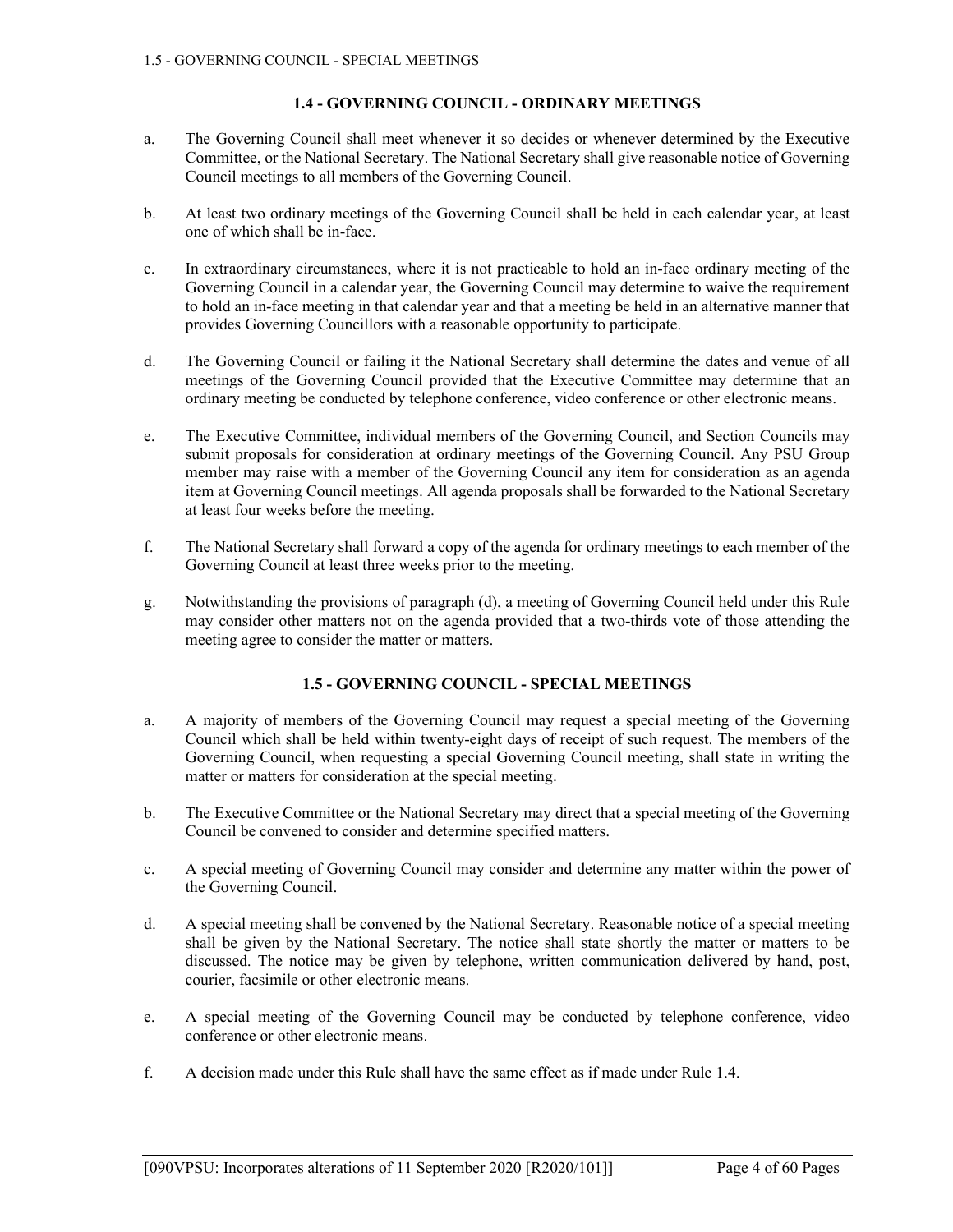# 1.6 - GOVERNING COUNCIL – OUT OF SESSION DECISIONS

- a. When the Governing Council is not in session, the Executive Committee or the National Secretary may submit to members of Governing Council for decision any matter with which the Governing Council may deal in accordance with Rule 1.3. The National Secretary shall submit to members of Governing Council such a matter for decision when so requested by a quarter of the members of the Governing Council.
- b. The matter to be determined shall be in writing and be sent by post, facsimile, other electronic means, courier or communication delivered by hand.
- c. Each member of the Governing Council shall within fourteen days of the sending of the proposal, advise the National Secretary of their vote in writing by post, hand, courier, facsimile or other electronic means, stating a simple yes or no without qualification. Proxy voting is not allowed under this Rule.
- d. The National Secretary shall count the votes progressively as they are received and when a majority is available from those entitled to vote shall declare the result of the voting by notification to members of the Governing Council.
- e. A decision given under this Rule shall have the same effect as if made under Rule 1.4.
- f. At any time up to and including the day of the notification of the decision by the National Secretary, a quarter of the members of the Governing Council can request that the matter not be considered under the provisions of this Rule. Once such a request is made, no further action shall be taken until the matter is determined by a meeting of the Governing Council held pursuant to Rules 1.4 or 1.5. A request under this paragraph is to be made in writing to the National Secretary and delivered by post, hand, courier, facsimile, or other electronic means.
- g. Nothing in this Rule shall prevent the National Secretary or the Executive Committee from convening a meeting of the Governing Council to consider a matter instead of submitting it for an out of session decision.

# 1.7 - GOVERNING COUNCIL - VOTING

Each member of the Governing Council is entitled to one vote at meetings of the Governing Council held under Rules 1.4 and 1.5 and in votes taken under Rule 1.6 and one additional vote if holding a proxy. In the case of a tied vote, the motion concerned shall be declared lost.

# 1.8 – DUTIES OF GOVERNING COUNCILLORS

- a. Governing Councillors shall:
	- (i) represent the members of their Section on Governing Council;
	- (ii) attend meetings of Governing Council or fully advise their proxy on the matters on the agenda;
	- (iii) vote on out of session motions under Rule 1.6;
	- (iv) be informed about matters and issues impacting upon the Union and consider their effect on the Union as a whole;
	- (v) assist the National Officers and Section Secretary as required in the affairs of their Section;
	- (vi) perform as required the tasks set out at Rule 2.3(e); and
	- (vii) act in a manner consistent with these Rules and the decisions and policy of the Governing Council and the Executive Committee.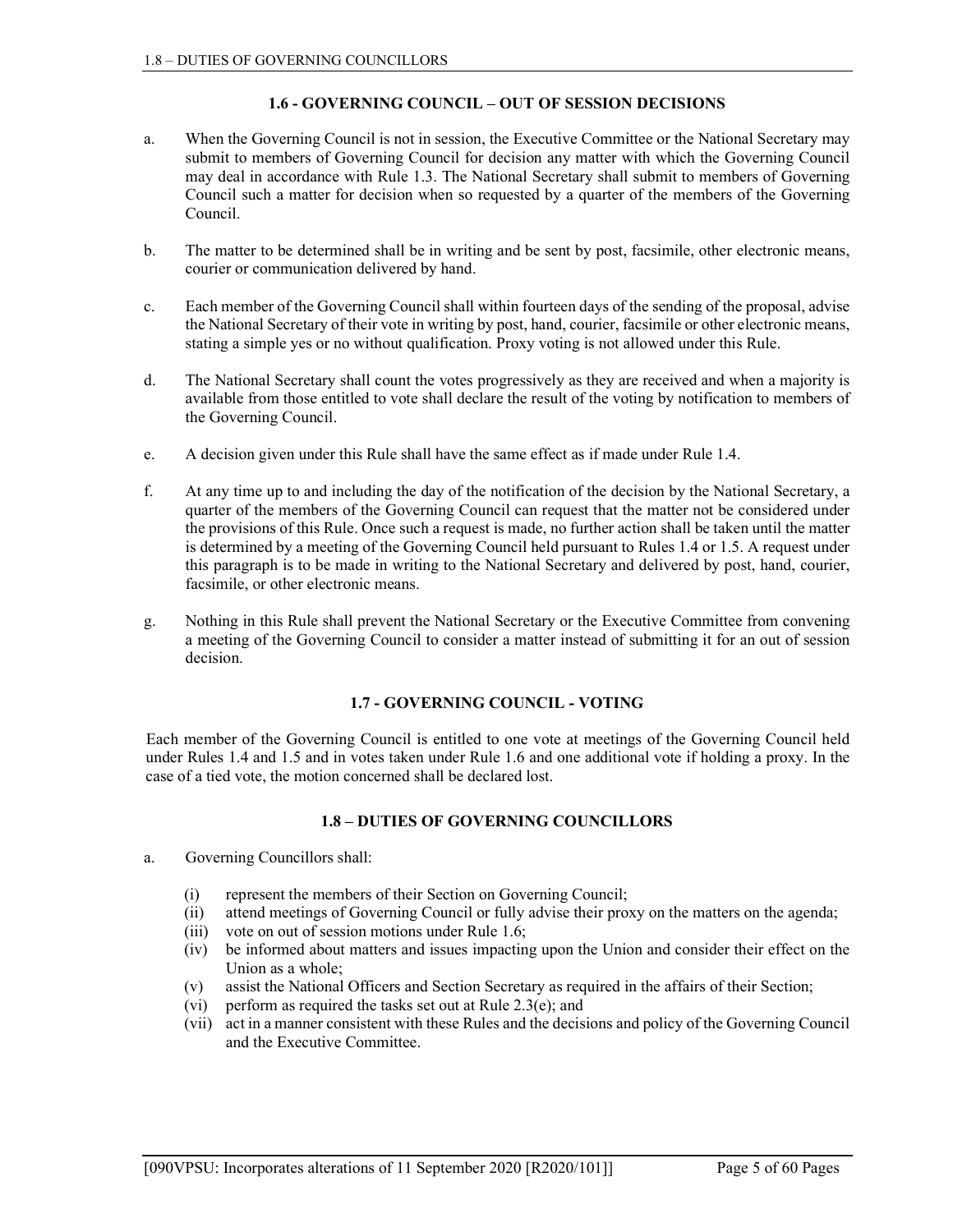# 1.9 - EXECUTIVE COMMITTEE - CONSTITUTION

- a. There shall be an Executive Committee of the PSU Group.
- b. The Executive Committee shall consist of not less than 5 persons, and shall be constituted by the National Officers.
- c. If a member of the Executive Committee cannot attend the whole or part of an Executive Committee meeting, they may appoint as proxy another member of the Executive Committee or any member of the Governing Council to act as their proxy at the meeting. The proxy so appointed shall have all the powers of the member of the Executive Committee represented. Such appointments shall be notified in writing to the Chair of the meeting. No member of the Executive Committee may be appointed as a proxy for more than one absent member of the Executive Committee at any meeting.

## 1.10 - EXECUTIVE COMMITTEE - POWERS

- a. When the Governing Council is not sitting, the Executive Committee shall, subject to paragraphs (b) and (c) of this Rule and any limitations determined by the Governing Council, exercise all powers of the Governing Council and shall be responsible for the management of the PSU Group's affairs, property and funds, including the handling of industrial disputes pursuant to Rule 2.10 and the interpretation of the Rules in this Chapter.
- b. The Executive Committee shall not exercise any of the powers of the Governing Council in relation to Rules specified herein:

Rules Excluded:

|            | $1.3(b)(viii)$ recommending and/or approving the making, amendment or rescission of Rules in |  |  |
|------------|----------------------------------------------------------------------------------------------|--|--|
|            | Chapters A or B,                                                                             |  |  |
| 1.3(b)(ix) | setting the salaries, conditions and work location of Salaried Officers                      |  |  |
| 1.4(c)     | waive the requirement to hold an in-face meeting of the Governing Council                    |  |  |
| 1.13(c)(i) | holding a meeting of the Governing Council to consider a plebiscite request                  |  |  |
| 3.16       | fixing the minimum salaries and work location of Salaried Officers prior to                  |  |  |
|            | nominations                                                                                  |  |  |
| 4.10       | subscriptions                                                                                |  |  |
| 4.11       | levies on members                                                                            |  |  |
| 5.7        | affiliation                                                                                  |  |  |
| 5.15       | removal from office by the Governing Council                                                 |  |  |
| 5.19(k)    | determination of disputes.                                                                   |  |  |

- c. The Executive Committee shall not rescind or make policy inconsistent with policy made by the Governing Council.
- d. Except as provided in paragraphs (b) and (c) of this Rule, unless the contrary intention appears for the purpose of exercising any power, a reference in these Rules to the Governing Council shall be deemed to include the Executive Committee when the Governing Council is not sitting, and a decision of the Executive Committee shall have the same force and effect as if it were made by the Governing Council.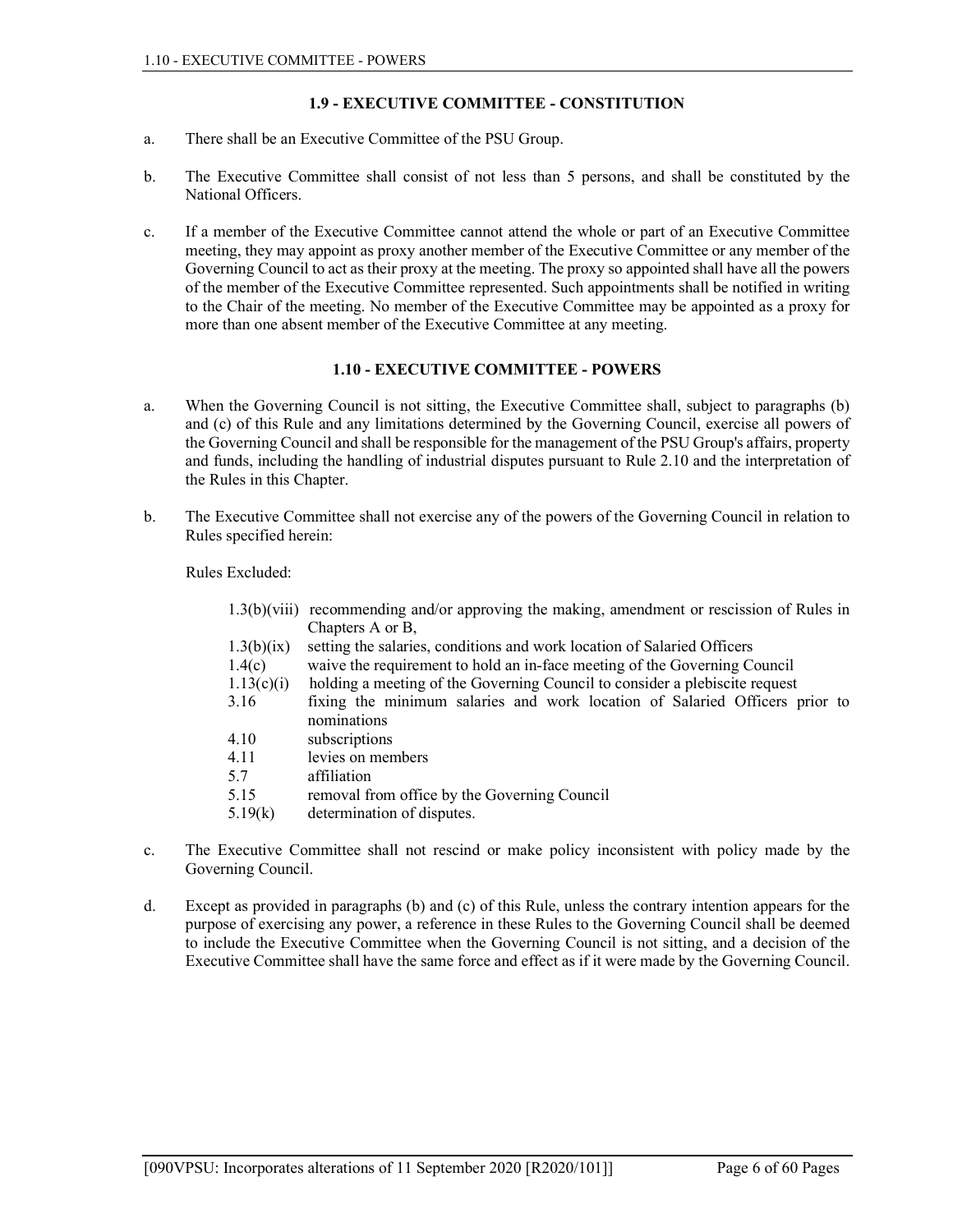e. The Executive Committee may, in respect of any particular matter, and without limiting any specific delegation contained in these Rules, delegate a power or task to a specified Officer of the PSU Group or a specified Committee or Council that is a power or task allocated by these Rules to the Executive Committee, except that where a specific power or task must be exercised by an Officer, as defined in the RAO Schedule of the Workplace Relations Act 1996, that power or task shall only be delegated to an Officer, so defined, or a Committee or Council constituted only of Officers, so defined.

# 1.11 - EXECUTIVE COMMITTEE - MEETINGS

- a. The Executive Committee shall meet at such times as the National Secretary determines, or when requested by three or more of its members.
- b. Proposals for consideration by the Executive Committee may be submitted to the National Secretary by members of the Executive Committee, Governing Councillors and Section Secretaries. All such proposals shall be forwarded to the National Secretary. The National Secretary shall include such proposals in an agenda for the next convenient meeting of the Executive Committee.
- c. The National Secretary shall give reasonable notice of meetings to all members of the Executive Committee. The National Secretary shall, as far as is practicable, forward to each member of the Governing Council before the commencement of an Executive Committee meeting, a copy of the agenda for the Executive Committee meeting.
- d. The Executive Committee may consider and determine any matter by post, facsimile, written communication delivered by hand or courier, telephone conference, video conference or other electronic means, when so requested by the National Secretary or at the request of half of the members of the Executive Committee. A decision so made shall have the same force and effect as if made in meeting assembled.
- e. Decisions (and any minutes) of the Executive Committee shall be notified as soon as possible to members of the Governing Council by the National Secretary.
- f. Each member of the Executive Committee shall be entitled to one vote at meetings of the Executive Committee or votes taken under the provisions of paragraph (d) and one additional vote if holding a proxy. In the case of a tied vote, the motion concerned shall be declared lost.

# 1.12 - EXECUTIVE COMMITTEE – REVIEW

- a. Governing Council may review any decision of the Executive Committee. The process shall be as set out in this Rule.
- b. A Governing Council member seeking review shall notify the National Secretary in writing of that fact within 30 days of the decision being made. The National Secretary shall then forward the request for review to Governing Council members.
- c. If one quarter of Governing Council members confirm within 14 further days that they seek a review, then the National Secretary shall either forward the decision to an out of session vote of Governing Council in accordance with the provisions of Rule 1.6, or call a special meeting of the Governing Council to consider the matter.
- d. Any decision taken by the Executive Committee shall have effect unless and until Governing Council decides otherwise, and no action taken by the Executive Committee prior to a review by Governing Council shall be considered without power in any way.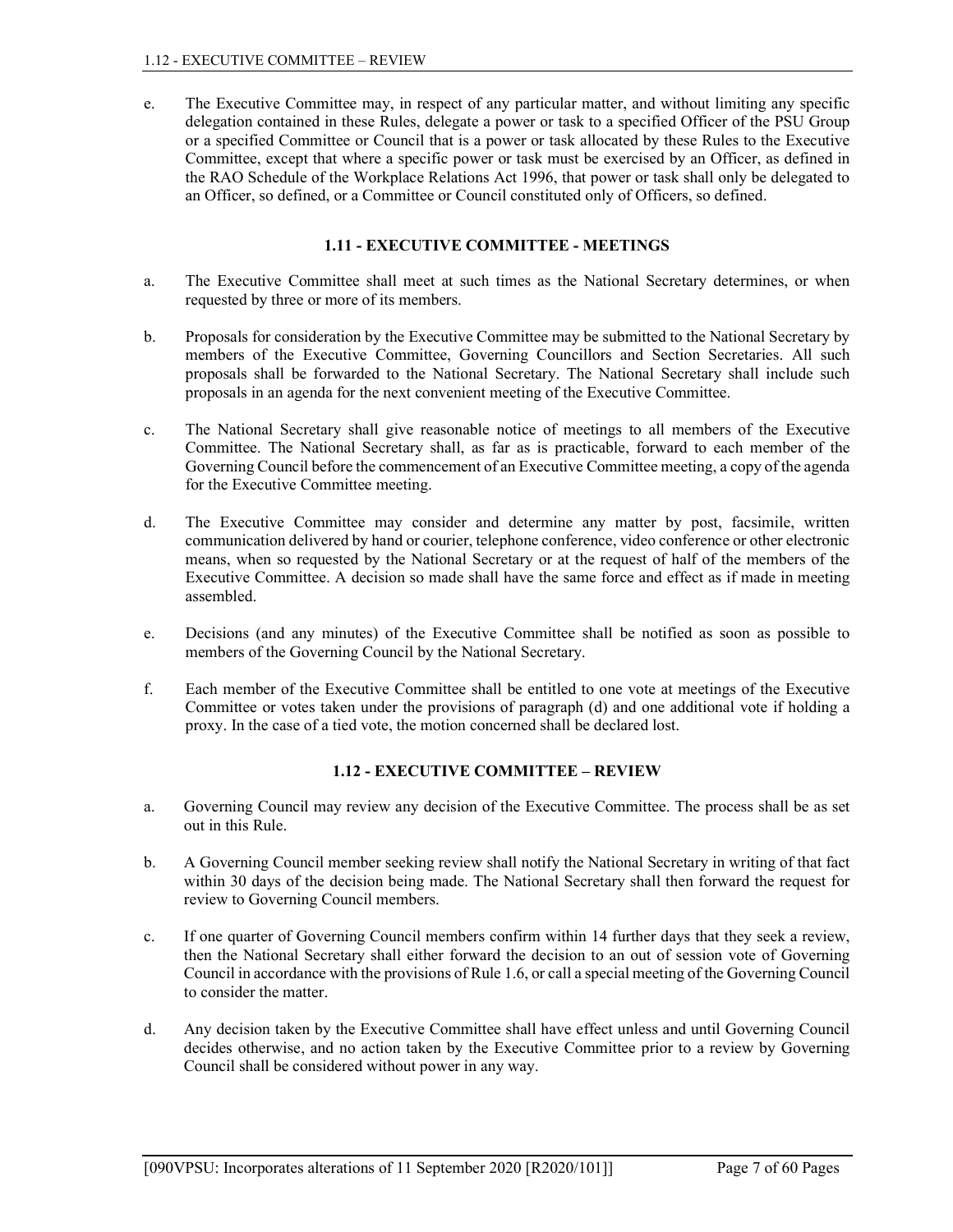# 1.13 – PLEBISCITES

- a. The Governing Council or the Executive Committee may obtain the opinion of members of the PSU Group or any combination of the members of the PSU Group on any question by submitting it to a plebiscite of the relevant financial members.
- b. Subject to paragraph (c), the Executive Committee shall, if the National Secretary is requested in writing by 5 percent of the financial members of the PSU Group, obtain the opinion of financial members on any question by plebiscite. A request for a plebiscite pursuant to this paragraph shall be in the form of an affirmative question and shall be accompanied by an objective statement of the facts and arguments in support of the question.
- c. (i) When a request is received pursuant to paragraph (b), it shall be submitted to a special meeting of the Governing Council to be held within 30 days of receipt of the request by the National Secretary. Should the question be agreed to by the Governing Council, the decision shall be put into effect forthwith.
	- (ii) Should the question be determined in the negative by the Governing Council, it shall thereupon be referred to a plebiscite of financial members, provided that the Governing Council may determine that several plebiscites shall be conducted by a single ballot of financial members.
	- (iii) The Executive Committee on behalf of the Governing Council shall prepare an objective statement of the arguments against the question to accompany the question and statement in support.
- d. The arrangements for the taking of a plebiscite under paragraphs (a) or (b) shall be made by the Executive Committee at the Union's expense.
- e. The Executive Committee shall appoint a Returning Officer and such Assistant Returning Officers and Scrutineers as it deems necessary.
- f. In a plebiscite, the Returning Officer shall issue to each financial member, with the ballot paper, the statements prepared both for and against the proposal.
- g. Voting by proxy is not permitted in a plebiscite.
- h. Assistant Returning Officers shall count the ballot and immediately
	- (i) inform the Returning Officer of the tally; and
	- (ii) forward all ballot papers received to the Returning Officer.
- i. The Returning Officer shall declare the final result of the ballot as a whole in writing to the National Secretary. The National Secretary shall be responsible for ensuring the result is conveyed to members.
- j. Any question put pursuant to any provision of this Rule shall be determined by a simple majority.
- k. When a question is carried in the affirmative by plebiscite it shall be put into effect forthwith.
- l. Where a question put to a plebiscite is lost, a question substantially the same in substance or effect, may not be resubmitted to plebiscite within a period of two years from the declaration of a ballot, provided that this provision shall not preclude the Governing Council from submitting any question to plebiscite at any time.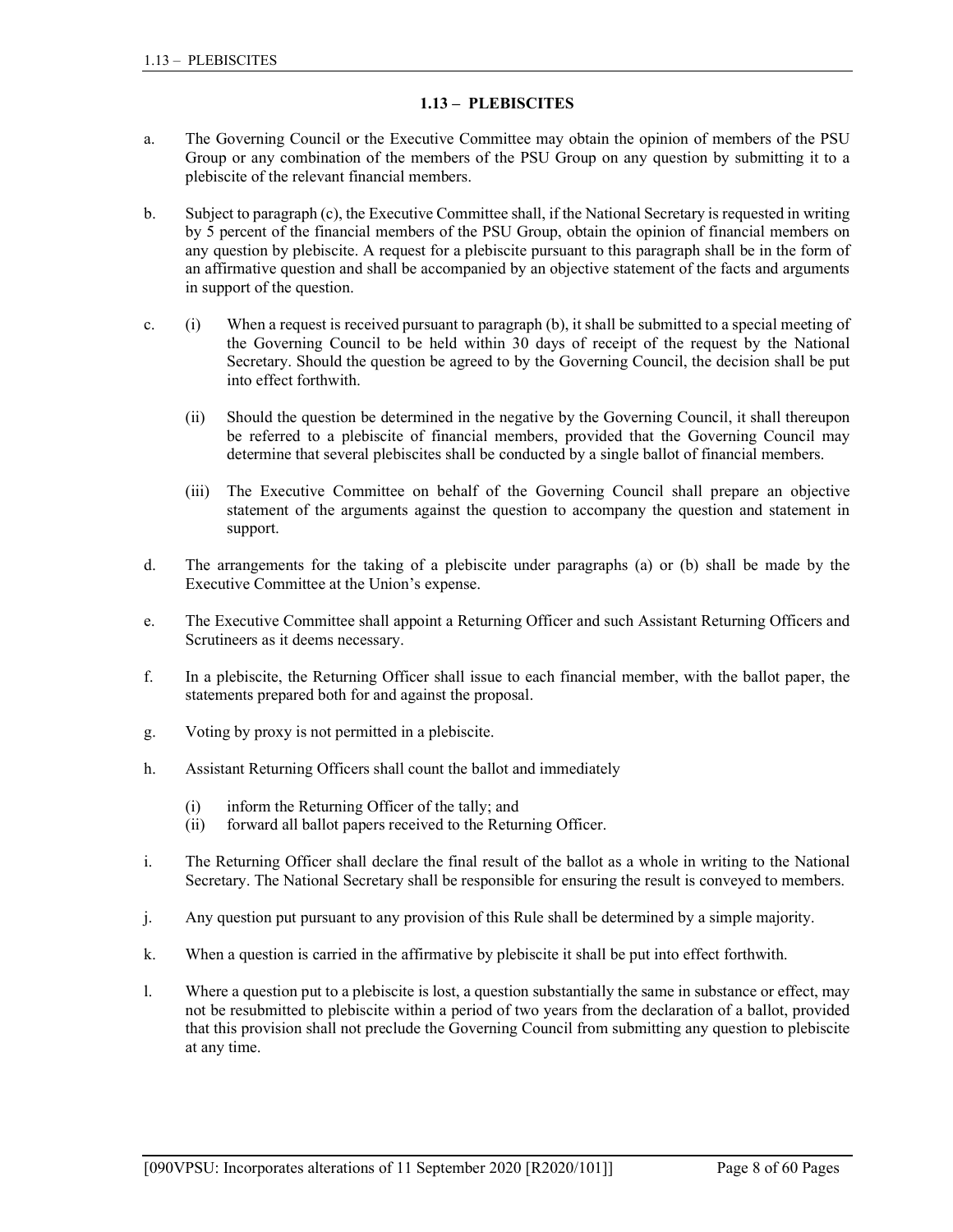# PART 2 – OPERATIONS

# 2.1 – OPERATIONS OF THE PSU GROUP

- a. The PSU Group will operate through means of:
	- (i) Workplace Delegates, Deputy Delegates, Representatives and Contacts;
	- (ii) Organising Committees;
	- (iii) membership consultation and meetings;
	- (iv) Section Councils (where established) and Section Executives (where established); and
	- (v) the Executive Committee
- b. The PSU Group will be assisted in its operations by:
	- (i) National Officers;
	- (ii) Section Secretaries; and
	- (iii) staff appointed by the National Secretary
- c. In accordance with any union policy, operational bodies will:
	- (i) Be representative of the diversity of the PSU group membership; and
	- (ii) Recognise women as a majority in most workplaces and within our membership.

# 2.2 – WORKPLACES

- a. The Governing Council shall allocate members into workplaces. A workplace shall consist of such members as are determined from time to time by the Governing Council, taking into account any recommendation of a relevant body or officer.
- b. Elected Delegates and Deputy Delegates, and Workplace Representatives and Contacts, shall assist the Union to organise and represent workers in the workplace.

# 2.3 - WORKPLACE DELEGATES

- a. A workplace may elect a Delegate, and may also elect a Deputy Delegate. The Executive Committee may determine that specified workplaces shall have more than one Delegate and/or Deputy Delegates. In this Rule, a reference to a Delegate includes a Deputy Delegate, except where the context requires otherwise.
- b. A Delegate shall work with and assist the relevant officers and staff of the PSU Group:
	- (i) to represent and protect the industrial interests of workers;
	- (ii) to organise workers; and
	- (iii) to further and protect the industrial interests of the Union.
- c. A Deputy Delegate shall assist the Delegate.
- d. A Delegate shall also help co-ordinate the activities of any Deputy Delegates, Workplace Representatives or Contacts in the workplace.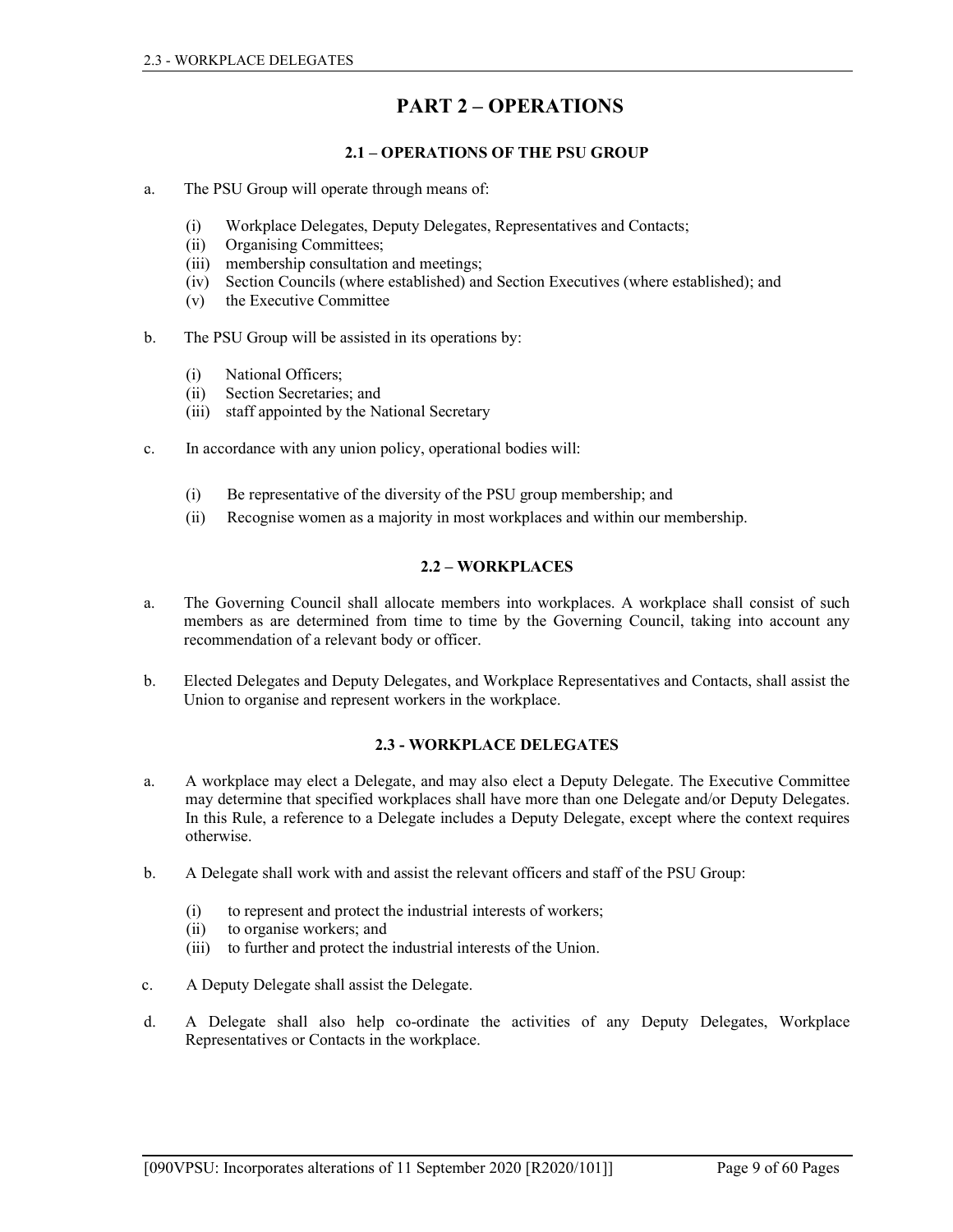- e. A Delegate may carry out any lawful task authorised by the Union or these Rules, which includes but is not limited to the following authorised tasks:
	- (i) distributing authorised Union publications and bulletins to workers;
	- (ii) calling and conducting meetings of members and workers;
	- (iii) recruiting workers to join the Union;
	- (iv) canvassing the workers to identify matters of concern;
	- (v) acting as a representative or witness for a member in a workplace matter;
	- (vi) meeting with relevant management representatives;
	- (vii) putting authorised Union publications on Union notice boards; and
	- (viii) organising workers to participate in lawful action authorised by the Union.
- f. The Union shall as far as practicable provide such training and assistance to Delegates as is necessary to ensure that they can comply with relevant legislation and Union policy, and to enable them to perform their functions professionally and competently. It is expected that Delegates shall attend such training.
- g. The process for electing a Delegate will be as determined by the Governing Council. The term of office of a Delegate will, unless determined otherwise by the Governing Council, be 1 year.
- h. The position of Delegate shall lapse if a Delegate ceases to be a member of the Union or leaves the workplace that elected him or her for a continuous period of greater than 3 months. The workplace may elect, if it chooses to do so, a replacement Delegate for the remainder of the term using the same process as for the election of the Delegate.
- i. A Delegate may be removed by a majority vote of a meeting of members in the workplace.
- j. The National Secretary shall keep a list of all elected Delegates.

# 2.4 - WORKPLACE REPRESENTATIVES

- a. A workplace shall have as many Workplace Representatives as are credentialed and authorised from time to time by the Governing Council in accordance with Union policy.
- b. A Workplace Representative will provide the same assistance as set out in Rule 2.3(b) and may carry out the same functions as set out in Rule 2.3(e).
- c. The Union shall as far as practicable provide such training and assistance to Workplace Representatives as is necessary to ensure that they can comply with relevant legislation and Union policy, and to enable them to perform their functions professionally and competently. It is expected that Workplace Representatives shall attend such training.
- d. Once authorised as a Workplace Representative, a member shall be a Workplace Representative for any workplace in which the member is employed.
- e. Authorised Workplace Representatives shall be re-credentialed each year by the Governing Council. The views of the members of the workplace as are available will be taken into account when recredentialing Workplace Representatives.
- f. A Workplace Representative may request that they be removed from the list of authorised Workplace Representatives and such request shall be complied with as soon as practicable.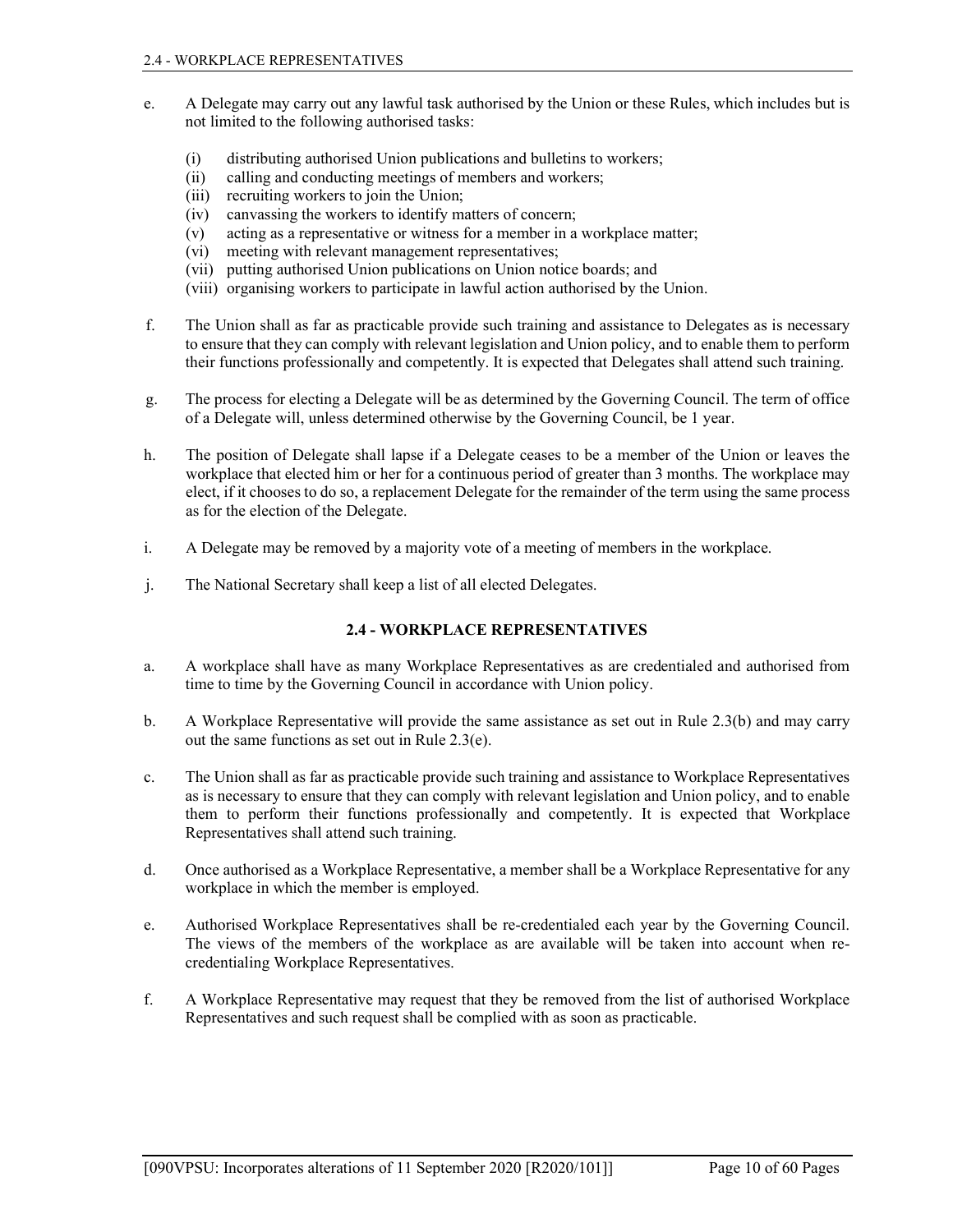- g. A Workplace Representative shall be removed from the list of authorised Workplace Representatives by the Governing Council if they cease to be a member of the Union, where the Workplace Representative has failed to comply with Union policy or acted contrary to a decision or direction of a relevant body or official, by a majority vote of a meeting of members in the workplace, or where they are not re-credentialed in accordance with paragraph (e).
- h. The National Secretary shall keep a list of all authorised Workplace Representatives.

# 2.5 – WORKPLACE CONTACTS

- a. Members may be recognised by the Governing Council as Workplace Contacts. A Workplace Contact will help to further and protect the industrial interests of the Union and its members by assisting the Union to distribute authorised Union publications to workers in the workplace. Authorised Union publications shall be publications produced pursuant to Rule 5.13.
- b. A Workplace Contact may also assist to arrange meetings of workers when requested.

# 2.6 - ORGANISING COMMITTEES

- a. In accordance with any relevant policy, the Union may establish Organising Committees in an agency, a workplace or group of workplaces (within an agency or across agencies) as are necessary from time to time to:
	- (i) provide advice to the National Secretary and relevant officers and staff of the Union on particular workplace matters;
	- (ii) assist the Union to organise the agency or workplace(s);
	- (iii) assist in the conduct of particular campaigns and/or
	- (iv) provide a forum for the consideration of matters of particular interest to a grouping of Union members (including but not limited to occupational or regional interests).
- b. All of the relevant Section Secretaries, Governing Councillors, Workplace Delegates and Representatives from the agency, workplace or group of workplaces (as the case may be) shall be entitled to participate in any Organising Committee along with such members as are interested and necessary for the efficient and effective operation of the Organising Committee.
- c. An Organising Committee shall act in accordance with Union policy and decisions of the Governing Council and the Executive Committee.
- d. Organising Committees dealing with a particular matter will normally be expected to cease operating once the matter with which they are dealing has been finalised.
- e. Any Organising Committee may be disbanded by the Governing Council.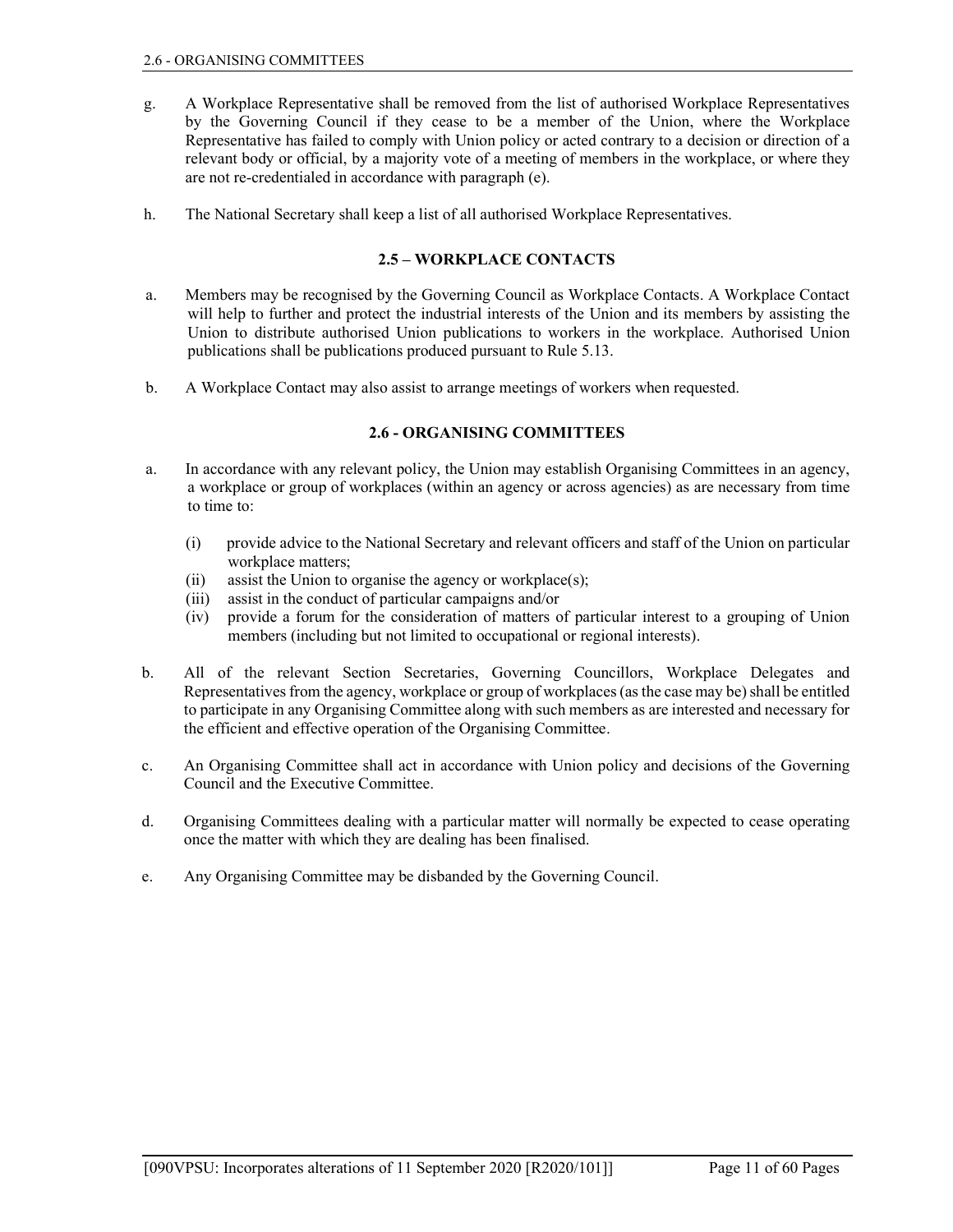# 2.7 – MEMBERSHIP INVOLVEMENT

- a. The National Secretary will ensure that the views of affected members are the primary consideration in determining:
	- (i) industrial disputes affecting those members;
	- (ii) bargaining in the workplace;
	- (iii) all industrial action proposed to be taken by affected members; and
	- (iv) industrial situations or other matters of concern affecting the workplace.
- b. The views of such members will be determined through meetings and/or such other means (including but not limited to petitions, surveys and polling) as are practicable and convenient and which maximise participation.

# 2.8 – WORKPLACE MEETINGS

- a. A meeting of members in a workplace may be convened by a National Officer, Section Secretary, Section Councillor, Governing Councillor, Delegate, Deputy Delegate or Workplace Representative giving reasonable notice to members and stating briefly the matter(s) to be discussed.
- b. There shall be no quorum for meetings held under this Rule. Any resolution proposed for consideration at the meeting by a National Officer, Section Secretary, Section Council or Organising Committee shall not lapse for want of a mover at the meeting.
- c. Only financial members shall be entitled to vote at any meeting held under these Rules.

# 2.9 – MEETINGS IN MORE THAN ONE WORKPLACE

- a. Where an industrial situation or other matter of concern requires consideration by members in a number of different workplaces, the National Secretary may convene meetings of members to consider the matter. Reasonable notice shall be given. The nature of the industrial situation or other matter shall be specified in the notice.
- b. Where meetings of members or of a specified portion of members are held in a number of locations under the provisions of paragraph (a) or pursuant to a direction of the Executive Committee to consider a proposed resolution, the meeting shall be convened in accordance with this Rule. Any proposed resolution shall be voted on without alteration, addition or deletion, and the number of votes cast for and against shall be advised to the National Secretary forthwith.
- c. Resolutions will be carried by a simple majority of votes cast and the resolution will be binding on the PSU Group and all members subject to the resolution.
- d. There shall be no quorum for meetings held under this Rule and any resolution shall not lapse for want of a mover at the meeting.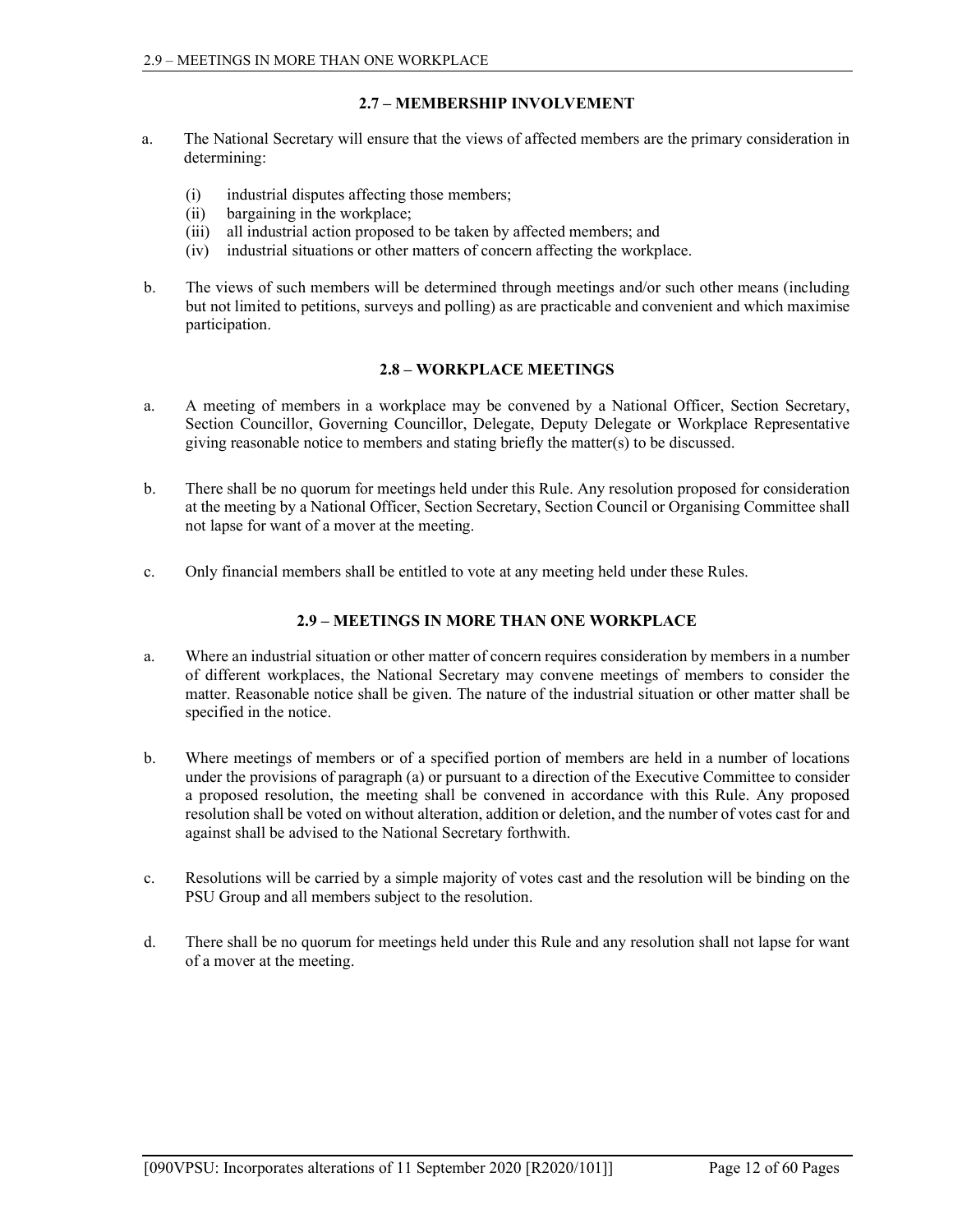# 2.10 – INDUSTRIAL DISPUTES AND REPRESENTATION

- a. A member may submit in writing an issue arising from the member's employment or membership to the Union for attention. A Section Secretary, Governing Councillor, Delegate or Workplace Representative, or a Section Council or Organising Committee, may submit a matter of concern arising from the employment of workers to the Union for attention.
- b. The National Secretary may take up an industrial matter with the appropriate employer(s). The Union shall be represented by a representative or representatives appointed by the National Secretary.
- c. The National Secretary may authorise a Section Secretary, Governing Councillor, Delegate or Workplace Representative, or a Section Council or Organising Committee to carry out lawful tasks and action to assist in resolving the industrial matter.
- d. The National Secretary on the authority of the Governing Council or the Executive Committee may submit an industrial dispute relating to the PSU Group to conciliation and/or arbitration and/or any other necessary resolution process. The Executive Committee shall transact all business and do or authorise all acts in connection with the dispute including entering into an agreement in settlement of a dispute.
- e. The Union shall be represented at the hearing of a dispute by a representative or representatives appointed by the National Secretary.
- f. All industrial and other agreements and documents may be executed by a National Officer, or other person(s) authorised for the purpose by the Executive Committee.

# 2.11 – NATIONAL OFFICERS

- a. The National Officers shall be a National Secretary, a National President and an Assistant National Secretary. The Governing Council may determine that there be a second Assistant National Secretary, who shall also be a National Officer. The Governing Council may also determine that there be one or two Deputy National Presidents and one or more Deputy Secretaries, who shall also be National Officers.
- b. All National Officers shall be Salaried Officers.
- c. A National Officer shall be under the day to day direction of the National Secretary with respect to their duties, but not with respect to any vote that they might exercise on any decision making body.
- d. Subject to Rule 2.13, in the absence or unavailability of a National Officer for any period, the Executive Committee may appoint a financial member of the Union to act in place of the National Officer and exercise all the functions and powers of the National Officer. Any member so acting shall not lose any other office held within the Union merely because they are so acting.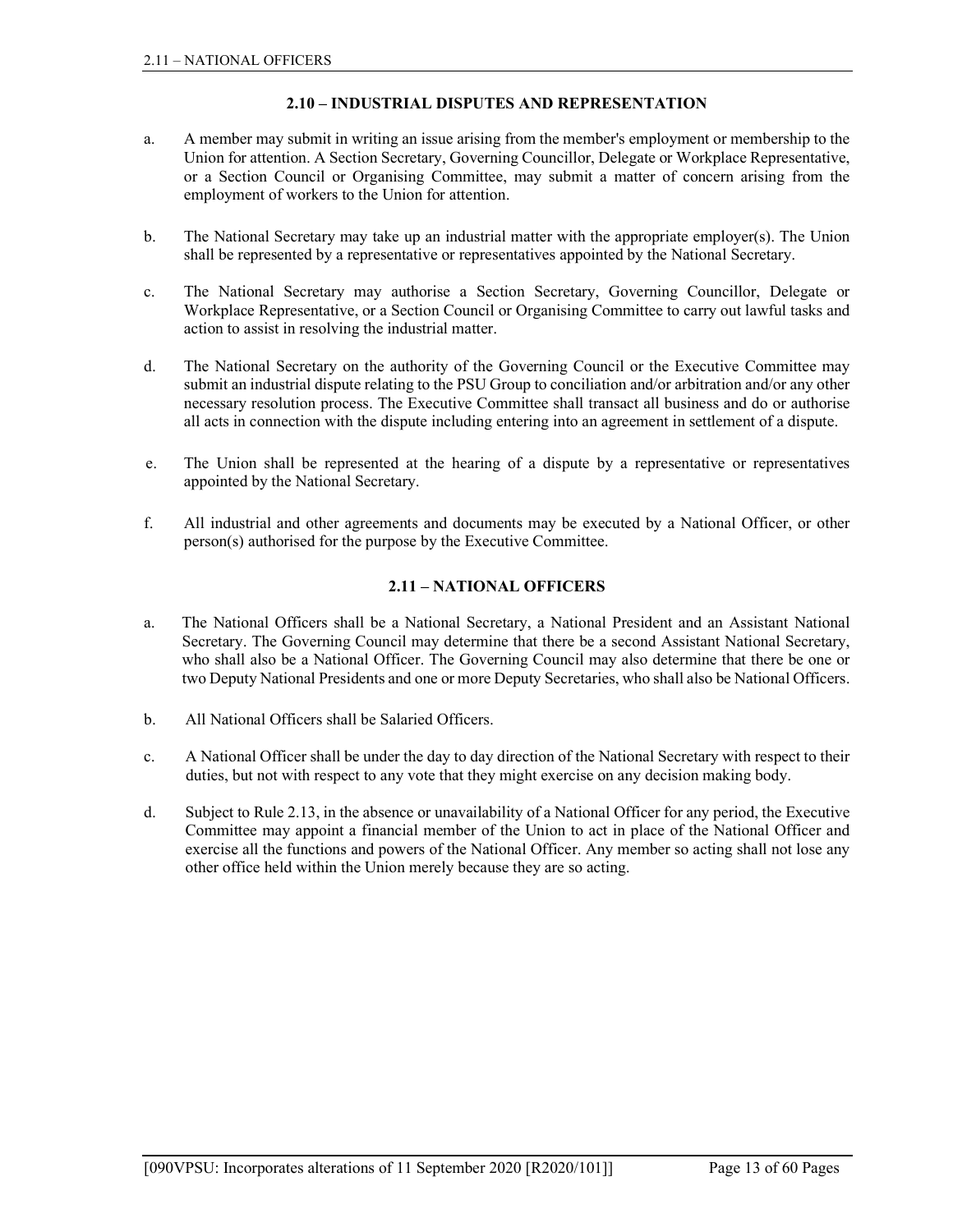# 2.12 - DUTIES OF NATIONAL SECRETARY

- a. The National Secretary shall be the Executive Officer of the PSU Group and, subject to the direction of the Governing Council, shall be responsible for the effective administration and operation of the PSU Group. The National Secretary shall do all things necessary to further and protect the industrial interests of the PSU Group and its members.
- b. Without limiting the generality of paragraph (a), the National Secretary shall:
	- (i) ensure that decisions of Governing Council are implemented;
	- (ii) develop the strategic plan to achieve the directions and objectives of the Union;
	- (iii) prepare a budget each year for the operations of the Union consistent with the strategic plan;
	- (iv) provide a "state of the Union" report to each meeting of Governing Council, including the participation of women representatives at all levels of the Union;
	- (v) determine the work allocation of the Salaried Officers;
	- (vi) appoint and direct such staff as are necessary to assist the PSU Group conduct its affairs, and fix the salary, remuneration, duties and delegated responsibilities of such staff ;
	- (vii) attend meetings of Governing Council and the Executive Committee and participate in votes taken by such bodies;
	- (viii) perform as required the tasks set out at Rule 2.3(e).

# 2.13 - DUTIES OF ASSISTANT NATIONAL SECRETARY

- a. Subject to any relevant decision of the Governing Council, an Assistant National Secretary shall:
	- (i) render such assistance as may be required by the National Secretary in the administration and operation of the PSU Group;
	- (ii) attend meetings of the Governing Council and the Executive Committee or fully advise his or her proxy on the matters on the agenda;
	- (iii) vote on out of session motions under Rule 1.6 and matters under consideration under Rule 1.11(d);
	- (iv) act in a manner consistent with these Rules and the decisions and policy of the Governing Council and the Executive Committee;
	- (v) perform as required the tasks set out at Rule  $2.3(e)$ ; and
	- (vi) carry out such other duties as directed.
- b. In the absence or unavailability of the National Secretary for any period, the Assistant National Secretary will act in place of the National Secretary and exercise all the functions and powers of the National Secretary. If there is more than one Assistant National Secretary, the Executive Committee shall appoint one of them to so act.
- c. In the absence of an Assistant National Secretary to act in the place of the National Secretary the Executive Committee may appoint a financial member of the PSU Group to act in place of the National Secretary and exercise all the functions and powers of the National Secretary. Any member so acting shall not lose any other office held within the PSU Group merely because they are so acting.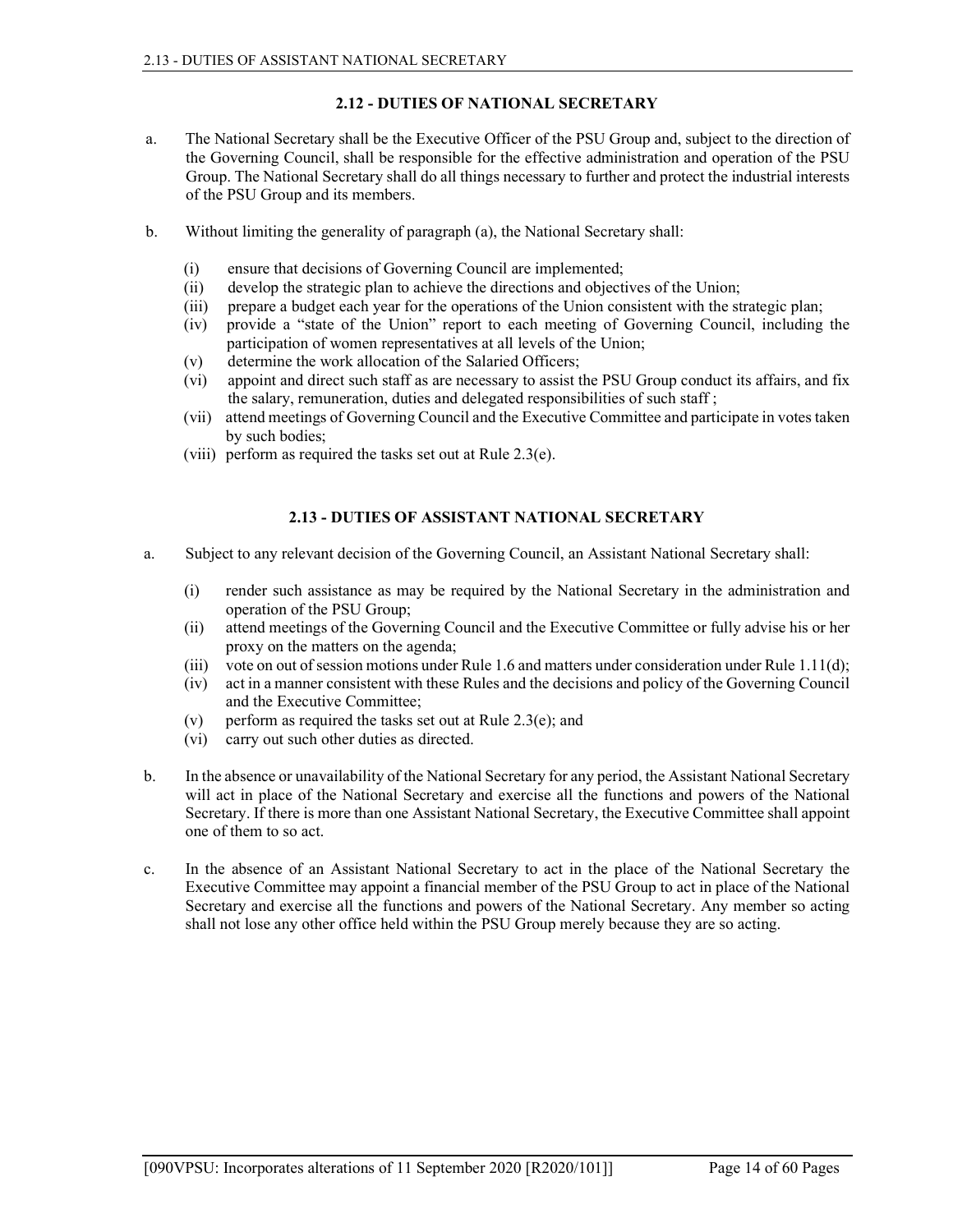# 2.14 - DUTIES OF NATIONAL PRESIDENT

- a. Subject to any relevant decision of the Governing Council, the National President shall:
	- (i) render such assistance as may be required by the National Secretary in the administration and operation of the PSU Group;
	- (ii) attend meetings of the Governing Council and the Executive Committee or fully advise his or her proxy on the matters on the agenda;
	- (iii) vote on out of session motions under Rule 1.6 and matters under consideration under Rule 1.11(d);
	- (iv) when present, chair meetings of the Governing Council and the Executive Committee and, in accordance with the Rules of debate, superintend the discussion of questions tabled for consideration and preserve order so that business can be conducted in due form and with propriety;
	- (v) cause minutes of the meetings referred to in sub-paragraph (iv) to be kept, and sign the minutes once they are confirmed;
	- (vi) act in a manner consistent with these Rules and the decisions and policy of the Governing Council and the Executive Committee;
	- (vii) perform as required the tasks set out at Rule 2.3(e); and
	- (viii) carry out such other duties as directed.

### 2.15 - DUTIES OF DEPUTY NATIONAL PRESIDENTS

- a. Subject to any relevant decision of the Governing Council, a Deputy National President shall:
	- (i) render such assistance as may be required by the National Secretary in the administration and operation of the PSU Group;
	- (ii) attend meetings of the Governing Council and the Executive Committee or fully advise their proxy on the matters on the agenda;
	- (iii) vote on out of session motions under Rule 1.6 and matters under consideration under Rule 1.11(d);
	- (iv) act in a manner consistent with these Rules and the decisions and policy of the Governing Council and the Executive Committee;
	- (v) perform as required the tasks set out at Rule  $2.3(e)$ ; and
	- (vi) carry out such other duties as directed.
- b. In the absence or unavailability of the National President, a Deputy National President shall act in the place of the National President and exercise all the functions and powers of the National President. If there is more than one Deputy National President the Executive Committee shall appoint one of the Deputy National Presidents to so act, or if there are no Deputy National Presidents, the Executive Committee shall appoint another member of the Executive Committee to so act.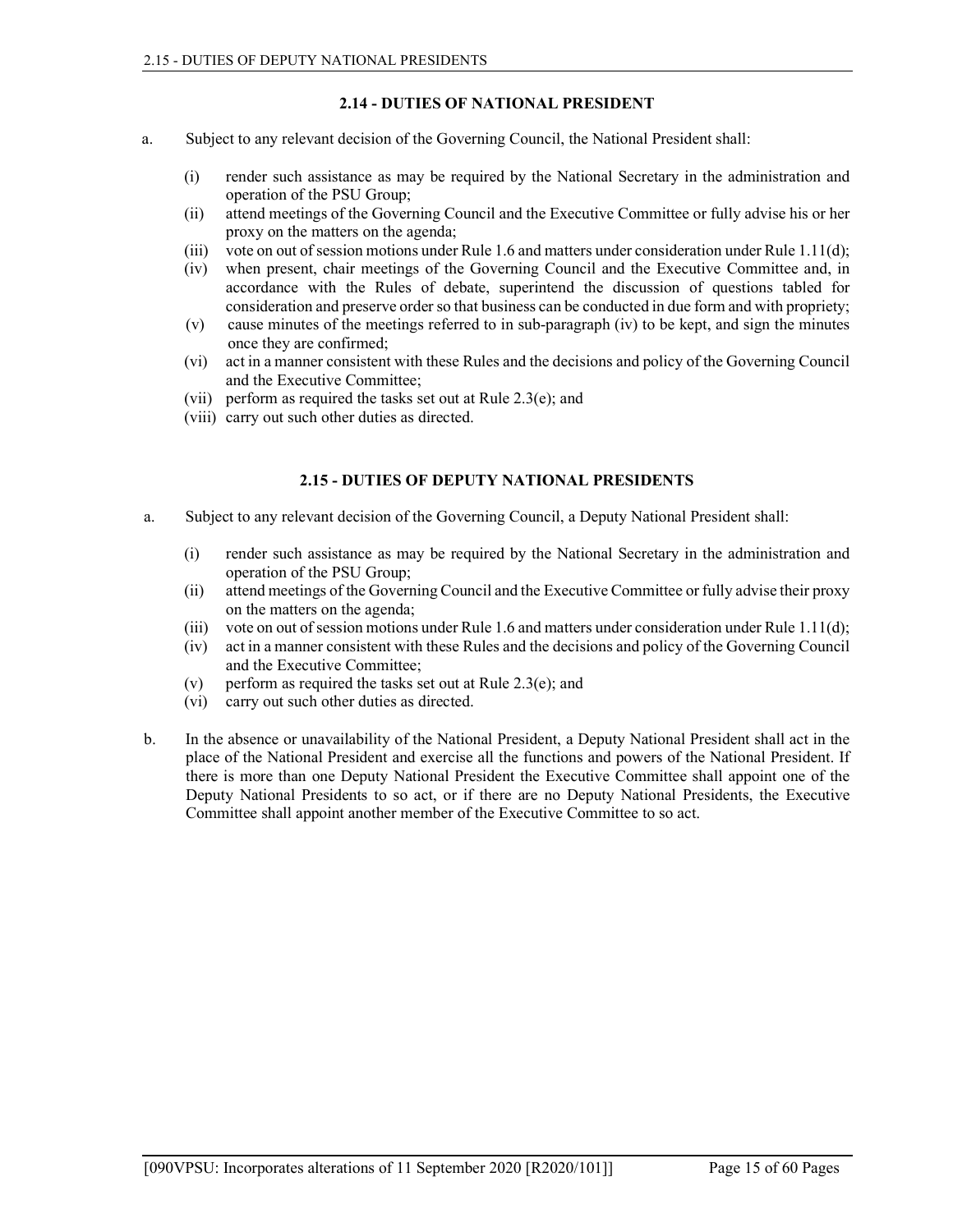# 2.16 - DUTIES OF DEPUTY SECRETARIES

- a. Subject to any relevant decision of the Governing Council, a Deputy Secretary shall:
	- (i) render such assistance as may be required by the National Secretary in the administration and operation of the PSU Group;
	- (ii) attend meetings of the Governing Council and the Executive Committee or fully advise their proxy on the matters on the agenda;
	- (iii) vote on out of session motions under Rule 1.6 and matters under consideration under Rule 1.11(d);
	- (iv) act in a manner consistent with these Rules and the decisions and policy of the Governing Council and the Executive Committee;
	- (v) perform as required the tasks set out at Rule 2.3(e); and
	- (vi) carry out such other duties as directed.

#### 2.17 - NATIONAL OFFICER CESSATION

The office of any National Officer shall become vacant if the holder resigns, ceases to be a member of the PSU Group or is removed from that office under Rule 5.15.

#### 2.18 – ATTENDANCE OF NATIONAL OFFICERS AT MEETINGS

A National Officer may, subject to the Rules, attend and speak at any meeting held under the Rules.

#### 2.19 - SECTIONS

- a. To ensure the efficient and effective organising of members, the Governing Council shall from time to time allocate the membership of the PSU Group into Sections (including Sub-Sections where necessary) consisting of those members of the PSU Group irrespective of their residence or location who have a common interest.
- b. No member shall belong to more than one Section.
- c. A decision of the Governing Council to form or abolish a Section shall have regard to such advice as to the views of members affected as is available.
- d. Where as a result of abolition, amalgamation or other significant alteration in the structure of an employing authority the basis for the constitution of a Section or Sub-Section under this Rule is significantly varied, the Governing Council may determine that the Section or Sub-Section no longer exists and the tenure of all holders of office within the Section or Sub-Section shall thereupon terminate. The Governing Council shall forthwith determine new arrangements for the representation of members of the former Section including the acting appointment of office holders pending the declaration of an election held under the provisions of Part 3 to fill the positions.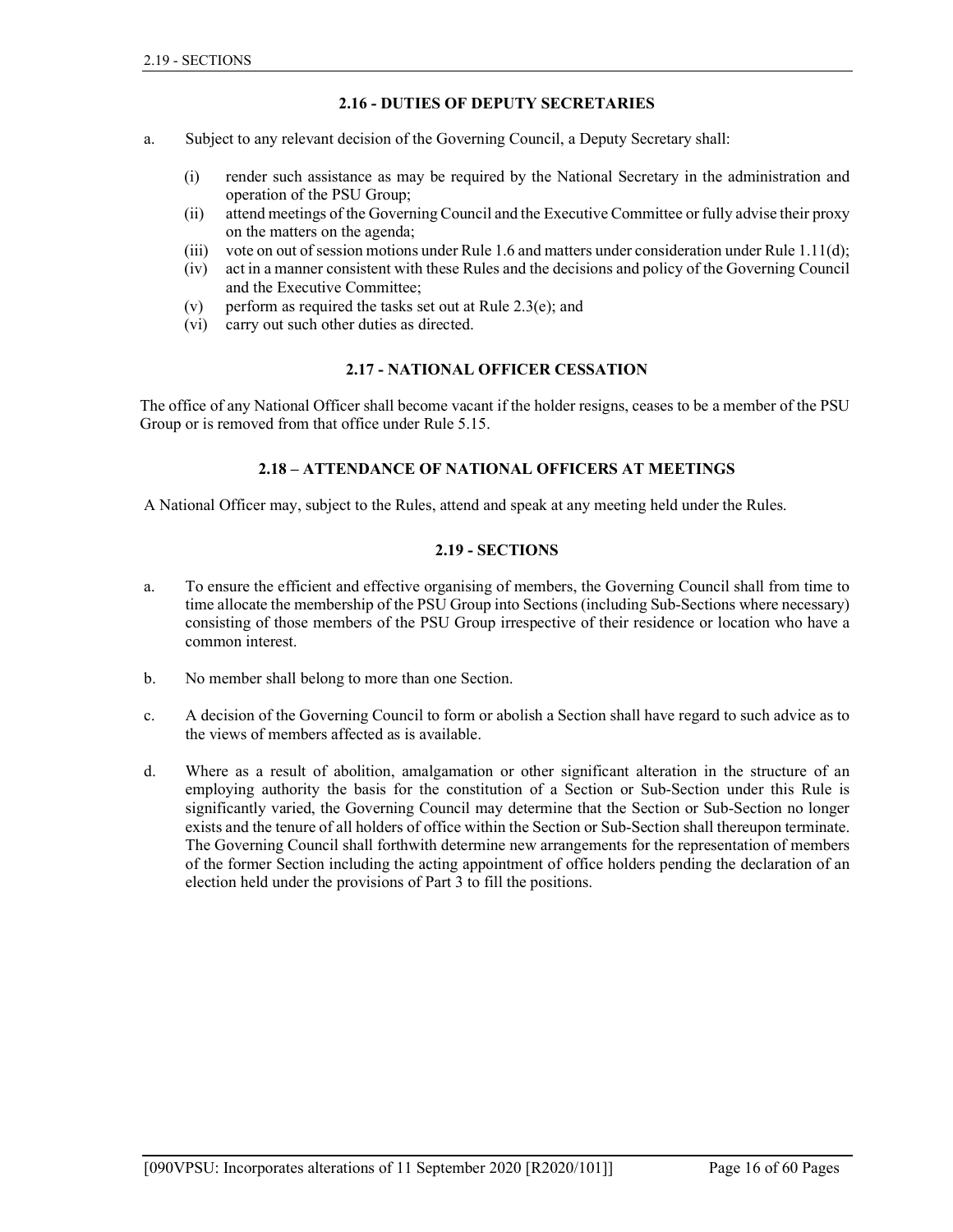# 2.20 - SECTION SECRETARIES

- a. There shall be a Section Secretary for each Section. Subject to any relevant decision of the Governing Council the Section Secretary shall be under the direction of the National Secretary and shall:
	- (i) assist the relevant National Officers to manage the affairs of their Section;
	- (ii) represent the members of their Section on Governing Council;
	- (iii) attend meetings of Governing Council, or ensure that they properly credential a proxy and fully advise their proxy on the matters on the agenda;
	- (iv) vote on out of session motions under Rule 1.6;
	- (v) be informed about matters and issues impacting upon the Union and consider their effect on the Union as a whole;
	- (vi) act in a manner consistent with these Rules and the decisions and policy of the Governing Council and the Executive Committee;
	- (vii) perform as required the tasks set out at Rule 2.3(e); and
	- (viii) inform the National Secretary of any absences of Section Council members and any resulting temporary arrangements.
- b. A position of non-salaried Section Secretary will become vacant if the holder resigns or ceases to be a member of the Section, or is working in a workplace outside the Section for a continuous period greater than 6 months.
- c. In the absence or unavailability of a Section Secretary for any period, the Section Council (or the Executive Committee where there is no Section Council having regard to such views of the members of the Section as is available) may appoint a financial member of the relevant Section of the Union to act in the place of the Section Secretary and exercise all functions and powers of the Section Secretary.

# 2.21 – SECTION OPERATIONS

- a. To assist and provide advice to the Section Secretary, members in a Section may establish a Section Council should they wish to do so. The process will be as determined by the Governing Council. Subject to anything contained elsewhere in these Rules, Section Councils shall operate in accordance with any policy determined by the Governing Council and the provisions of this Rule.
- b. Section Council will consist of the Section Secretary, any other Section Officers, the Governing Councillors representing the Section and Section Councillors, as well as any Salaried Officer responsible for the Section.
- c. The members of the Section shall elect as many Section Councillors as are approved for the Section by the Governing Council. The Governing Council shall take into account the number of members and workplaces in the Section, geographic distribution and other communities of interest in determining the number of Section Councillors, as well as the views of the Section Secretary. The Governing Council may group Section members into sub-section electorates for the purpose of electing Councillors.
- d. The duties of a Section Councillor shall be to attend meetings of Section Council and participate in its deliberations, represent the members of their Section or Section electorate at Section Council, and assist the Section Secretary of the effective operation of the Section. Section Councillors shall also perform as required the tasks set out at Rule 2.3(e).
- e. A Section Council may determine its own method of operation, subject to these Rules, and should operate with the minimum necessary formalities.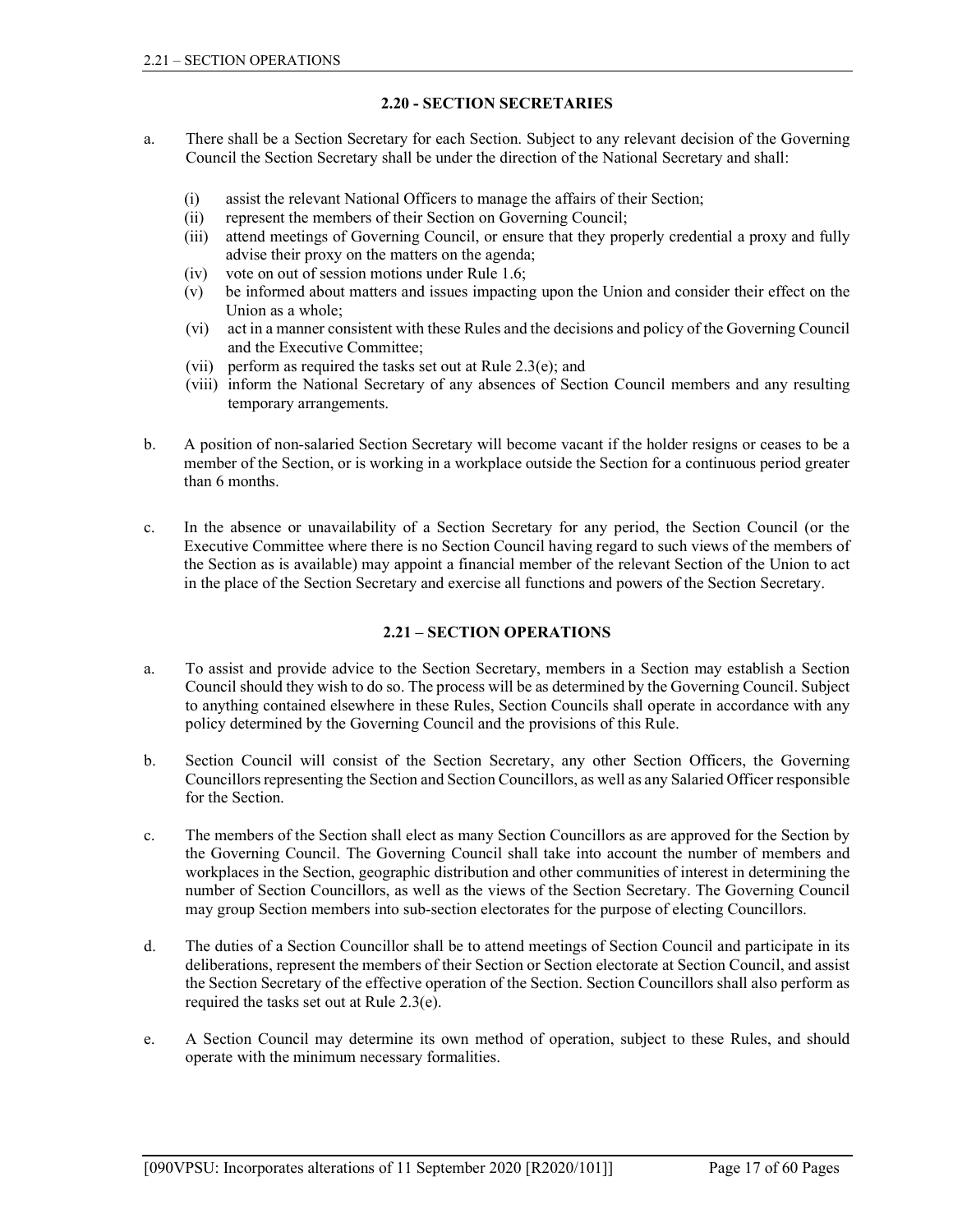- f. A position of Section Councillor shall become vacant if the holder ceases to be a member of the electorate that elected him or her, or leaves the electorate that elected him or her for a continuous period of greater than 3 months.
- g. The Section Council shall meet whenever it so determines or upon the direction of the Governing Council, the Executive Committee, the National Secretary or the Section Secretary. Reasonable notice of meetings shall be given to each member of the Section Council by the Section Secretary.
- h. A Section Council shall refer any matter concerning members of the Union generally to the Governing Council, the Executive Committee or the National Secretary.
- i. A Section Council must not act contrary to decisions of Governing Council, the Executive Committee, or a National Plebiscite, or act in breach of policy in any matter which has been determined by the Governing Council or Executive Committee.
- j. A Section Council (or other body within the Section) shall not institute legal proceedings unless with the approval of the Governing Council or the Executive Committee.
- k. Members in a Section may establish such sub-sections as are deemed necessary and as are approved by the Governing Council. These may be specific to an agency within the Section. The structures and operations of the sub-section will be as approved by the Governing Council and must not be inconsistent with the operations of the Section as prescribed by this Rule.
- l. To assist and provide advice to the Section Secretary in the management of the affairs of a Section that has a Section Council, the Governing Council may determine that there be a Section Executive.
- m. A Section Executive shall consist of the Section Officers and Governing Council may determine such other positions that shall be members of the Section Executive as necessary.
- n. A Section Executive shall determine its own method of operation provided it is not inconsistent with the provisions of the Rules.
- o. The Section Officers shall be the Section Secretary and may, subject to Governing Council approval, include:
	- (i) a Section President.
	- (ii) a Deputy Section President or more as determined by the Governing Council.
	- (ii) an Assistant Section Secretary or more as determined by the Governing Council.
- p. Governing Council may allocate members of a Section to electorates for the purpose of electing Deputy Section Presidents.
- q. In the absence of the Section Secretary in respect of any period the Section Secretary or the Section Council determines, an Assistant Section Secretary shall act in the Section Secretary's stead and exercise all the functions and powers of the Section Secretary.
- r. In the absence or unavailability of an Assistant Section Secretary to act in the Section Secretary's stead:
	- (i) the Section Council may appoint a financial member of the Section to act in the Section Secretary's stead and exercise all the functions and the powers of the Section Secretary.
	- (ii) the Section Council may appoint a financial member of the Union to act in the salaried Section Secretary's stead and exercise all the functions and the powers of the Section Secretary.
- s. A Section Officer position will become vacant if the holder resigns or ceases to be a member of the Section, or is working in a workplace outside the Section for a continuous period greater than 6 months.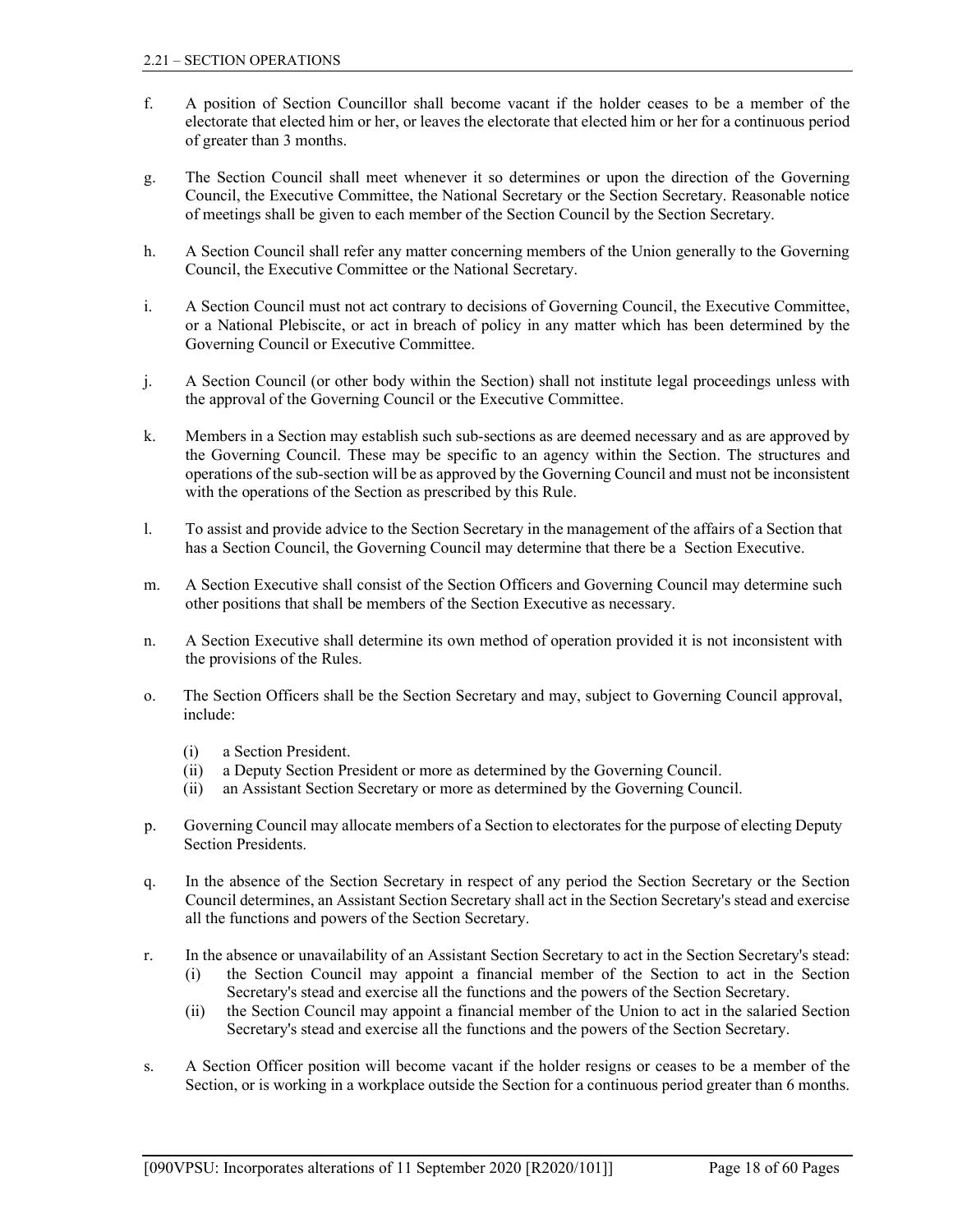# 2.22 - DUTIES OF SECTION OFFICERS

- a. Subject to any direction of the Section Council, an Assistant Section Secretary shall be under the direction of the Section Secretary and shall render such assistance as may be required in the operations of the Section and perform as required the tasks set out at Rule 2.3(e).
- b. A Section President shall if present preside at all meetings of the Section Council and Section Executive and perform the duties of the Chair as specified in Rule 5.10, and shall render such other assistance to the Section Secretary as may be required and perform as required the tasks set out at Rule 2.3(e).
- c. A Deputy Section President shall assist the Section President in the exercise of their duties and in the absence of the Section President perform all the duties of the Section President and shall render such other assistance to the Section Secretary as may be required and perform as required the tasks set out at Rule 2.3(e). Should there be more than one Deputy Section President, the Section Council shall select one of them to act in the place of the Section President.
- d. The duties of a Section Executive Member shall be to attend meetings of the Section Executive and shall render such other assistance to the Section Secretary as may be required and perform as required the tasks set out at Rule 2.3(e).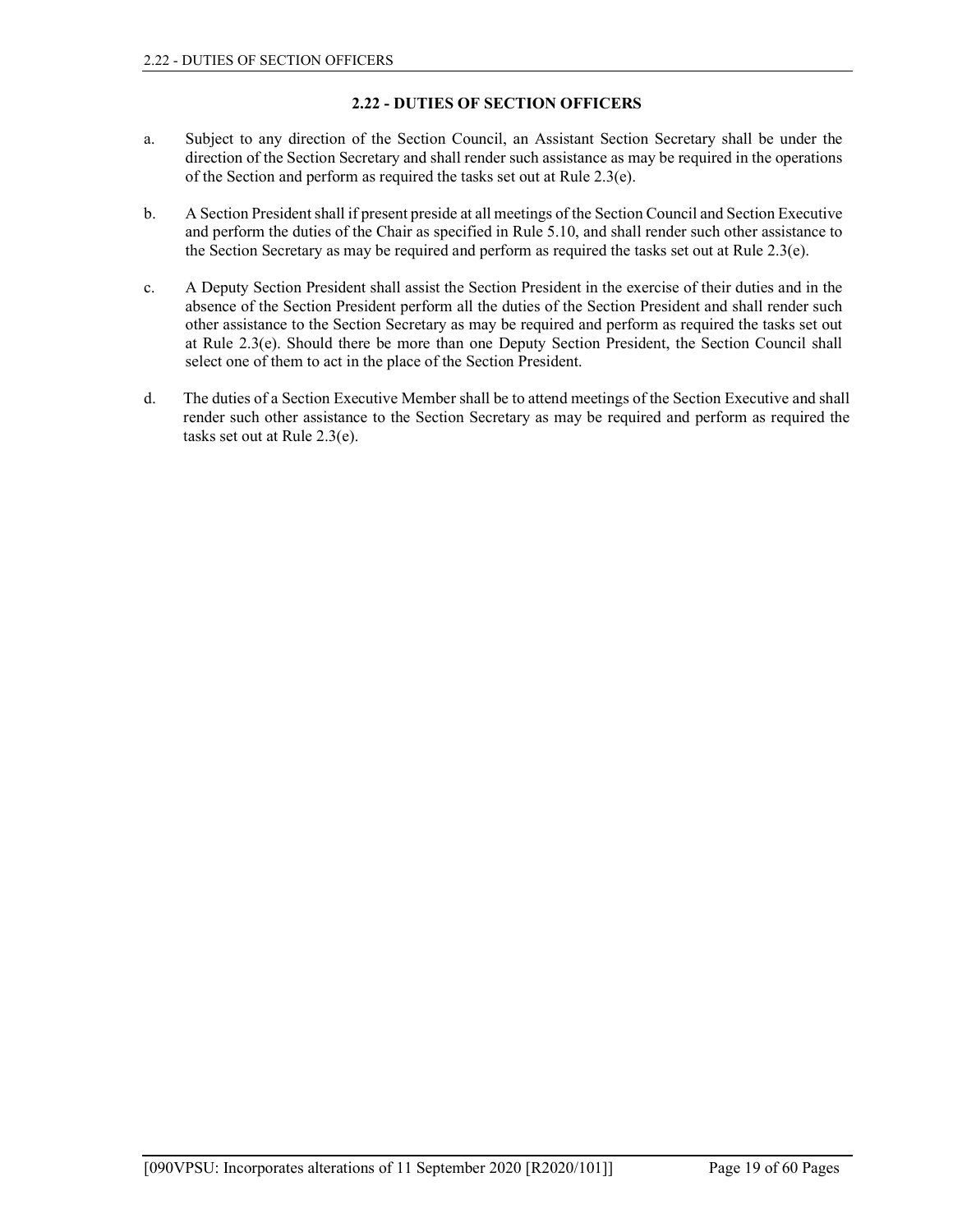# PART 3 - ELECTIONS AND APPOINTMENTS

# 3.1 - ADVICE TO INDUSTRIAL REGISTRAR

The National Secretary shall within the time provided in the Workplace Relations Act 1996 and the regulations made under that Act advise the Industrial Registrar of elections required to be conducted in the PSU Group, with a view to ensuring that no irregularity occurs in or in connection with the election.

### 3.2 - APPOINTMENT OF RETURNING OFFICER

If for any reason the Industrial Registrar pursuant to Rule 3.1 does not arrange for the conduct of an election, the Executive Committee shall appoint a Returning Officer and such Assistant Returning Officers as it considers necessary to conduct the election.

### 3.3 - DUTIES OF RETURNING OFFICER

- a. Returning Officers and Assistant Returning Officers shall be financial members of the Union but shall not be holders of any other office in the Union or, except in the case of elections conducted under Rule 2.3, be employed by the Union.
- b. Returning Officers, Assistant Returning Officers and Scrutineers in any election held under these Rules shall do all things necessary to preserve the secrecy of the ballot and to ensure the proper and regular conduct of the ballot as prescribed by these Rules.
- c. If a Returning Officer conducting an election finds a nomination to be defective the Returning Officer shall, before rejecting the nomination, notify the person concerned of the defect and, where it is practicable to do so, give the member the opportunity to remedy the defect within seven days of the member being notified of the defect. If the defect is not remedied the Returning Officer must reject the nomination.
- d. If no more than the requisite number of valid nominations is received for any office, the Returning Officer shall declare the members nominated to be elected to such position.
- e. A Returning Officer for each election conducted under these Rules shall, on the conclusion of the counting of votes, declare the result of the election in a written report to the National Secretary or Section Secretary on such election. This report shall include full details of the conduct, the voting and the result of the election.

## 3.4 - ELIGIBILITY TO NOMINATE AND VOTE

- a. Only members who are financial at the closing of nominations for any election for any office shall be eligible to nominate or be nominated for any office within the PSU Group.
- b. Only members who are financial at the day on which the roll of voters for any election is closed shall be entitled to vote in that election.
- c. The roll of eligible voters shall be closed 7 days before the day on which nominations open for the particular election, and the roll shall be produced in electronic form.
- d. National Officers shall be elected by and from the members of the PSU Group.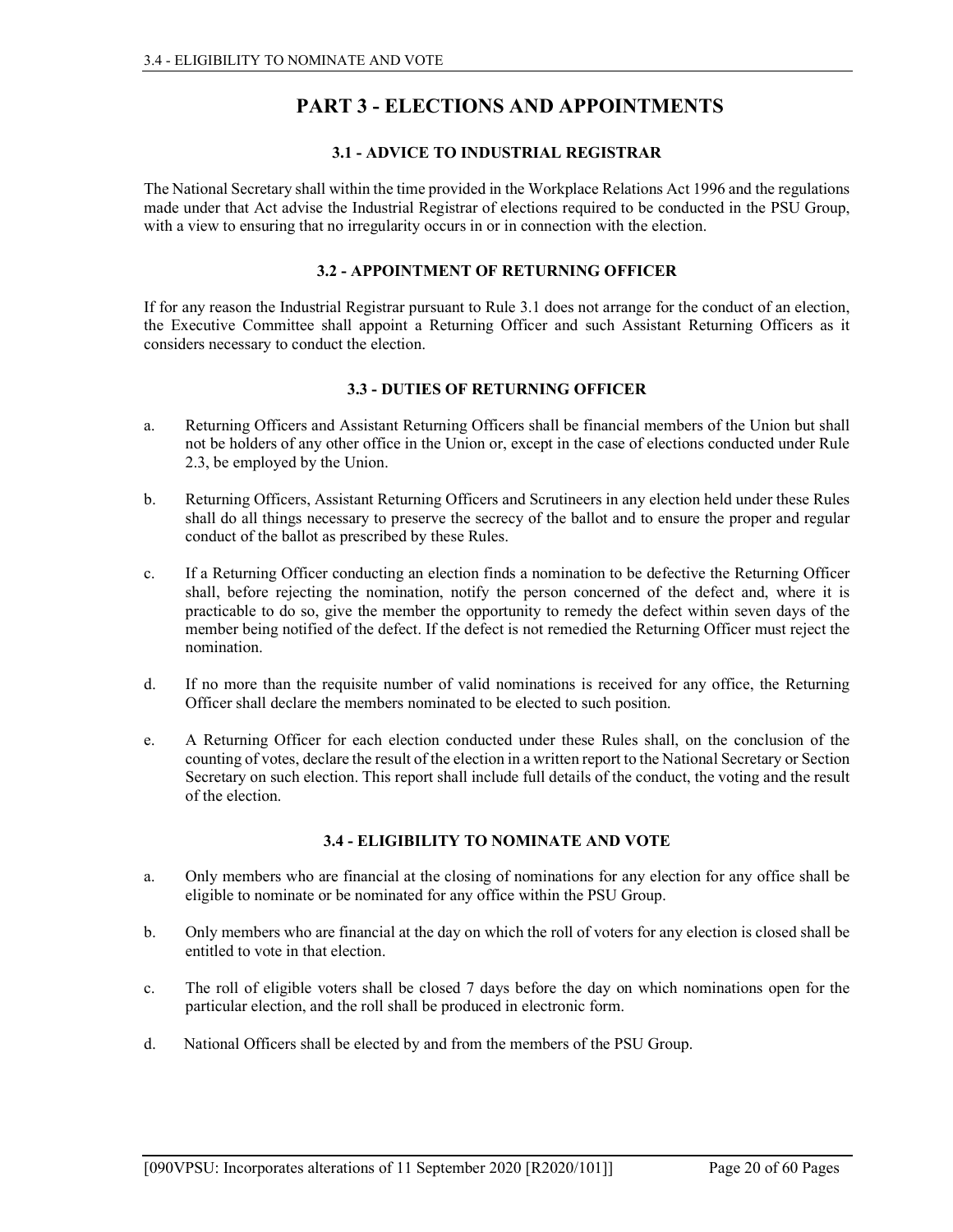- e. Governing Councillors shall be elected by the members of the relevant Section or Section electorate as determined by Governing Council.
- f. (i) Salaried Section Secretaries shall be elected by the members of the relevant Section of the PSU Group, from the members of the PSU Group;
	- (ii) All other Section Secretaries shall be elected by and from the members of the relevant Section of the PSU Group.
- g. Section Councillors shall be elected by and from the members of the Section or Section electorate to be represented.
- h. Any Assistant Section Secretary, any Section President and any Deputy Section President shall be elected by and from the members of the Section Council, or by and from the members of the Section, as determined by the Governing Council.
- i. Section Executive Members shall be elected by and from the Section Council.
- j. A person is not eligible to nominate in the same election for more than one of the following positions:
	- (i) National Secretary
	- (ii) Assistant National Secretary
	- (iii) National President
	- (iv) Deputy National President
	- (v) Deputy Secretary;
	- (vi) a salaried Section Officer position.
- k. Notwithstanding the provisions of any other Rule to the contrary and except as provided by this Rule, no member shall be nominated for, elected to or hold office or position in the PSU Group if he or she is or becomes a member of any other registered organisation whose eligibility Rules include any area of employment specified in Rules 2 and 3 of Chapter A.
- l. A member of the PSU Group who is employed by the ABC and who is or becomes a member of another registered organisation whose eligibility Rules include employment by the ABC and which also has an award covering members in the ABC shall be eligible to be nominated for, elected to, or hold any position within the ABC Section.
- m. A salaried employee of the Union shall be eligible to nominate for election to, but not hold any office within the PSU Group, provided that any such employee resigning their employment with the Union on or after the declaration of the poll and prior to the commencement of the term of office, shall be entitled to hold such office.

 For the purpose of this paragraph a person is not a salaried employee of the Union merely by reason that:

- (i) a person holding an office accepts paid secondment to work for the Union on a specific task for a period not exceeding 6 months, the terms of which secondment are duly authorised by decision of the Executive Committee;
- (ii) a person holding an office is in receipt of a salary or reimbursement of salary in respect of performance of the functions of the office held or of relieving an Officer for a period approved in accordance with the Rules.
- n. The provisions of paragraph (m) shall not apply to the position of Workplace Delegate or Deputy Delegate, in that a salaried employee of the Union may hold those positions.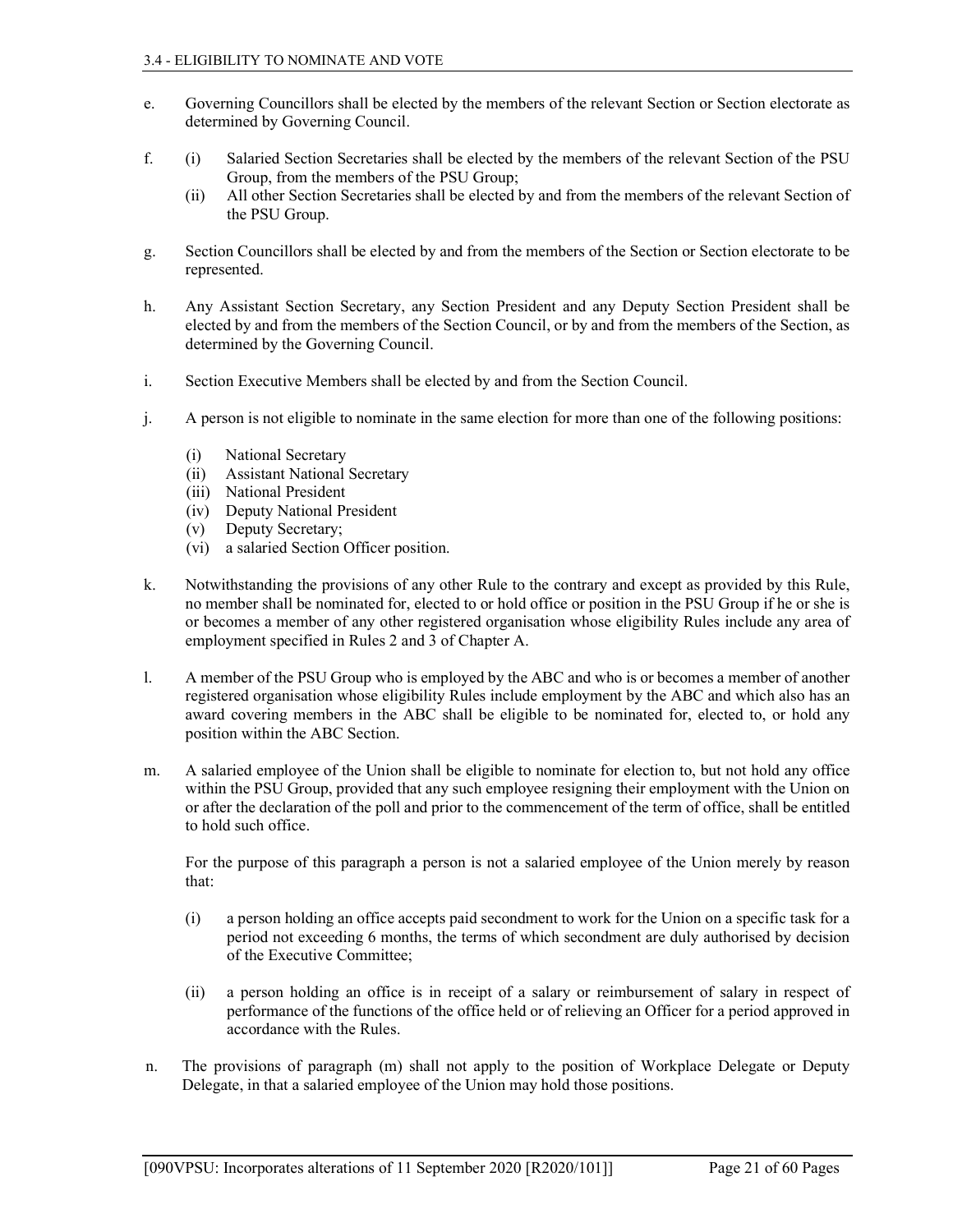# 3.5 - NOMINATIONS

- a. The Returning Officer shall call for nominations by notice which shall be given in a PSU Group publication published not later than 21 days prior to the close of nominations, or in relation to any collegiate election not later than 14 days prior to the close of nominations, provided that where eligibility to nominate for a particular position is restricted to a particular group of members the Returning Officer may call for nominations by a notice published to that group of members only.
- b. Nominations for National Officer, Governing Councillor, Section Secretary and, Section Councillor positions, and any Section Officer positions elected by Section members, shall be lodged with the Returning Officer not later than 12.00 noon on the last Wednesday in September in the year of election.
- c. Nominations for Section Officers elected by Section Councils and Section Executive Members shall be lodged with the Returning Officer not later than 12.00 noon on the last Wednesday in March in the year of the election.
- d. Nominations shall be signed by two financial members of the relevant electorate of the PSU Group and by the person nominated.

# 3.6 - NOMINATIONS - WITHDRAWAL

Nominations for any election under the Rules may not be withdrawn after the close of nominations.

### 3.7 – TEAM NOMINATIONS

- a. In an election for National Officers a group of eligible members may run as a Team.
- b. Each member of a Team must nominate individually for the office they seek. Their nomination must be in accordance with Rules 3.4 and 3.5.
- c. A Team must submit a Team proposal. A Team proposal may be submitted separately from the nominations of individual Team members. A Team proposal is only valid if it:
	- (i) is in writing;
	- (ii) includes a Team name;
	- (iii) includes a member for each National Officer position where nominations have been called; and
	- (v) is signed by each Team member.
	- (vi)
- d. A Team proposal can include a contact person for the Team.
- e. Where it has been determined pursuant to Rule 2.11(a) that there will be more than one Assistant National Secretary, Deputy National President or Deputy Secretary, the Team proposal must indicate the ballot paper order of its candidates for these positions by writing "ballot position 1" and "ballot position 2" on the Team proposal next to the candidates names. Otherwise, the internal Team ballot order will be determined by the drawing of lots.
- f. The name of a Team must not be the same as another Team, or be deceptive in any way.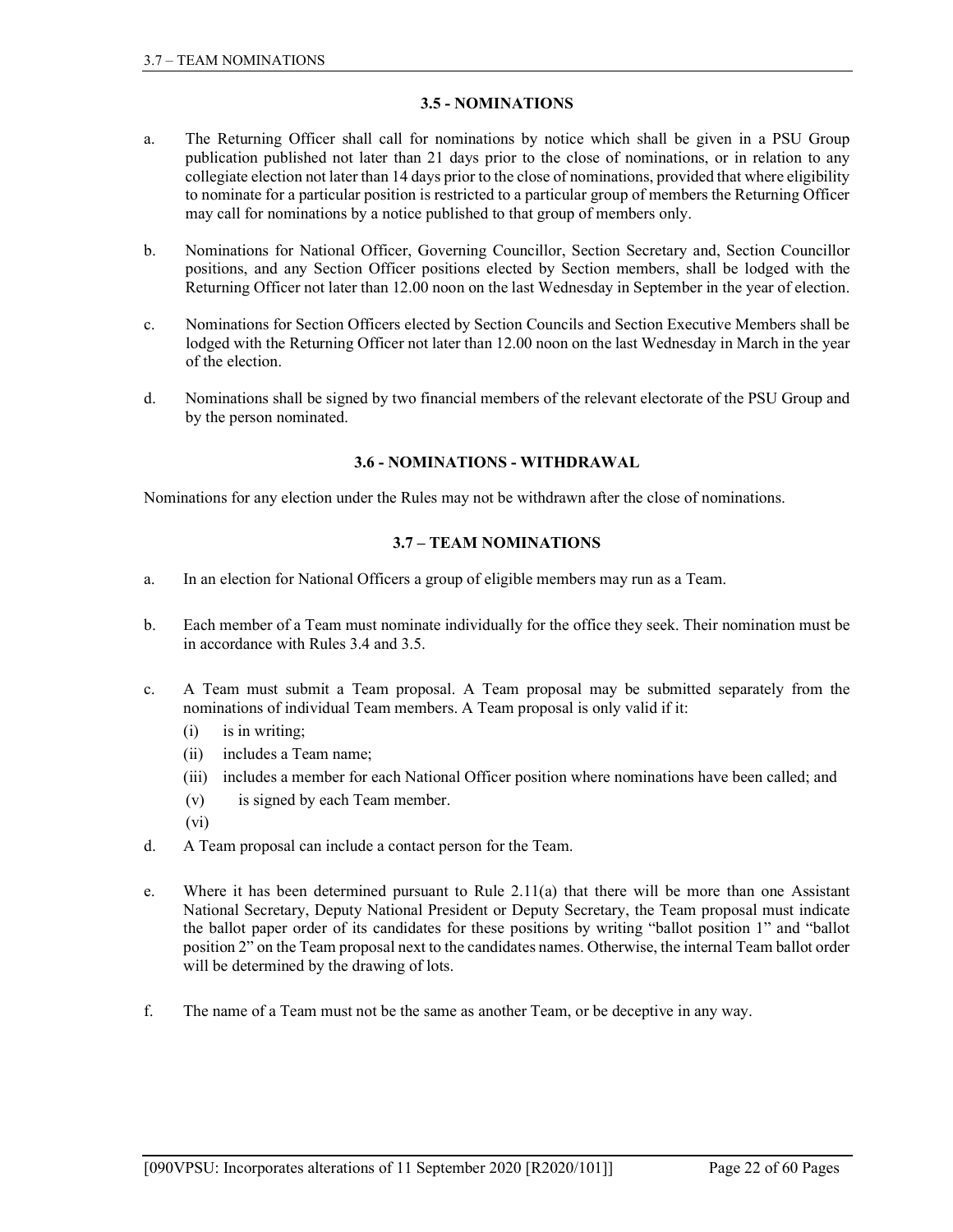- g. Where the name of a Team uses the name of one of the members of the Team, the first and last name of the candidate must be used. A Team cannot use as its name the name of any candidate in the election who is not a member of the Team.
- h. In determining which Team may use a name (which is not a candidate's name) regard is to be had to all relevant factors including the history of use of the name in question.
- i. If the name of a Team is the same as another Team, or the Returning Officer believes it deceptive in any way, the Returning Officer must approach the Teams concerned and have the Teams make such changes as are necessary to remedy the situation. The Returning Officer will take into account the matters in paragraph h. The Returning Officer may refuse to accept a Team proposal where the situation is not remedied.
- j. A candidate may not be a member of more than one Team.
- k. In the event of a withdrawal by a member of a Team prior to nominations closing, the person who has withdrawn can be replaced by another eligible person who is not a member of any other Team, and who consents to becoming a member of the Team. In such an event, the replacement nomination must be received by the close of nominations.
- l. The discovery of a candidate's ineligibility will not affect the validity of the election of any other member of a Team of which that candidate is a member, nor will it lead to the rejection of a Team proposal or in any way affect the nomination of the other members of the Team.

# 3.8 - BALLOT PROCEDURES - GENERAL

- a. (i) If no more nominations for election to a position are received than the number of such positions available, the Returning Officer must immediately declare the person or persons nominated elected to the position.
	- (ii) If more nominations for election to a position are received than the number of such positions available, a ballot must be conducted by the Returning Officer.
- b. Unless otherwise specified in these Rules, a secret postal ballot shall be utilised for all elections to be conducted under this Part for any position to be filled by a direct voting system. A declaration envelope as defined in the Workplace Relations Act 1996 must be used in every election conducted by secret postal ballot.
- c. "Postal ballot" means a ballot for the purposes of which a ballot paper is to be sent by prepaid post to each person entitled to vote and facilities are to be provided for the return of the completed ballot paper by post by the voter without expense to the voter.
- d. Unless otherwise requested by the member, ballot papers shall be posted to the home address of the member as listed in the records of the PSU Group.
- e. A member eligible to vote who shall be away from their place of employment or normal postal address recorded on the PSU Group's records during the polling period may apply in writing to the relevant Returning Officer, prior to the despatch of ballot papers, and a ballot paper shall be sent to the address specified by the voter prior to the closing of the ballot. For the vote to be accepted, it must be received by the Returning Officer prior to the closing of the ballot.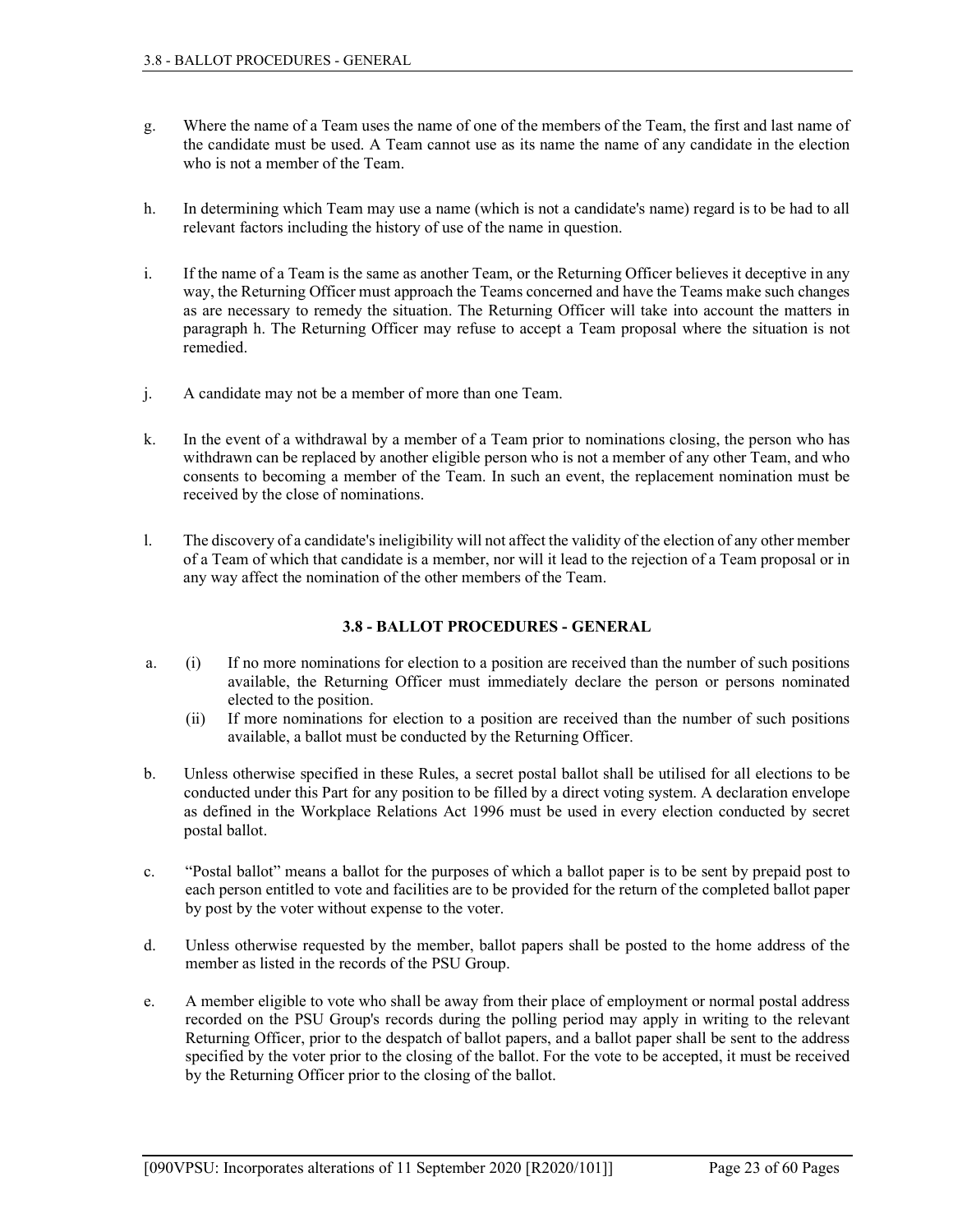- f. A Returning Officer, at any election under these Rules, shall initial each ballot paper before it is issued.
- g. When the Returning Officer is required to forward ballot papers to voters, they shall be forwarded at least fourteen days before the closing date of the ballot, or such longer period as the Executive Committee may decide.
- h. Non-receipt of ballot paper by any member shall not necessarily invalidate an election.
- i. Except as set out in rule 3.8 j, the position of all candidates' names on the ballot paper must be determined by drawing lots.
- j. If there is at least one Team for National Officer positions:
	- (i) Team members will appear first on the ballot paper, the position of the Teams to be determined by drawing lots. The ballot order of Team members must reflect the order on the Team proposal in accordance with rule 3.7(e).
	- (ii) The name of the Team must appear in brackets immediately after the name of the candidate.
	- (iii) The names of individual candidates who are not Team members will then appear after the Team names, the position of individual candidates to be determined by drawing lots.
	- (iv) In all other respects, the ballot paper will be the same as for other offices.
- k. The provisions of sub-rules (i) and (j) do not apply to elections for casual vacancies and new positions. For such elections there shall be a ballot paper on which the team nomination (if any) of any candidate/s shall appear adjacent to the candidates name.
- l. Appropriate instructions on how to complete the ballot paper must be included on, or forwarded with, the ballot paper.

# 3.9 - BALLOT PROCEDURES - COLLEGIATE ELECTIONS

- a. In all elections conducted under a collegiate electoral system the procedures in this Rule shall be observed.
- b. The Executive Committee shall determine whether the secret ballot shall:
	- (i) take place at the next meeting of the body constituting the college; or
	- (ii) be conducted as a postal ballot.
- c. Where the Executive Committee has determined that the ballot shall be conducted in accordance with paragraph (b)(ii) the Executive Committee shall fix a time and date for the close of the ballot.
- d. Nominations shall be lodged with the relevant Returning Officer.
- e. Any member of the college who is unable to be present at the holding of a ballot held in accordance with paragraph (b)(i) may apply in writing to the Returning Officer for a ballot paper and may deliver or post such ballot paper so as to reach the Returning Officer prior to the closing of the ballot.
- f. At the conclusion of the counting of the votes in any postal ballot, the Returning Officer shall declare the successful candidate or candidates elected to the National Secretary. The National Secretary shall cause the report of the Returning Officer to be notified to the members of the college as soon thereafter as practicable.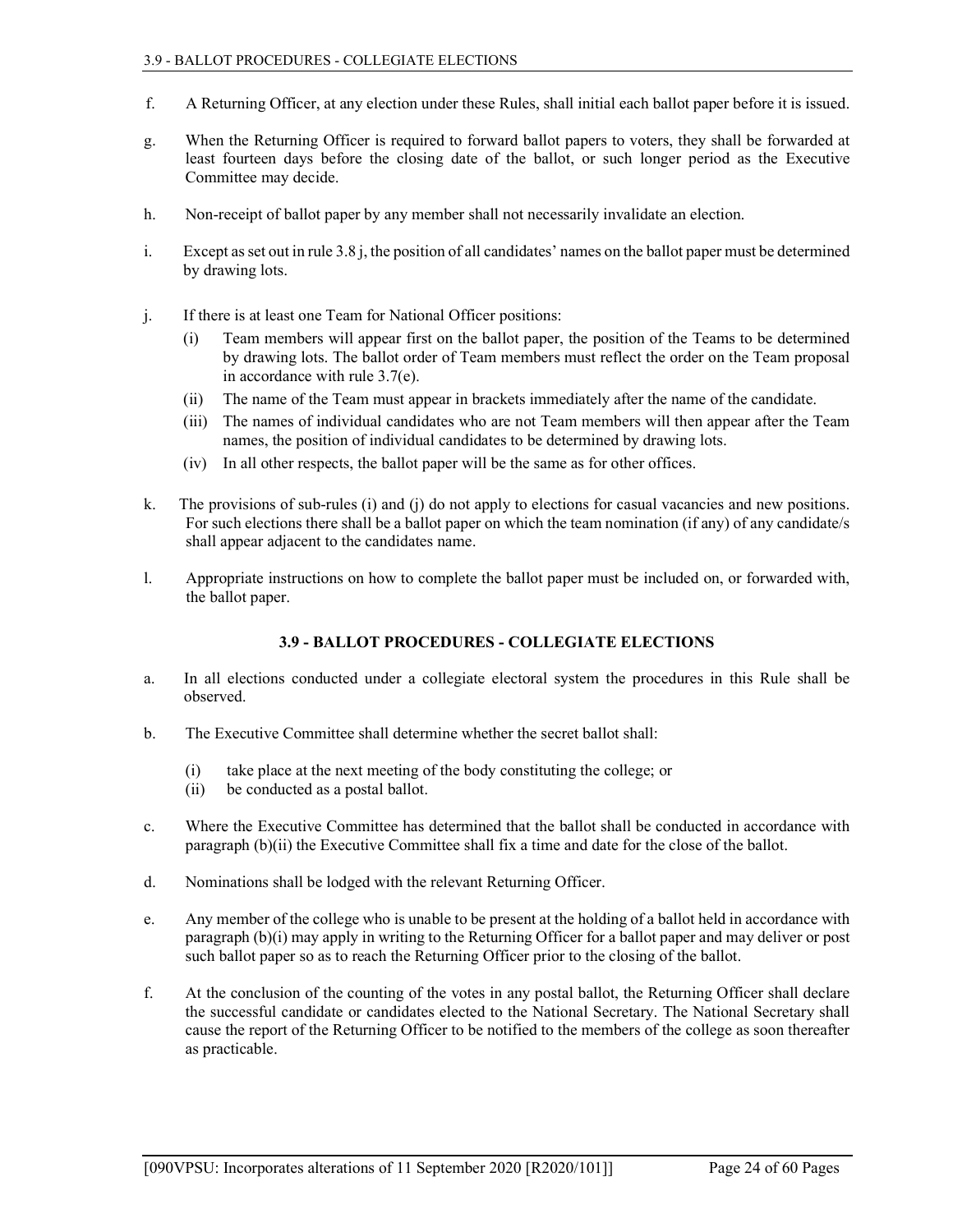g. At the conclusion of the counting of the votes in any ballot held at a meeting of the college, the Returning Officer shall declare the successful candidate or candidates elected at the meeting at which the ballot is held if possible or if not as soon thereafter as practicable.

#### 3.10 – METHOD OF VOTING

- a. Voting shall be on the preferential system, as detailed in this Rule and Rules 3.11 and 3.12, in all elections under these Rules.
- b. The voter shall vote by marking on the ballot paper the numbers 1, 2 and so on as the case requires opposite at least the same number of candidates as there are positions to be filled.
- c. Notwithstanding any other Rule, voting by proxy shall not be permitted.

# 3.11 - COUNTING OF VOTES - ELECTION OF ONE CANDIDATE ONLY

Where one candidate only is to be elected the Returning Officer shall observe the following procedure to determine the successful candidate:

- a. A candidate who receives more than half the number of first preference votes cast shall be the successful candidate.
- b. Should no candidate be successful on the first count, the candidate who receives the least number of first preference votes shall be excluded from the count and the candidate's second preference votes shall thereupon be distributed among the remaining candidates. A candidate then receiving more than half the total number of votes cast shall thereupon be the successful candidate.
- c. The above procedure shall be continued until one candidate has received the requisite number of votes to become the successful candidate.
- d. If on any count two or more candidates each receive the same number of votes the Returning Officer shall decide by lot which candidate shall remain in the count.

# 3.12 - COUNTING OF VOTES - ELECTION OF MORE THAN ONE CANDIDATE

Where two or more candidates are to be elected the Returning Officer shall observe the following procedure to determine the successful candidate:

- a. The votes shall be classified into two categories as follows:
	- (i) The preference votes to the number of vacancies to be filled shall be termed "primary" votes, and shall have equal value in the first count and be credited to the candidate for whom they are cast, whether marked 1, 2, 3, etc., according to the number of vacancies;
	- (ii) The preference votes beyond those referred to in (i) shall be termed "secondary" votes and shall have rank according to their numerical number and shall be allocated in rank order unless the ranking secondary vote has been previously allocated.
- b. The primary votes shall first be counted and a list shall be prepared of the candidates in order according to the primary votes cast for them. The candidate who is lowest on the list thus compiled shall be excluded from the count.
- c. Each ballot paper on which such excluded candidate received a primary vote shall then be examined to determine its secondary vote and the preference so found shall be allotted to the appropriate unexcluded candidate on the first count.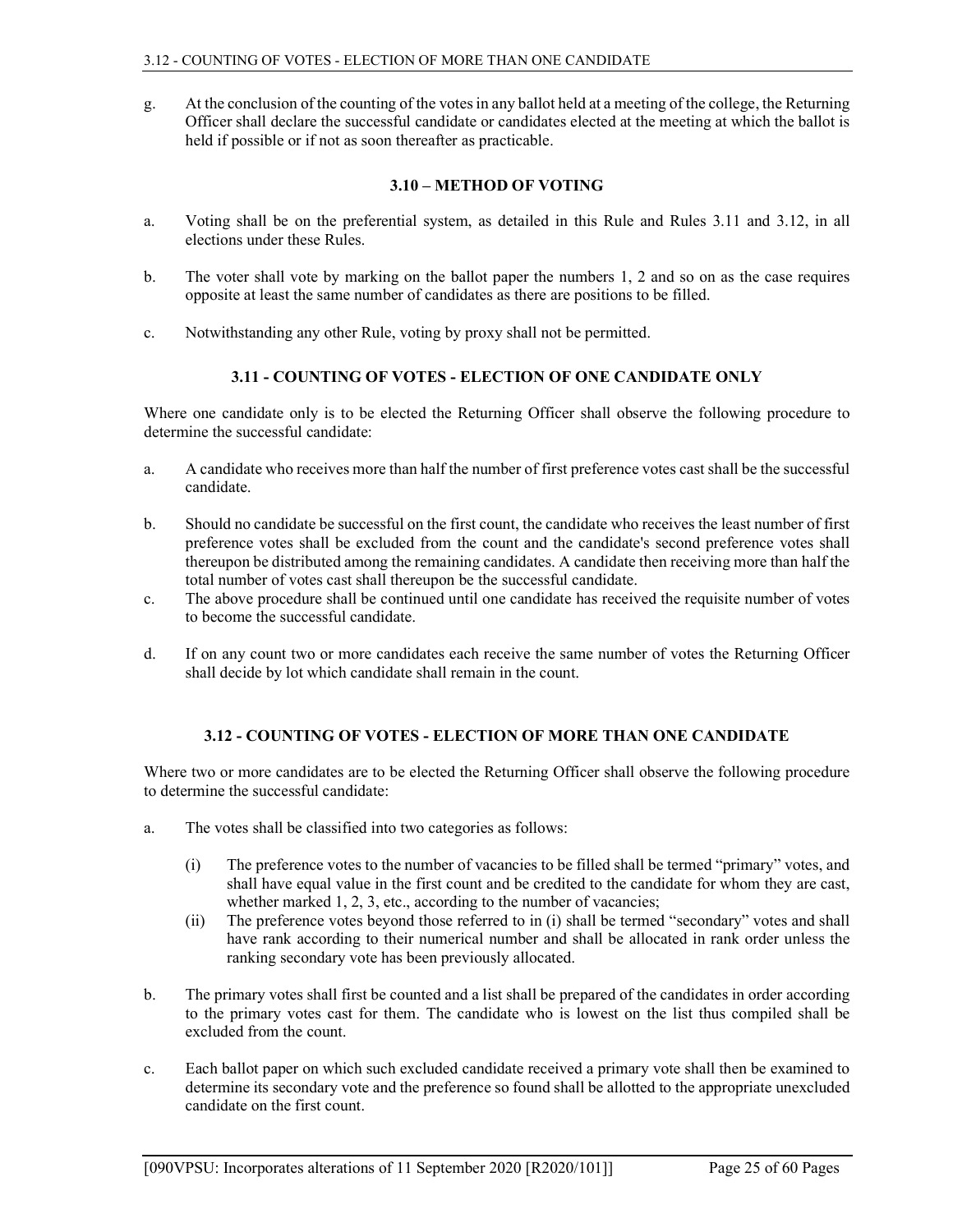- d. On the conclusion of the second count, the above procedure or exclusion of candidates from the count and the distribution of their secondary votes shall continue until the required number of successful candidates has been determined.
- e. If, in any count, the next available preference vote of an excluded candidate is cast in favour of an excluded candidate, such preference vote shall be disregarded and the next available preference vote cast in favour of a remaining candidate shall be added to the votes credited to that candidate.
- f. If, in any count, two or more candidates each receive the same number of votes and one of them has to be excluded, the Returning Officer shall decide by lot which candidate shall remain in the count.

### 3.13 - SCRUTINEERS

A candidate in any election under these Rules may appoint a financial member or members of the PSU Group, other than a candidate at the election, as scrutineer or scrutineers. Any scrutineer may attend all stages of the election and shall abide by any directions of the Returning Officer during such attendance.

### 3.14 - VACANCIES

- a. When a vacancy occurs for any reason in an office the vacancy shall be filled by election under the provisions of this Part, except as provided in paragraphs (c) and (d) of this Rule.
- b. Such nominations shall only be called once in any calendar year and the closing date for such nominations shall be 12.00 noon on the last Wednesday in September.
- c. If a casual vacancy occurs in an office and the remainder of the term of office is less than 12 months:
	- (i) the Governing Council shall appoint a financial member of the PSU Group to a vacant National Officer position;
	- (ii) the Section Council (or Executive Committee where there is no Section Council having regards to such views of the members of the Section as is available) shall appoint a financial member of the Section to a Governing Council vacancy, or in the case of a position elected from an electorate within the Section, the Section Council shall appoint a financial member of the relevant Section electorate to the Governing Council vacancy;
	- (iii) the Section Council (or the Executive Committee where there is no Section Council, having regard to such views of the members of the Section as is available) shall appoint a financial member of the PSU Group to a salaried Section Secretary vacancy;
	- (iv) the Section Council (or the Executive Committee where there is no Section Council having regard to such views of the members of the Section as is available) shall appoint a financial member of the Section to a vacancy of Section Secretary that is not salaried;
	- (v) the Section Council shall appoint a financial member of the Section to a Section Councillor vacancy; and
	- (vi) the Section Council shall appoint a financial member of the Section to an Assistant Section Secretary, Section President or Deputy Section President vacancy.
- d. A vacancy occurring in a Assistant Section Secretary, Section President, or Deputy Section President position not dealt with under subrule (c) shall be filled as follows:
	- (i) For positions elected by and from Section Council, vacancies will be filled by the Section Council at its next meeting after nominations have closed;
	- (ii) For positions elected by and from the members of the Section, vacancies will be filled as for Section Secretaries.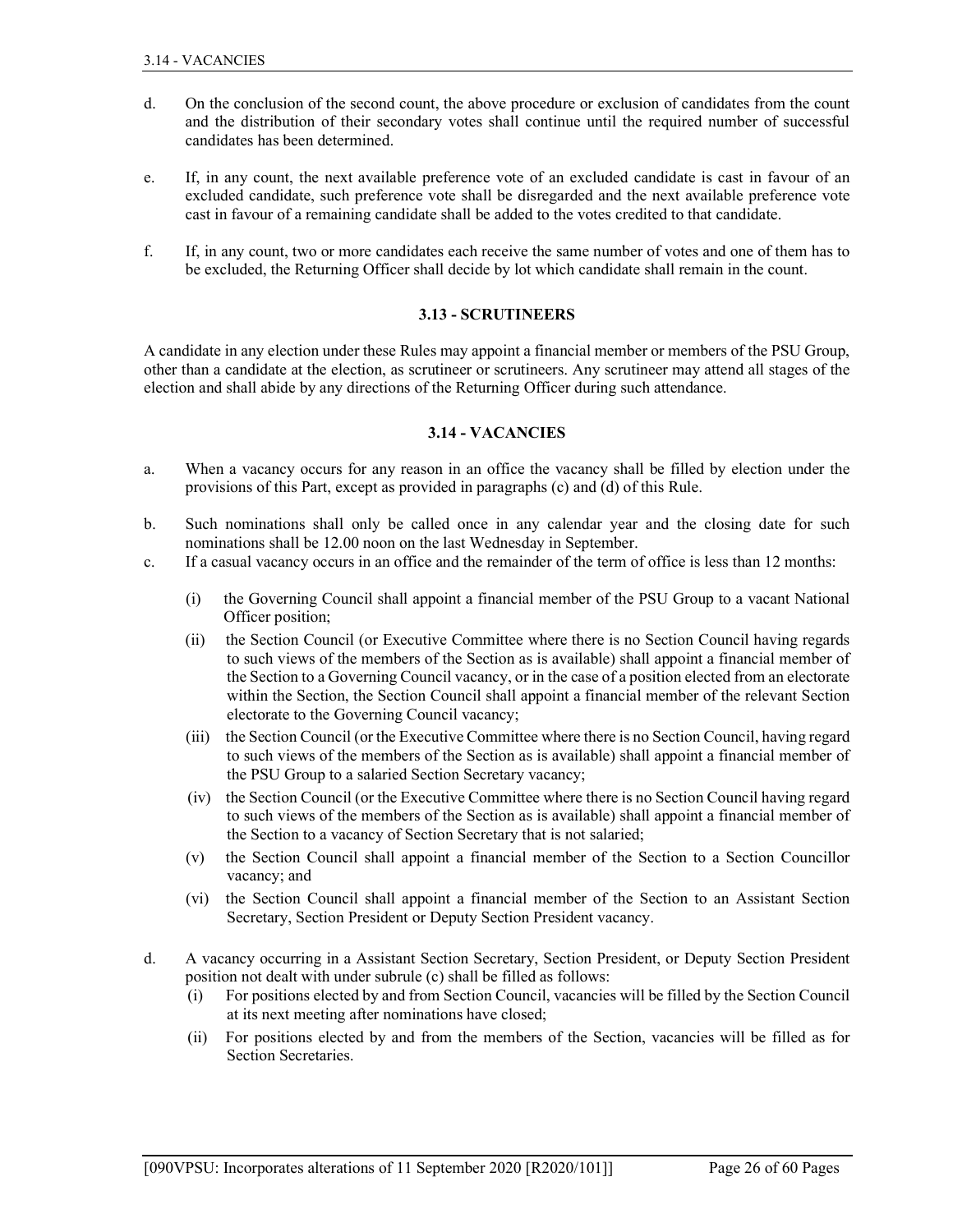- e. The person so elected or appointed under paragraph (a), (c) or (d) above shall hold office for the unexpired portion of the term of office.
- f. Pending the filling of a vacancy under paragraph (a), the relevant body may appoint an eligible member in accordance with the criteria listed in paragraph (c) to act in the vacant position.

### 3.15 - FILLING OF NEW POSITIONS

Where between elections the number of offices in the PSU Group is increased, or where an entitlement to representation on any body comes into existence, the additional office or offices shall be filled as though they were vacancies under the provisions of this Part.

## 3.16- FIXING OF MINIMUM SALARIES & LOCATION OF SALARIED OFFICERS

The minimum salaries and work location of Salaried Officers shall be fixed by Governing Council before nominations are called for.

### 3.17 - TERM OF OFFICE - CERTAIN OFFICES

- a. The term of office for National Officers, Governing Councillors, Section Secretaries, Section Councillors and any Section Officers elected by Section members shall be three years from the 1st of January in the year immediately following their election.
- b. The term of office for any Assistant Section Secretary, any Section President, any Deputy Section President or any Section Executive Member shall be:
	- (i) if elected by and from the members of the Section, the same as for a Section Secretary;
	- (ii) if elected by and from the Section Council, 3 years from the 1<sup>st</sup> of July in the year immediately following the election of the Section Secretary.

# 3.18 – HOLDING OF MORE THAN ONE POSITION

- a. If a candidate is successful in more than one ballot and is not eligible to hold simultaneously all such positions, or where a person accepts an appointment to a position and is not eligible to hold simultaneously a position already held, the person shall be deemed to be the successful candidate for, or to hold, only the higher or highest of such positions.
- b. In the counting of votes for any lower position a successful candidate for a higher position shall be the first to be eliminated from the ballot for the lower position and their votes allocated in accordance with the preference shown (if any) on such votes.
- c. A National Officer may not hold any office within a Section.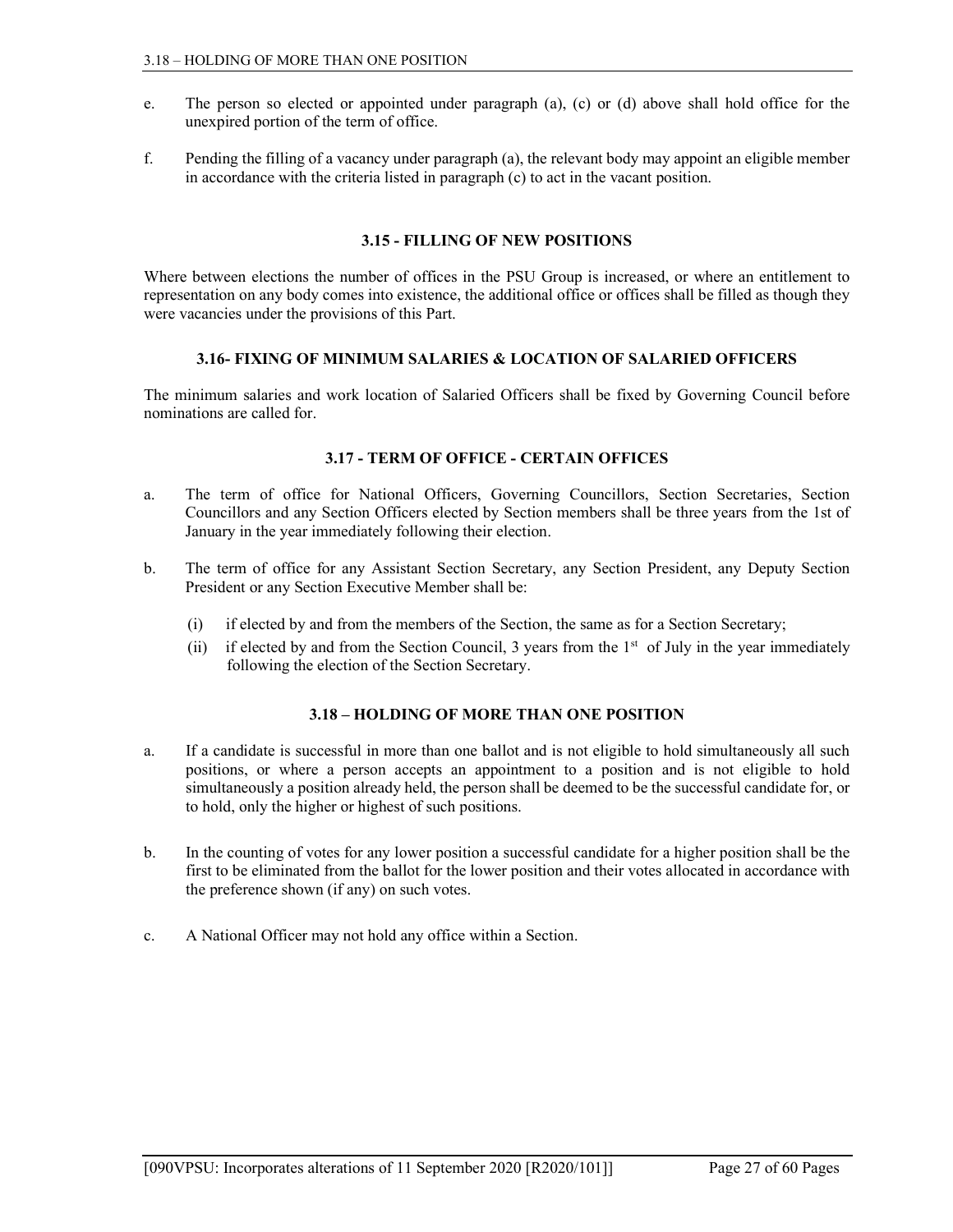- d. A person is not eligible to hold simultaneously more than one of the offices listed herein and the higher or highest position shall be ascertained from the following table:
	- (i) National Secretary
	- (ii) Assistant National Secretary
	- (iii) National President
	- (iv) Deputy National President
	- (v) Deputy Secretary
	- (vi) Salaried Section Secretary
	- (vii) Section Secretary (viii) Governing Councillor
	- (ix) Section Councillor
- e. Where a person already holds a lower position on the table in paragraph (d) at the time of the declaration of the ballot or the appointment to a higher position, the person shall be deemed to have resigned the lower position, and the vacancy created shall be filled in accordance with these rules.

# 3.19 - RETENTION OF BALLOT PAPERS

All ballot papers, envelopes, lists and other documents used in connection with, or relevant to an election under these Rules, and not otherwise kept by the Returning Officer, shall be preserved and kept at the registered office of the PSU Group for a period of one year after the completion of the election.

# 3.20 - ELECTION APPEALS

- a. Any member who is either a voter or a candidate at an election under these Rules may appeal against the result of such election.
- b. Such appeal shall be in writing and shall set out the grounds of the appeal and shall reach the National Secretary at any time during the conduct of the ballot and up to fourteen days after the declaration of the result of the election.
- c. With the appeal shall be lodged a deposit of \$100 which shall be returned to the depositor unless the Election Appeals Committee considers the appeal was not made on reasonable grounds.

# 3.21 - ELECTION APPEALS COMMITTEE

- a. The Governing Council on receiving an appeal in respect of an election shall appoint an Election Appeals Committee of three members of the Governing Council to hear and determine the appeal.
- b. The National Secretary shall, within seven days from the appointment of the Election Appeals Committee, convene a meeting of members of that Committee.
- c. The members of the Committee shall appoint one of their number as Chair.
- d. Each member of the Committee shall exercise one vote.
- e. At the hearing of the appeal the appellant and any member whose election is challenged shall be entitled to give and call evidence on their own behalf and to question any person giving evidence and to request the production of documents relating to the election. Hearings of the Election Appeals Committee may be held by telephone or video conference.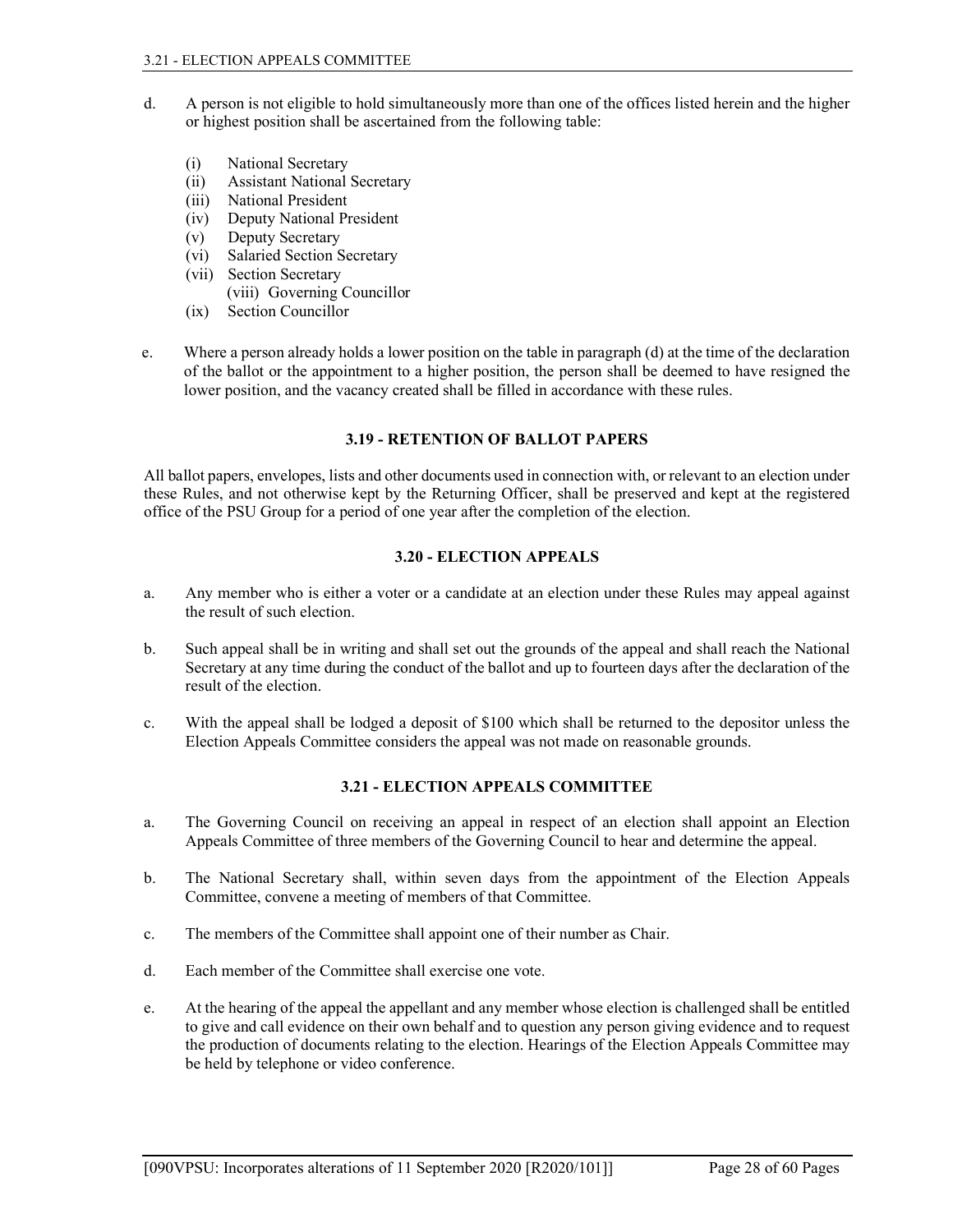- f. The committee shall decide the appeal in one of the following three ways:
	- (i) by dismissing the appeal;
	- (ii) by setting aside the result appealed against and declaring another member or members elected; or
	- (iii) by directing the Returning Officer to conduct a new election for the office or offices concerned.
- g. The decision of the Committee shall be notified by its chair to the Governing Council, the National Secretary and all parties concerned.
- h. Subject to the provisions of the Workplace Relations Act 1996 the decision of the Election Appeals Committee shall be final and not subject to appeal.
- i. The provisions of Rules 3.20 and 3.21 do not apply to any election conducted through the Industrial Registrar.

### 3.22 - FORFEITURE OF OFFICE

- a. A member who holds any office or position in the PSU Group thereof shall at all times be a financial member.
- b. An office or position held by a member who is unfinancial shall be deemed to have become vacant and to be a casual vacancy created at the expiration of two calendar months from the date on which such member became unfinancial should they not become a financial member within that period.
- c. Notwithstanding the foregoing provisions the business of a meeting shall not necessarily be invalid, if otherwise in conformity with these Rules, by reason only of the fact that an unfinancial member voted at such meeting.

# 3.23 - ELECTION ADVERTISING AND COMMENT

- a. Free Space for Election Candidates
	- (i) Where there is more than one candidate for a position of National Officer they shall be entitled to free space in the National Journal or other PSU Group publication to put forward their claims for election.
	- (ii) Where there is more than one candidate for any position on Governing Council, other than those positions dealt with in Rule  $3.23(a)(i)$ , they shall be entitled to free space in a relevant PSU Group publication to put forward their claims for election.
	- (iii) Where candidates are entitled to free space in a journal or other publication, equal space shall be made available, the order within the publication to be determined in ballot paper order.
- b. Advertising by Candidates

 Except as is provided in paragraph (a) above no PSU Group publication shall publish any advertisement on behalf or in support of any candidate for a position in a PSU Group election.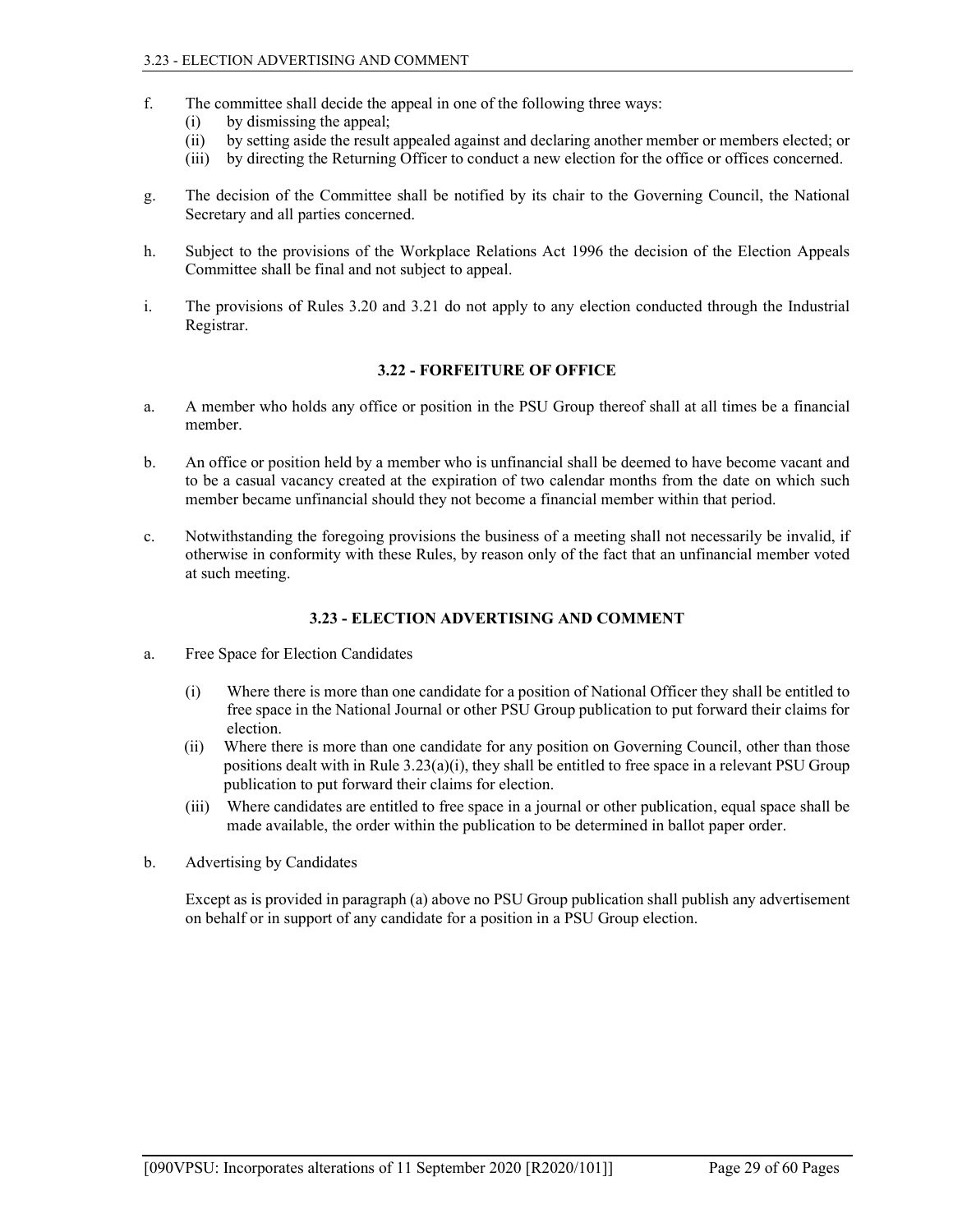# c. Right to Reply

 If any item submitted for publication in an edition of any official PSU Group publication published between the calling of nominations in an election and the closing date for voting in the election comments on any other candidate directly or indirectly that article shall not be accepted for publication unless:

- (i) a copy of the item is sent to the candidate or candidates commented on in the article at least 7 days prior to the closing date for acceptance of items for the publication; and
- (ii) the candidate or candidates commented on are given reasonable space to reply in the same publication in which the original comment is published.
- d. Where there is more than one candidate for any position on Governing Council candidates shall be entitled to have a statement of up to 250 words distributed with the ballot paper. Where candidates are entitled to a statement, equal space shall be made available, the order within the document to be determined in ballot paper order.
- e. Statements and material provided under sub-rules (a) and (d) shall comply with the following:
	- (i) All statements shall be provided to the relevant body no later than 14 days after the close of nominations;
	- (ii) Statements will not include any photos, pictures or diagrams, except that statements provided under sub-rule (a) may include a photo of the candidate.
	- (iii) Statements may only include personal details, employment history, policy details and the candidate's claims for election.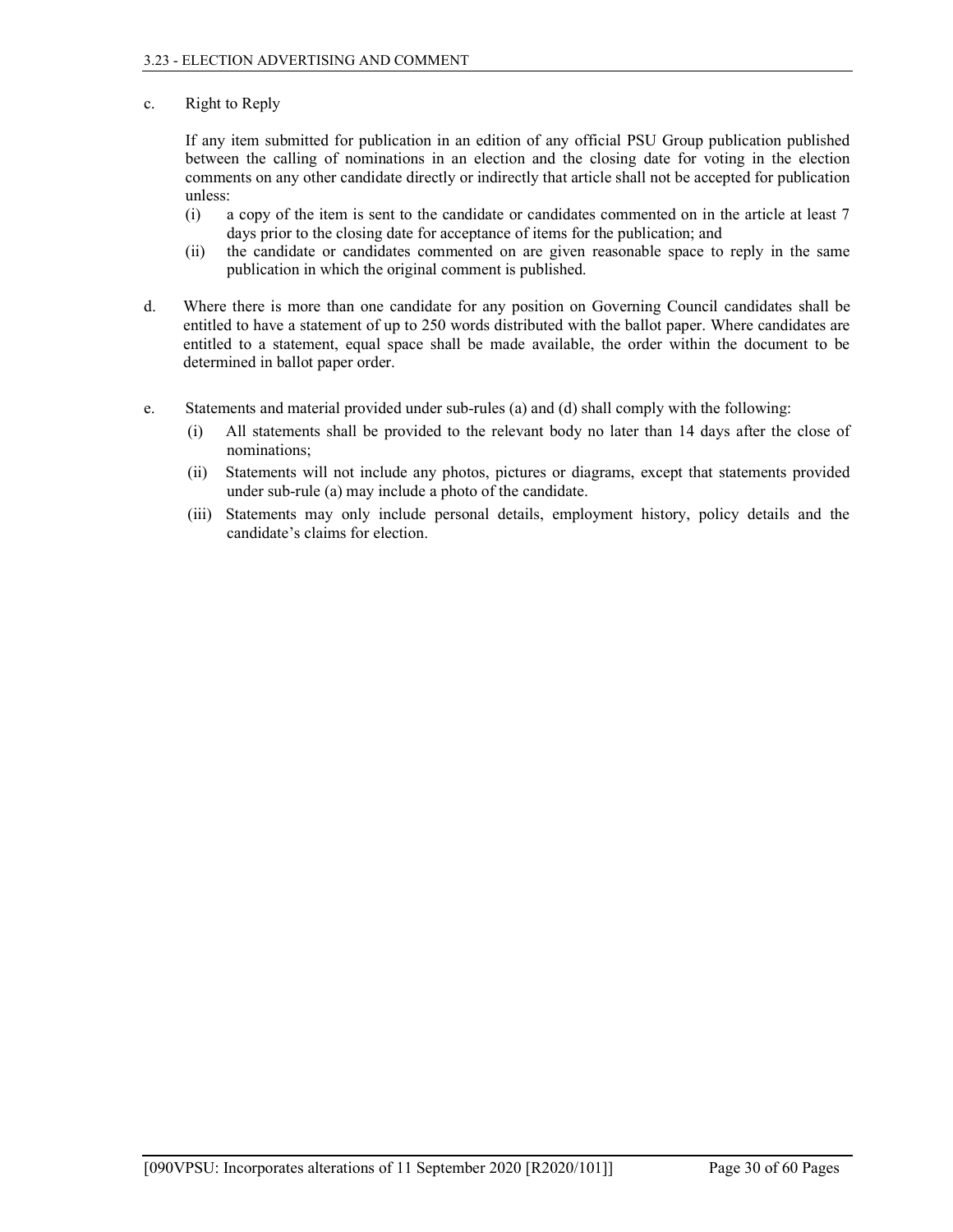# PART 4 – FINANCIAL

# 4.1 - FINANCIAL YEAR

The financial year of the PSU Group shall end for all purposes on the 30th June.

# 4.2 - PSU GROUP FUNDS AND PROPERTY

The PSU Group Funds and Property shall consist of:

- a. any real or personal property of which the Governing Council of the PSU Group, by these Rules or by any established practice not inconsistent with these Rules, has, or, in the absence of any limited term lease, bailment or arrangement, would have the right to custody, control or management;
- b. any monies paid to the PSU Group by way of membership subscriptions, levies, rents, or by members in respect of levies or fines imposed by the Governing Council or donations from any source;
- c. any interest, rents, dividends, or other income derived from the investment or use of such funds and property;
- d. any superannuation, long-service leave or annual leave or other fund operated or controlled by the PSU Group as a whole in accordance with these Rules for the benefit of its officers or employees;
- e. any sick pay fund, accident fund, insurance fund, funeral fund or like fund operated by the PSU Group as a whole in accordance with these Rules for the benefit of its members;
- f. any property acquired wholly or mainly by expenditure of the monies of such funds and property or derived from other assets of such funds and property;
- g. any and all intellectual property of the PSU Group, which includes any contractual rights which may exist in relation to any innovation or work, and all statutory and other proprietary rights (including rights to require information be kept confidential) in respect of inventions, patents, trade marks, designs, copyright, know-how, trade secrets, and all other rights with respect to intellectual property including all rights to apply for the same and, for the avoidance of doubt, including copyright in works and sound recordings and broadcasts vesting by virtue of the Copyright Act 1968 (Cth.);
- h. the proceeds of any disposal of parts of such funds and property; and
- i. with effect from 1 July 2001:
	- (i) all funds, property and liabilities under the superintendence, management and control of any Branch, Section or the Professional Division as at 30 June 2001; and
	- (ii) all income derived from any source which is receivable on or after 1 July 2001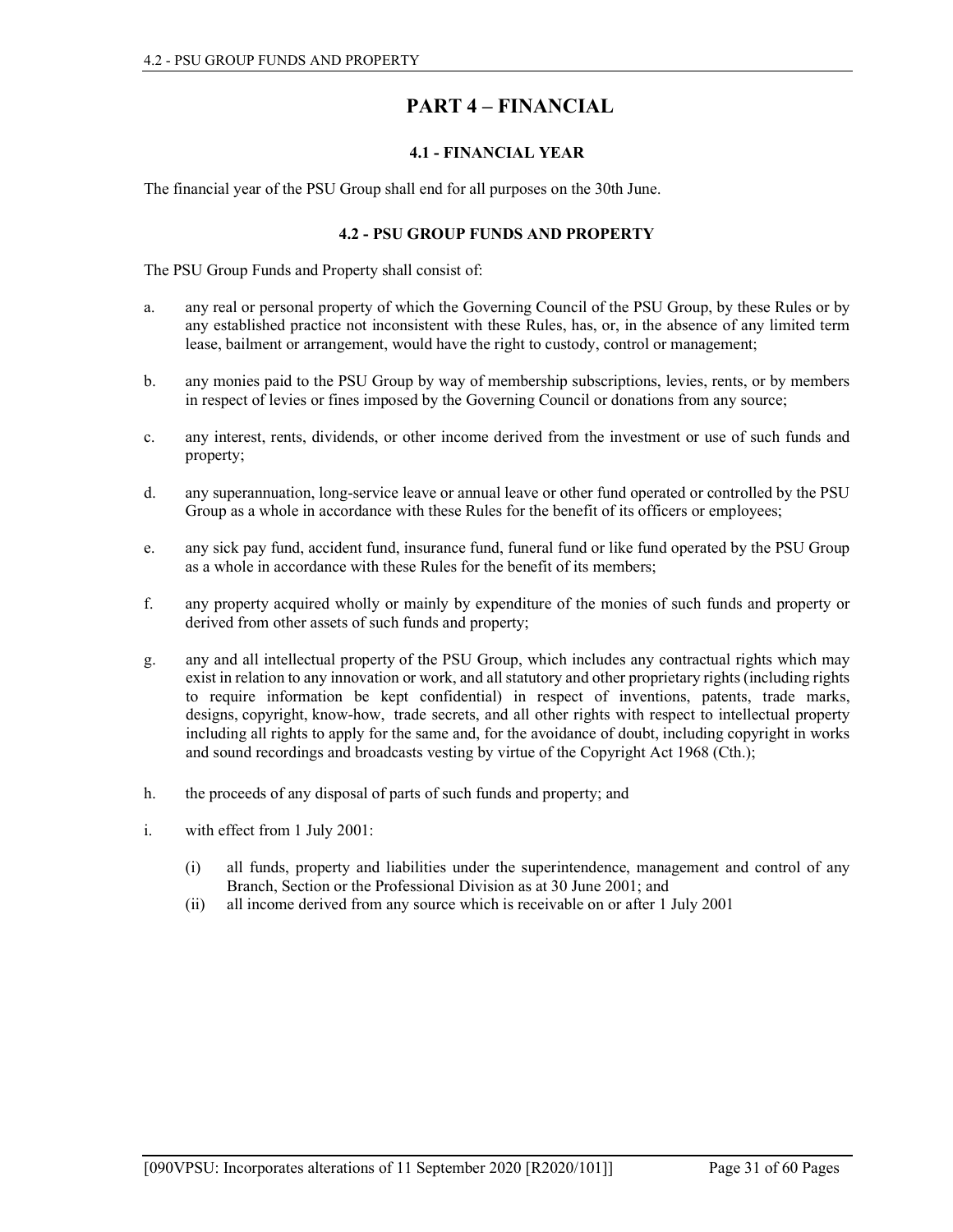## 4.3 - RECEIPT OF MONIES

- a. All monies received by the Union, or income derived from any source receivable shall be remitted forthwith to the Governing Council and promptly deposited into a PSU Group account designated by the Executive Committee.
- b. All monies received in respect of Union owned buildings and premises shall be remitted forthwith to the Governing Council and the Governing Council shall pay all accounts in respect of such buildings.

### 4.4 - EXPENDITURE OF PSU GROUP FUNDS

- a. PSU Group Funds may only be expended in furthering the Union's Objects.
- b. Disbursements in regard to expenditure of PSU Group Funds may be made against the authority of a resolution of the Governing Council or Executive Committee, or upon the recommendation of the National Secretary and the approval of a National Officer authorised for that purpose with a copy of any such approval to be provided to the Accounting Officer for inclusion in the statement of receipts and expenditure for the period in which it occurred.
- c. Payment of all accounts for expenditure authorised in accordance with paragraph (b) shall be made from such account as the Governing Council or the Executive Committee may from time to time direct:
	- (i) by cheque signed by two persons, at least one of whom is a National Officer or an officer of the PSU Group delegated by the Executive Committee to sign cheques, and one of whom may be an employee authorised by the Executive Committee, to sign cheques; or
	- (ii) by a system of funds transfer approved by the Executive Committee.
- d. The Accounting Officer shall provide regular statements of receipts and expenditure to the Executive Committee and Governing Council.

# 4.5 - INVESTMENTS

- a. The PSU Group Funds and Property held by the Governing Council shall be for the benefit of members generally.
- b. The Governing Council or Executive Committee shall have the power to invest the whole or part of such PSU Group Funds or Property and to vary such investments.

#### 4.6 - LOANS, GRANTS AND DONATIONS

- a. A loan, grant or donation of an amount exceeding \$1,000 shall not be made by the PSU Group, unless the Executive Committee or the Governing Council:
	- (i) has satisfied itself:
		- (a) that the making of the loan, grant or donation would be in accordance with the other Rules of the PSU Group; and
		- (b) in relation to a loan that, in the circumstances, the security proposed to be given for the repayment of the loan is adequate and the proposed arrangements for the repayment of the loan are satisfactory; and
	- (ii) has approved the making of the loan, grant or donation.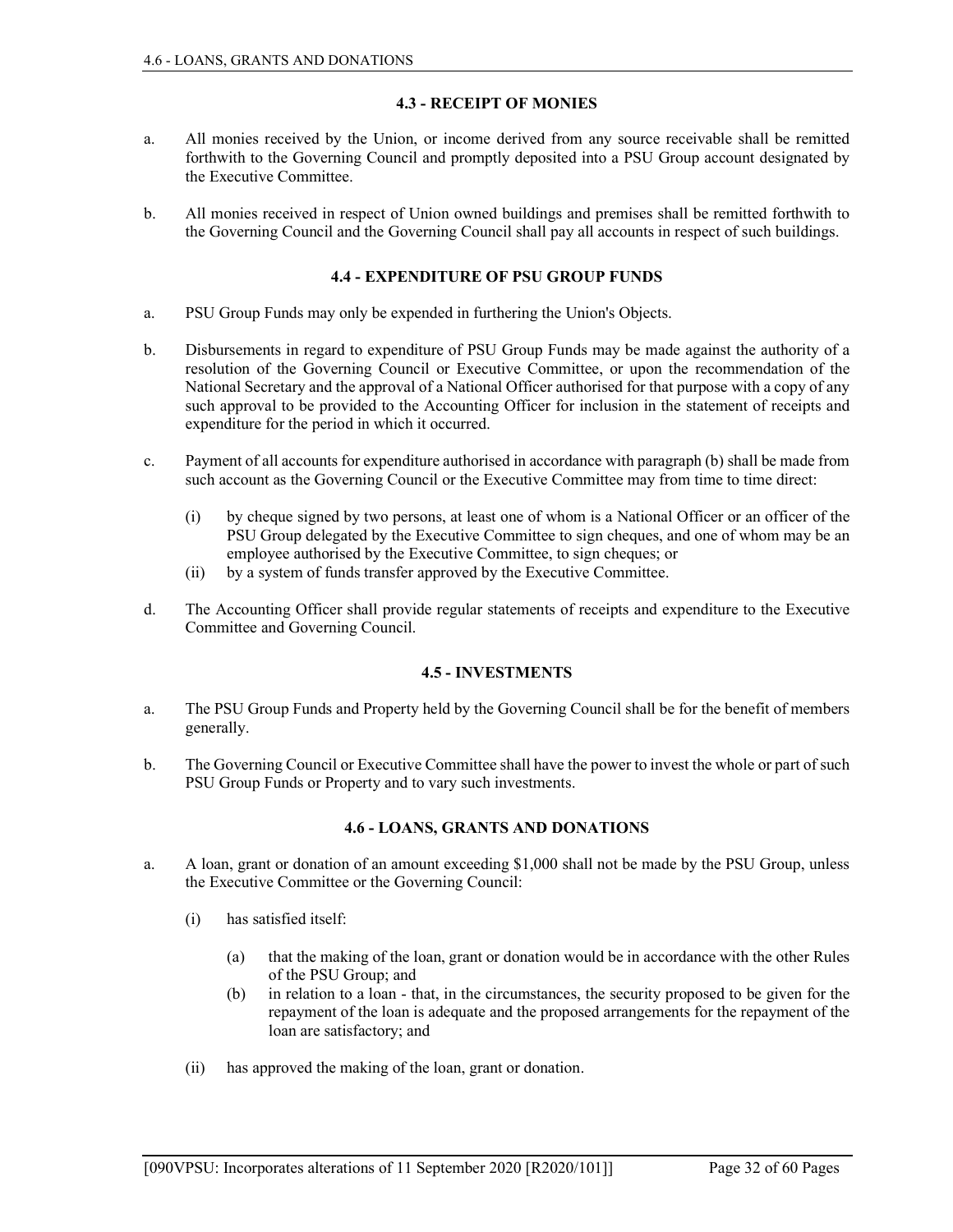# 4.7 - ACCOUNTING OFFICER

- a. The Accounting Officer for the purpose of the Workplace Relations Act 1996 shall be the National Secretary or, if the Executive Committee so determines, a National Officer.
- b. The Accounting Officer shall:
	- (i) maintain a detailed account of all money transactions;
	- (ii) keep the books of account regularly posted and produce all books, vouchers and documents to the Executive Committee, National Auditor or National Secretary when required;
	- (iii) attend audit meetings at the request of the National Auditor and supply all information required;
	- (iv) provide regular statements of receipts and expenditure to the Executive Committee and Governing Council;
	- (v) prepare the statements of account required by the Workplace Relations Act 1996.

### 4.8 - STATEMENT OF ACCOUNTS

- a. The PSU Group shall prepare and present statements of account in accordance with the provisions of Chapter 8 of Schedule 1B of the Workplace Relations Act 1996 ("the Schedule"). Terms used in this Rule shall have the same meaning as the term is used in the Schedule.
- b. The Executive Committee may determine that a concise report for the financial year be provided free of charge to each member. A copy of the full report will be provided to each member of the Governing Council.
- c. Subject to paragraph (d), the full report for a financial year shall be presented to the Executive Committee.
- d. At the conclusion of each financial year, where 5% of the members of the PSU Group call for a general meeting to receive the full report, the full report shall be presented to a general meeting. Such a general meeting shall be dealt with in accordance with this paragraph.
	- (i) The petition shall state "We the undersigned PSU Group members call for a general meeting of members to receive the full financial report for the last ending financial year".
	- (ii) The petition shall be addressed to the National Secretary, and must be signed and dated by each signatory, and must also include the membership number of each signatory.
	- (iii) So that proper notice can be given to members, and so that the general meeting can be held within the time periods prescribed by the Schedule, the petition must be received by 1 December, or 21 days after the provision to members of the report required by s.265(1), whichever is the later.
	- (iv) The general meeting shall be held in Sydney. The National Secretary shall advise all members of the time and place by notice published on the PSU Group website and in workplace bulletins.
	- (v) There shall be no quorum for the general meeting.
	- (vi) To avoid doubt, a general meeting can only be held to receive the full financial report for the last ending financial year.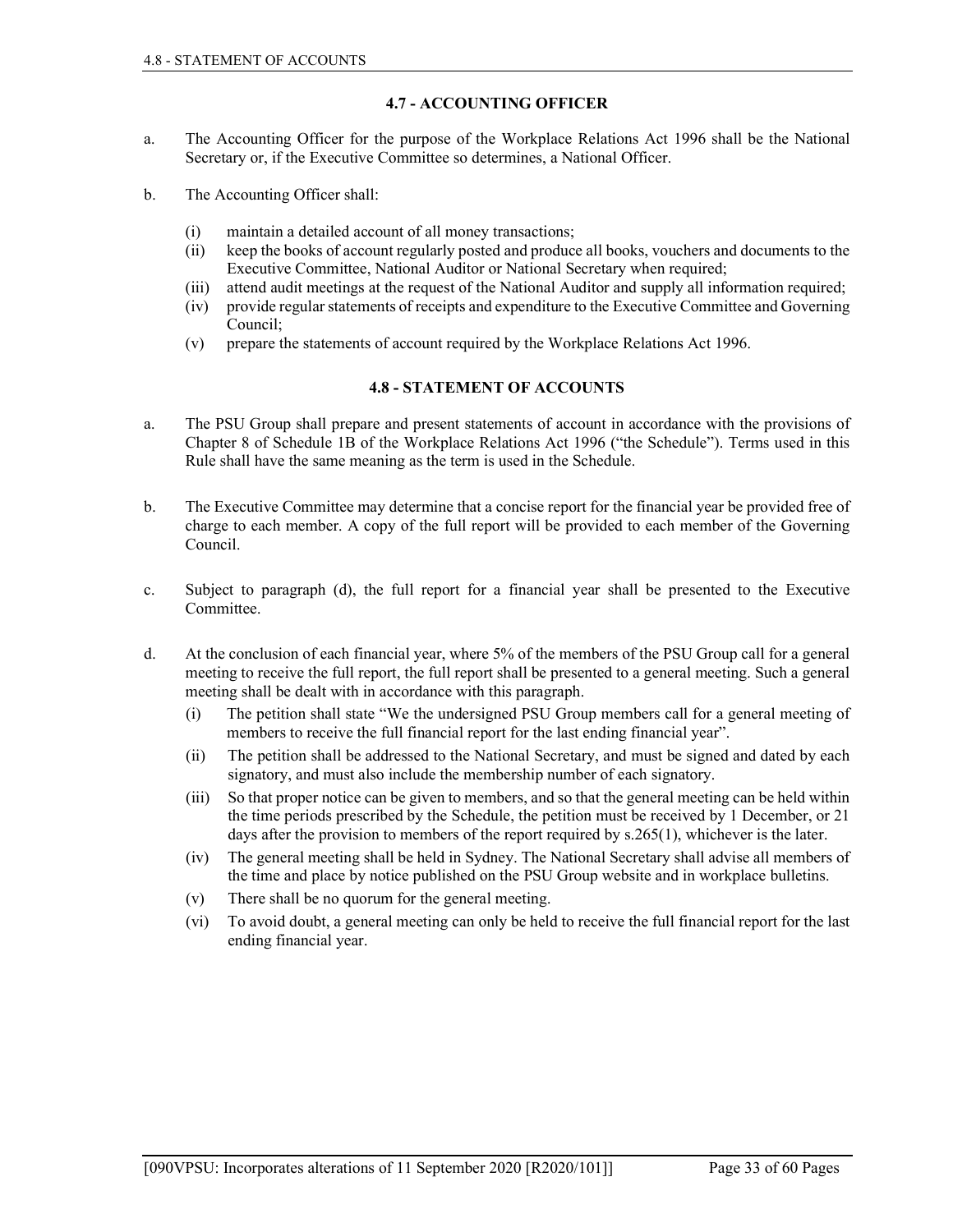e. If the Industrial Registrar has issued a certificate stating that the Reporting Units shall be other than the PSU Group, then:

- (i) references in this Rule to the Executive Committee shall be taken to be references to the management committee of the respective Reporting Units;
- (ii) references in this Rule to the National Secretary shall be taken to be references to the Secretary of the respective Reporting Units.
- (iii) references in this Rule to members of the PSU Group shall be taken to be references to the members of the respective Reporting Units; and
- (iv) in all respects the terms of this Rule (Rule 4.8) shall be applied to those Reporting Units.

#### 4.9 – ANNUAL BUDGET

- a. The National Secretary shall prepare a budget for the operation of the PSU Group consistent with the strategic plan, for approval by the Executive Committee.
- b. Notwithstanding the provisions of paragraph (a), an Operating Agreement existing as at 30 December 2004 may authorise a Section Secretary to prepare a budget for the operation of the Section, for approval by the Executive Committee. Where that has occurred, the respective Section Council shall be responsible for the expenditure of any funds allocated in accordance with that budget, subject always to overriding control by resolution of the Governing Council.

#### 4.10 - SUBSCRIPTIONS

- a. Membership subscriptions shall be determined from time to time by the Governing Council.
- b. Subscriptions shall be fixed on a fortnightly basis, provided that Governing Council may also fix rates for subscriptions payed other than on a fortnightly basis.
- c. All subscriptions received shall be paid to the Governing Council.
- d. In the case of members who sign and present to the PSU Group, at the time of application for membership, an authority for deduction from an account held with a financial institution or from salary, liability for payment shall commence on the date of the first deduction effected.
- e. For members whose subscriptions are not deducted from an account held with a financial institution or from salary, liability for payment shall commence on the first pay day immediately following admission to membership.
- f. Any member shall be entitled to pay subscriptions annually in advance. Such a member shall not be liable to pay any increase in subscriptions in relation to the period of advance payment, which was approved after the payment was made.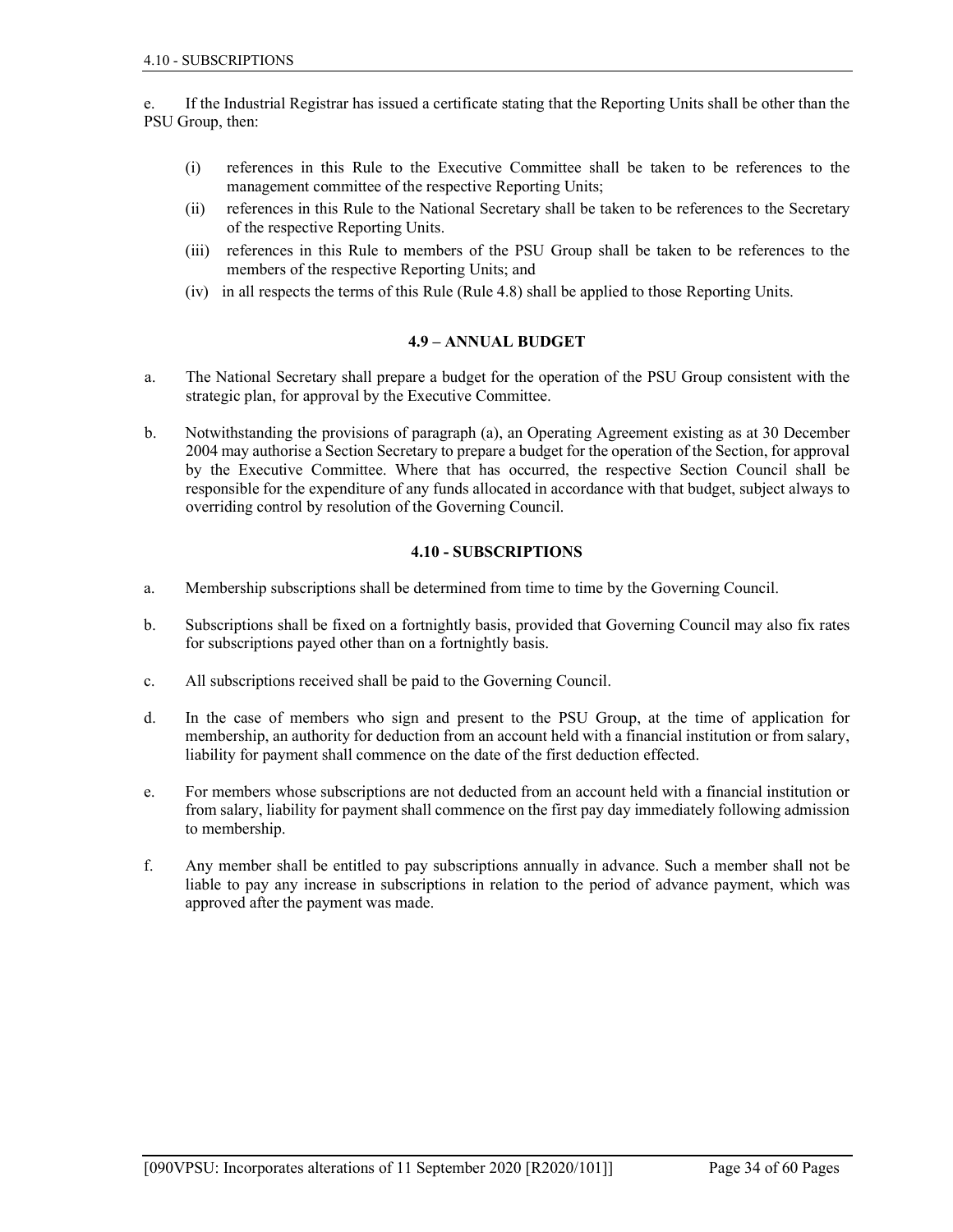# 4.11 - LEVIES ON MEMBERS

- a. The Governing Council may impose levies upon members as provided in paragraphs (b) and (c) after consideration of reports on the decisions of meetings of members on a proposal for such levy.
- b. A levy may be set at different amounts for members in different salary ranges.
- c. A levy may be imposed on:
	- (i) all members;
	- (ii) all members in a designated occupational grouping or groupings; or
	- (iii) all members in designated Sections or Sub-Sections.
- d. Such levies shall be deposited into a PSU Group account designated by the Executive Committee.

# 4.12 - SUBSCRIPTIONS & LEVIES WAIVER

- a. The Executive Committee shall have power to waive subscriptions and levies in whole or in part payable by a member for any period during which the member:
	- (i) is absent from their employment on leave without pay; or
	- (ii) satisfies the Executive Committee that the payment of such subscriptions would involve significant personal hardship.
- b. Notwithstanding the above, the Executive Committee may determine additional policy to apply in relation to the waiver of subscriptions and levies in whole or in part.

#### 4.13 - HONORARIA

The Governing Council may determine from time to time an amount to be paid as an honorarium to any member for services rendered.

### 4.14 - PAYMENT OF FINES

A fine must be paid by a member to the National Secretary within thirty days of the date of notification to the member of the imposition of such fine.

#### 4.15 - RECOVERY OF SUBSCRIPTIONS

The National Secretary is empowered to sue on behalf of and in the name of the Union for monies owing by members.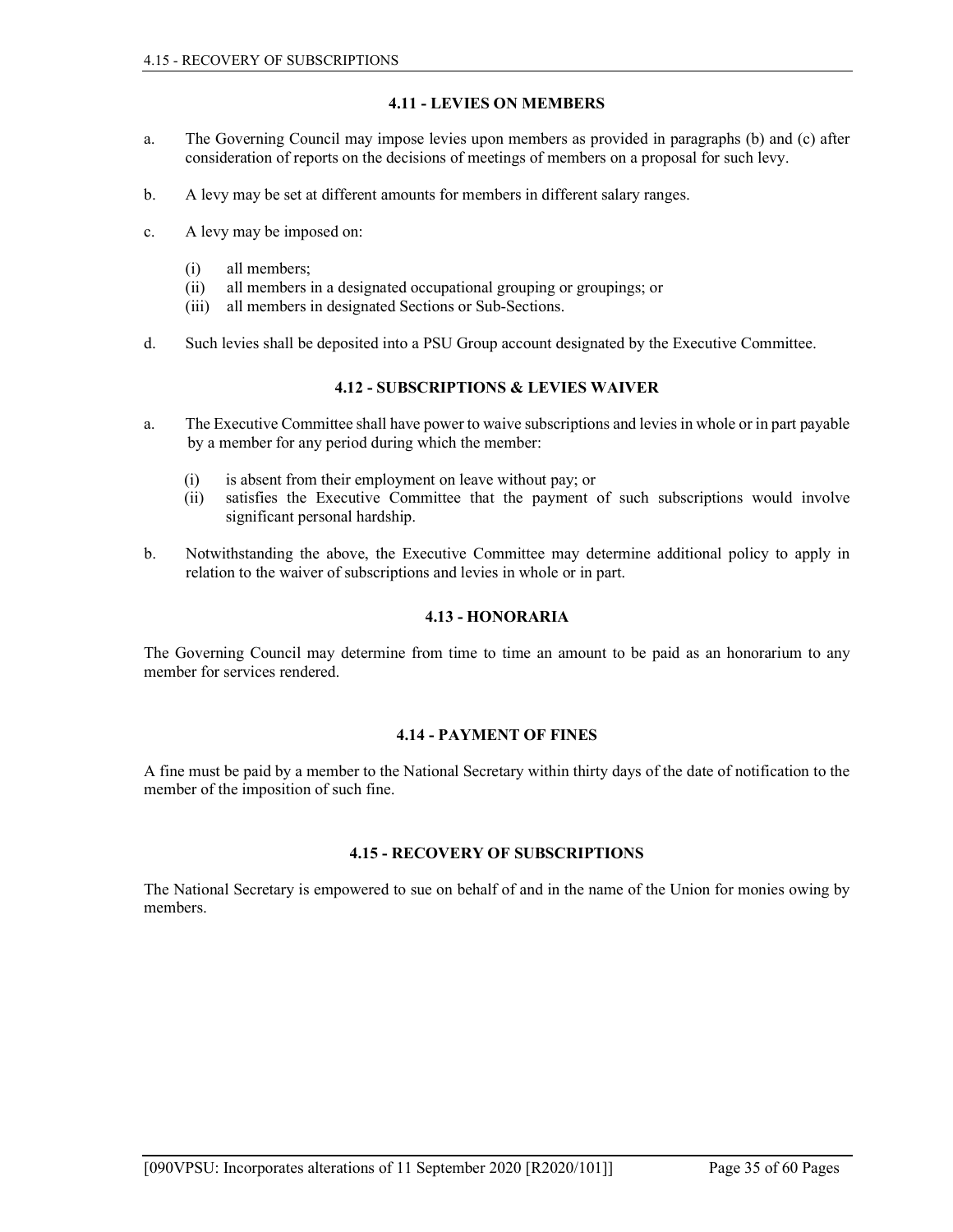## 4.16 - APPOINTMENT OF AUDITORS

The Executive Committee shall appoint, annually or whenever a casual vacancy occurs, as National Auditor and Auditor of designated Sections which have not appointed under delegation a separate Auditor, a person having the qualifications prescribed from time to time in the Workplace Relations Act 1996 and the Regulations thereunder, and such person shall have full and complete access to all books and documents of the PSU Group and relevant Sections.

# 4.17 - EXPENDITURE IN RELATION TO MEETINGS

Where a meeting is to be held under these Rules and holding the meeting in person would involve significant travel and related expenses, the meeting shall be conducted by telephone conference, video conference, other electronic means or any other method by which members participating in the meeting are able to communicate with each other, unless the expenditure for holding the meeting in person is approved in accordance with the provisions of these Rules.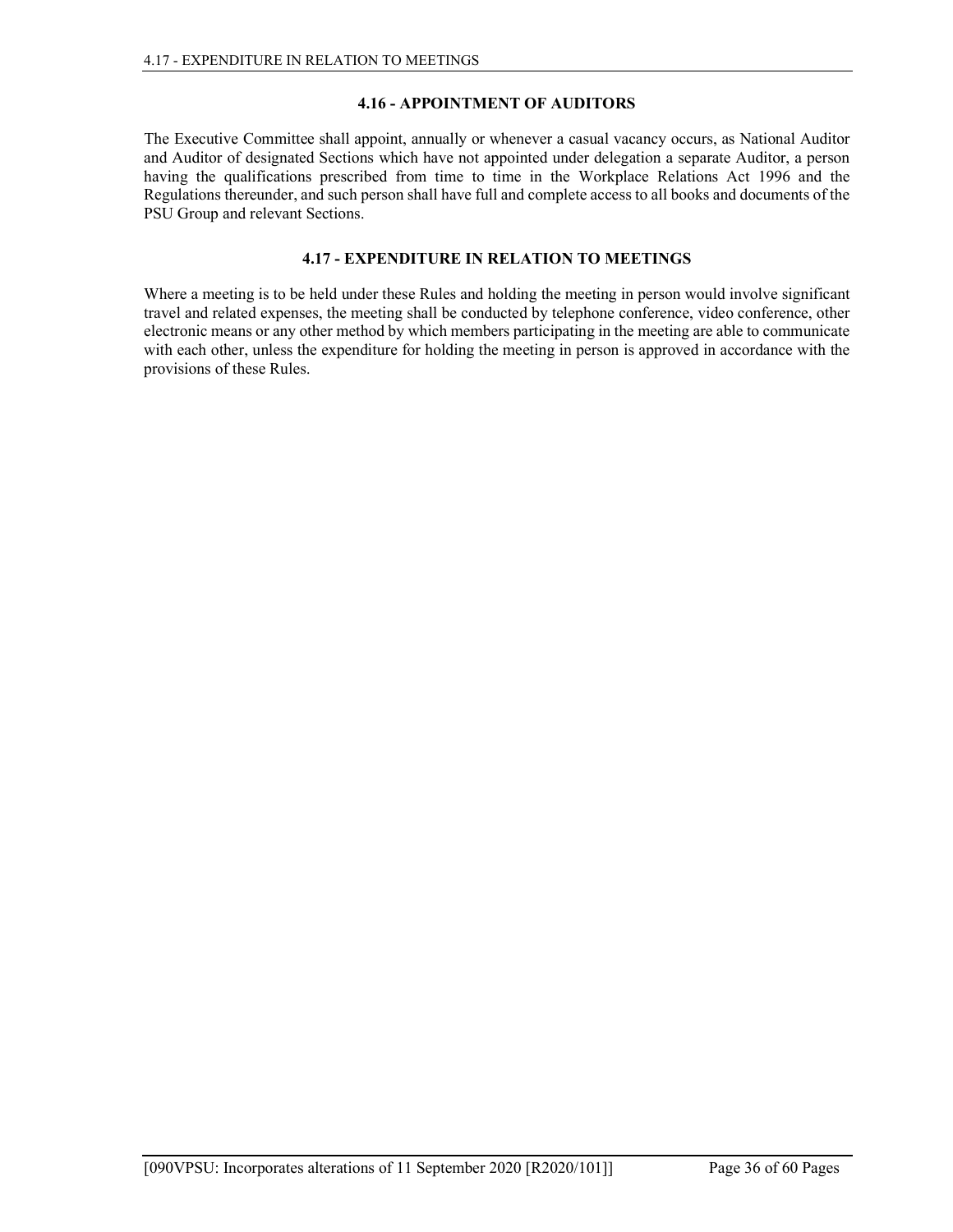# PART 4A - FINANCIAL DISCLOSURE AND TRAINING OBLIGATIONS FOR THE PSU GROUP

#### 4A.1

Group and CSIRO Sections officers are subject to the financial disclosure, policy, and training obligations in the Fair Work (Registered Organisations) Act.

# 4A.2

Group and CSIRO Section officers will comply with these requirements.

- a. office has the same meaning as defined by section 9 of the Fair Work (Registered Organisations) Act 2009.
- b. officer has the same meaning as defined by section 6 of the Fair Work (Registered Organisations) Act 2009.

#### 4A.3

In addition to the disclosure obligations imposed by the Act, and without limiting those obligations in any way:

- a. The disclosure obligations are also obligations owed by officers under these rules.
- b. Where the disclosure obligations impose on an officer of the Group an obligation to disclose a matter to the Group, the National Secretary must keep a written record of the disclosure.
- c. Where the disclosure obligations impose on an officer of the CSIRO Section an obligation to disclose a matter to the CSIRO Section, the CSIRO Section Secretary must keep a written record of the disclosure, and shall forward to the National Secretary a written record of the disclosure.

#### 4A.4

The written record forwarded to the National Secretary shall be made within one month of the disclosure to the Branch, or immediately if requested by the National Secretary.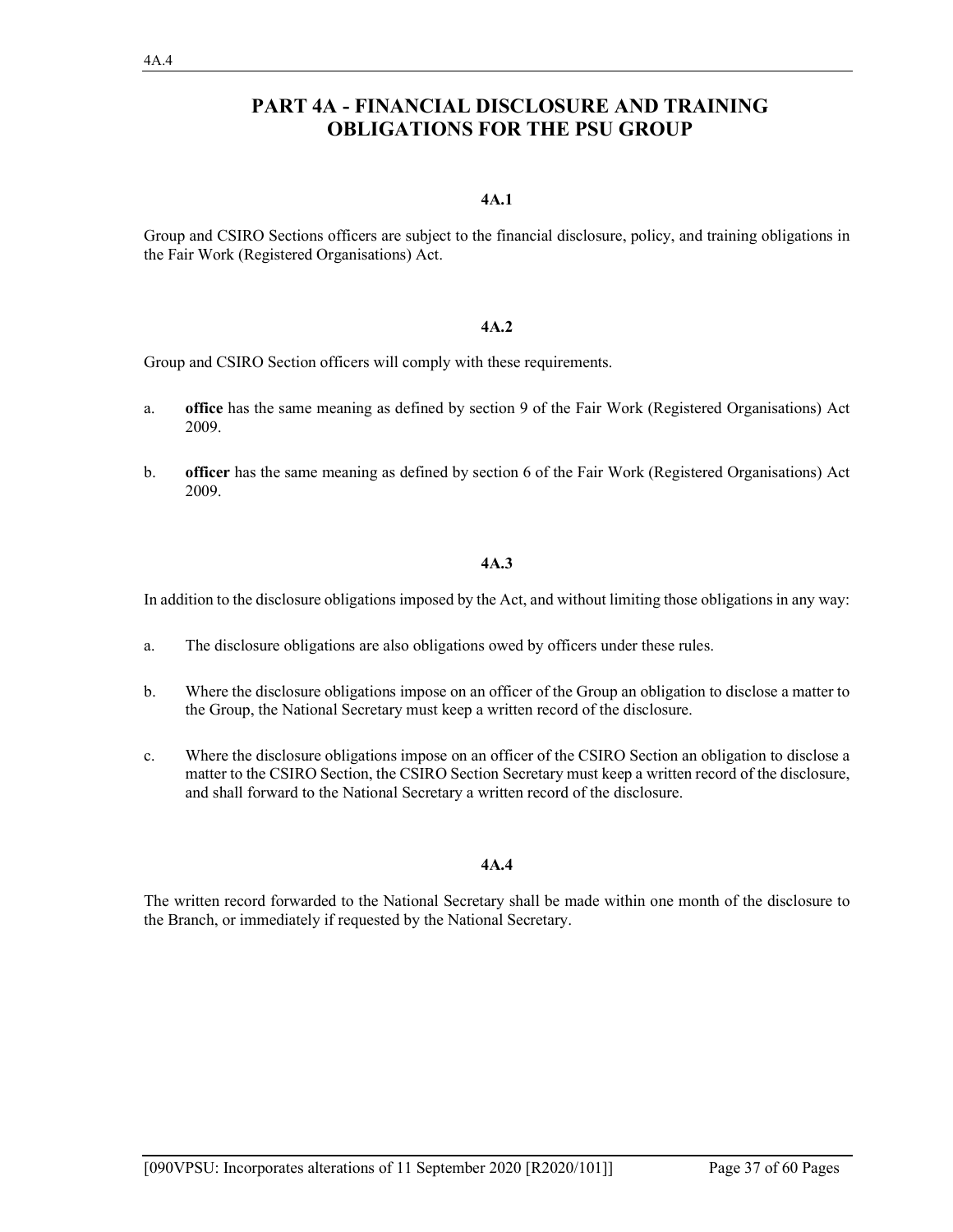# PART 5 – ADMINISTRATION

### 5.1 - ADMISSION

- a. Applications for membership of the PSU Group shall be approved by the Executive Committee. Upon approval of the application for admission (or re-admission) the applicant shall be enrolled as a member, shall be liable for payment of subscriptions and shall be informed in writing of the approval of their membership.
- b. A membership form shall be approved by the Executive Committee and shall contain the approved privacy statement. Applicants for membership shall use the approved form.
- c. Applicants for membership shall be informed in writing of:
	- (i) the financial and other obligations of membership; and
	- (ii) the circumstances, and the manner, in which a member may resign from the Union.

## 5.2 - FINANCIAL MEMBER

- a. A financial member is one who at the date of determining their financiality is no more than thirty days in arrears.
- b. A member who has not paid subscriptions and amounts in accordance with paragraph (a) shall be an unfinancial member until the requirements of paragraph (a) have been met.
- c. Subject to these Rules a person who has been admitted to membership and for whom the Union has received a signed authority for the ongoing deduction of subscriptions from an account held with a financial institution or from salary or from another financial source, shall be deemed to be a financial member as from the date they are admitted as a member, provided that any subscription not deducted or otherwise outstanding at any time shall continue to be due and may be recovered from the member in accordance with these Rules. If at any time an employing authority suspends or terminates the deduction of subscriptions from salary, the member shall cease to be deemed to be financial

# 5.3 - RESIGNATION OF MEMBERSHIP

- a. A member of the Union may resign from membership by written notice addressed and delivered to the National Secretary or relevant Section Secretary.
- b. A notice of resignation from membership of the Union takes effect:
	- (i) where the member ceases to be eligible to be a member of the Union:
		- (a) on the day on which the notice is received by the Union; or
		- (b) on the day specified in the notice, which is a day not earlier than the day when the member ceases to be eligible to be a member;

whichever is later; or

- (ii) in any other case:
	- (a) at the end of two weeks after the notice is received by the Union; or
	- (b) on a day specified in the notice

whichever is later.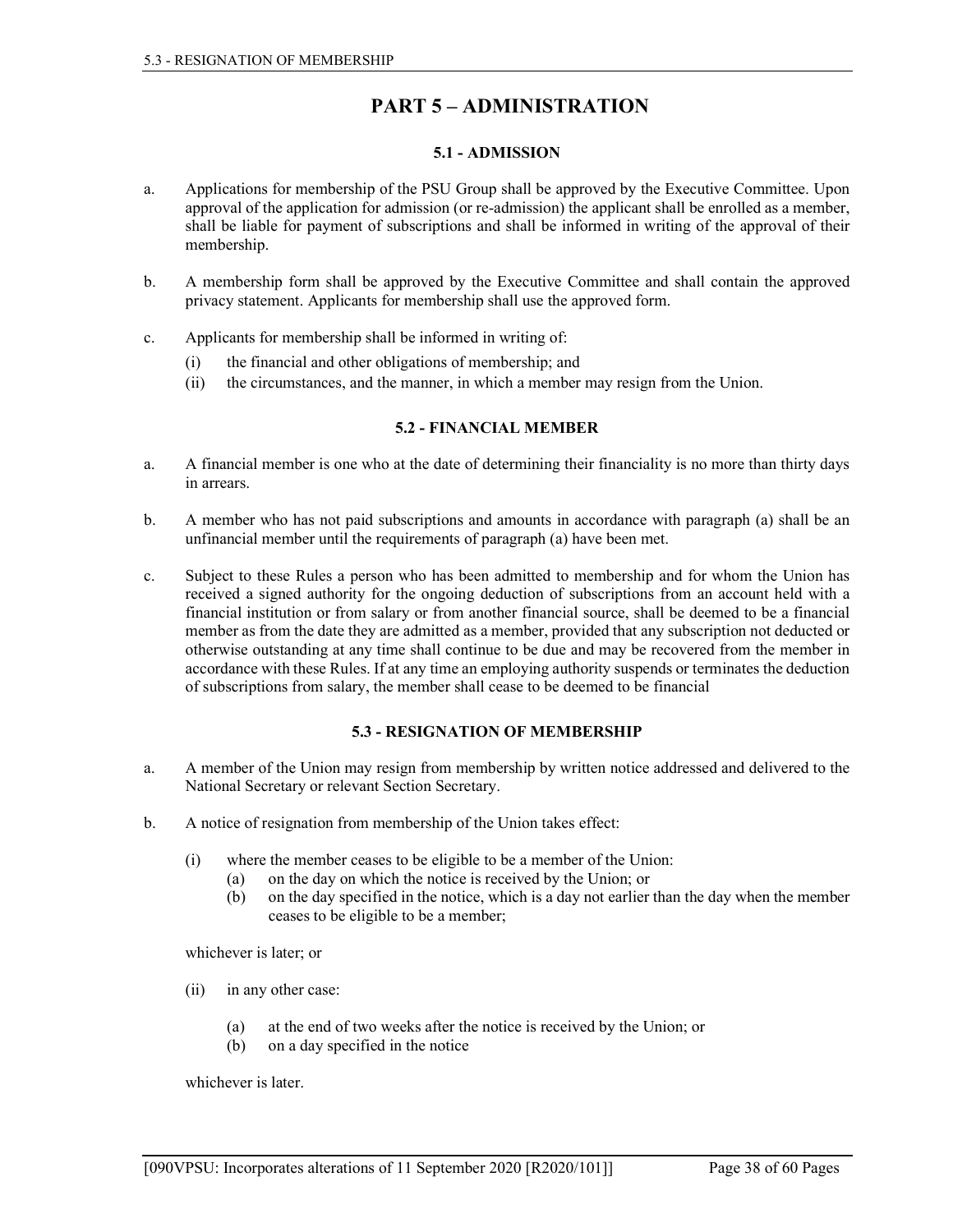c. Any subscriptions, fines or levies owing to the Union but not paid by a former member of the Union, in relation to a period before the member's resignation took effect, may be sued for and recovered in the name of the Union, in a court of competent jurisdiction, as a debt due to the Union.

- d. A notice delivered for the purposes of paragraph (a) shall be taken to have been received by the Union when it was delivered.
- e. A notice of resignation that has been received by the Union is not invalid because it was not addressed and delivered in accordance with paragraph (a). A resignation from membership of the Union is valid even if it is not effected in accordance with this Rule if the member is informed in writing by or on behalf of the Union that the resignation has been accepted.

### 5.4 - FORFEITURE

Any unfinancial member who continues to be unfinancial for the thirty days immediately following the date on which he or she became unfinancial shall, if the Executive Committee passes a resolution to that effect, cease to be a member and forfeit all rights of membership as from a date determined by the Executive Committee. The Executive Committee shall only exercise power under this Rule if the member remains unfinancial after being notified in writing at their last known address of their unfinanciality and the intention of the Executive Committee after 14 days notice to forfeit their membership if they remain unfinancial.

### 5.5 - RE-ADMISSION TO MEMBERSHIP

An applicant for re-admission to membership shall not be enrolled as a member until he or she has paid any subscriptions and other moneys due at the date of cessation of membership.

### 5.6 - LIABILITY OF FORMER MEMBERS

Any person who ceases to be a member shall remain liable for all moneys owing by him or her to the Union at the time of ceasing to be a member unless the Executive Committee releases him or her in whole or part from such liabilities.

# 5.7 - AFFILIATION

Only the Governing Council may approve the affiliation of the PSU Group or any grouping of its members with any organisation or body.

#### 5.8 - QUORUMS

- a. At meetings of any Council or Committee held under these Rules, a quorum shall be a majority of its members or their proxies.
- b. If within half an hour from the time appointed for the commencement of any meeting to be held under these Rules a quorum of members is not present, the meeting shall lapse.
- c. Where any member present at a meeting holds a proxy in accordance with these Rules, that proxy shall also be counted in determining the quorum for the meeting.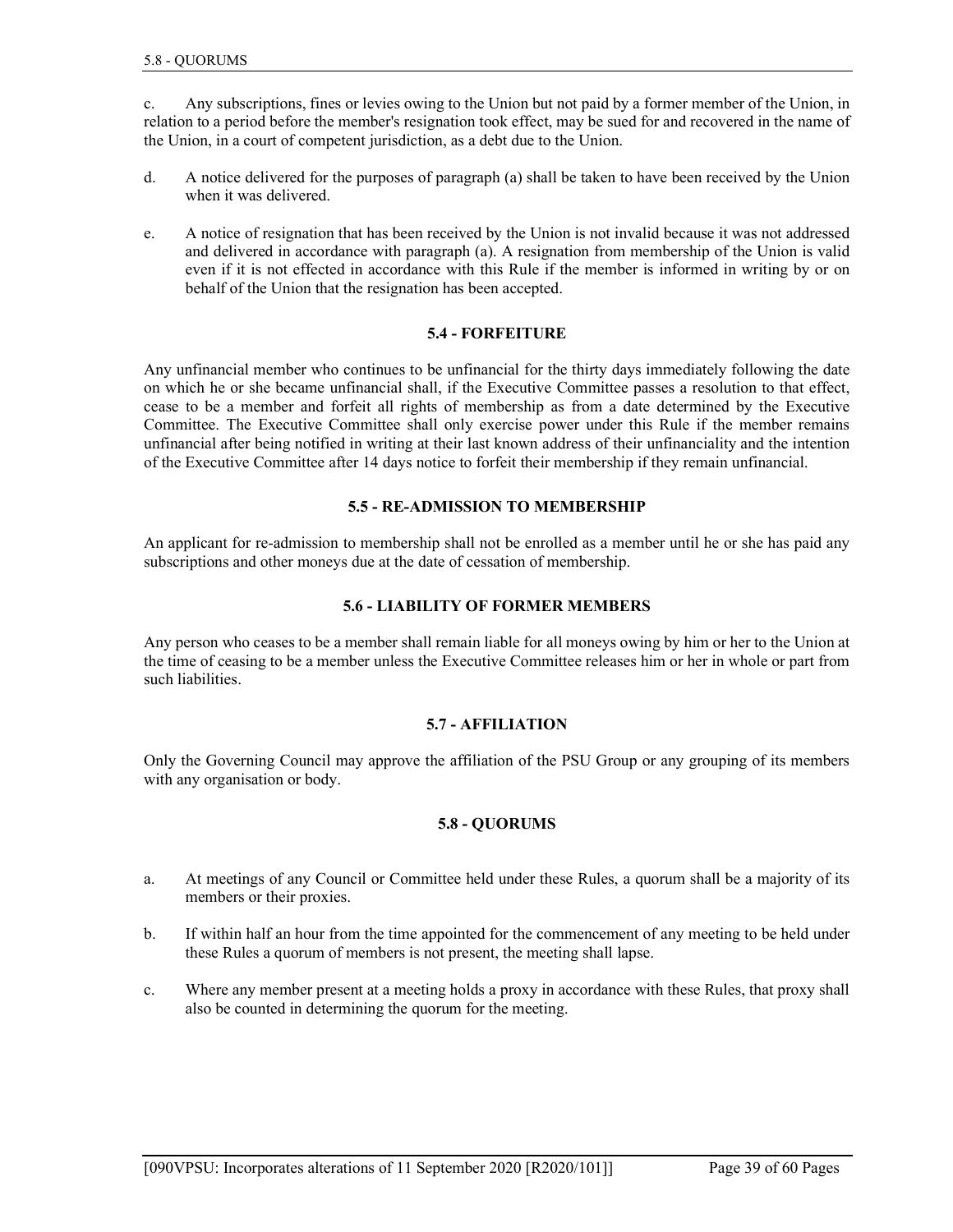# 5.9 – RULES OF DEBATE

The Rules of Debate for meetings held under this Chapter shall be determined by Governing Council.

# 5.10 – CHAIR OF MEETINGS

- a. Except as provided for elsewhere in these Rules, any meeting of a Council or Committee shall elect a member of the Council or Committee to be the Chair of the meeting. Councils and Committees may elect a Chair for a specified term determined by the Council or Committee.
- b. At a meeting of members, the meeting shall elect a person to be the Chair.
- c. The Chair shall preside at the meeting(s) and in accordance with the Rules of debate shall superintend the discussion of questions tabled for consideration, and shall preserve order so that business can be conducted in due form and with propriety.
- d. The Chair of any Council or Committee shall cause minutes of the meeting to be kept, and upon the minutes being confirmed shall sign them. The Chair of any other meeting shall keep a record of any motion moved and carried.

# 5.11 - LIFE MEMBERSHIP

- a. The Governing Council may elect to Life Membership any member who has rendered special or valuable services to the Union, on the recommendation of the Executive Committee, a Section Council, or a member of the Governing Council.
- b. A Life Member shall thereupon become entitled, without payment of any subscriptions or other moneys, to all the privileges of a financial member other than the right to be nominated for, elected to or hold office in the PSU Group unless they are otherwise eligible for membership of the Union in accordance with Part 1 of Rule 2 of Chapter A.
- c. The Governing Council may, for sufficient cause, cancel such Life Membership.

# 5.12 - SERVICE AWARD

The Governing Council may confer a Meritorious Service Award on any member or former member who has rendered long or special services to the Union. The Governing Council may confer a Meritorious Service Award on any member or former member on the recommendation of the Executive Committee, a Section Council, or a member of the Governing Council.

# 5.13 – PUBLICATIONS AND BULLETINS

- a. The PSU Group will publish an annual report. In addition, an official PSU Group journal or journals may be published by the Executive Committee and shall be the official organ(s) of the PSU Group.
- b. The Executive Committee or the National Secretary, or a person authorised for the purpose by the Executive Committee or the National Secretary, may authorise other journals, bulletins, surveys, petitions, newsletters, forms or other publications for distribution, including by electronic means, to specific membership groupings.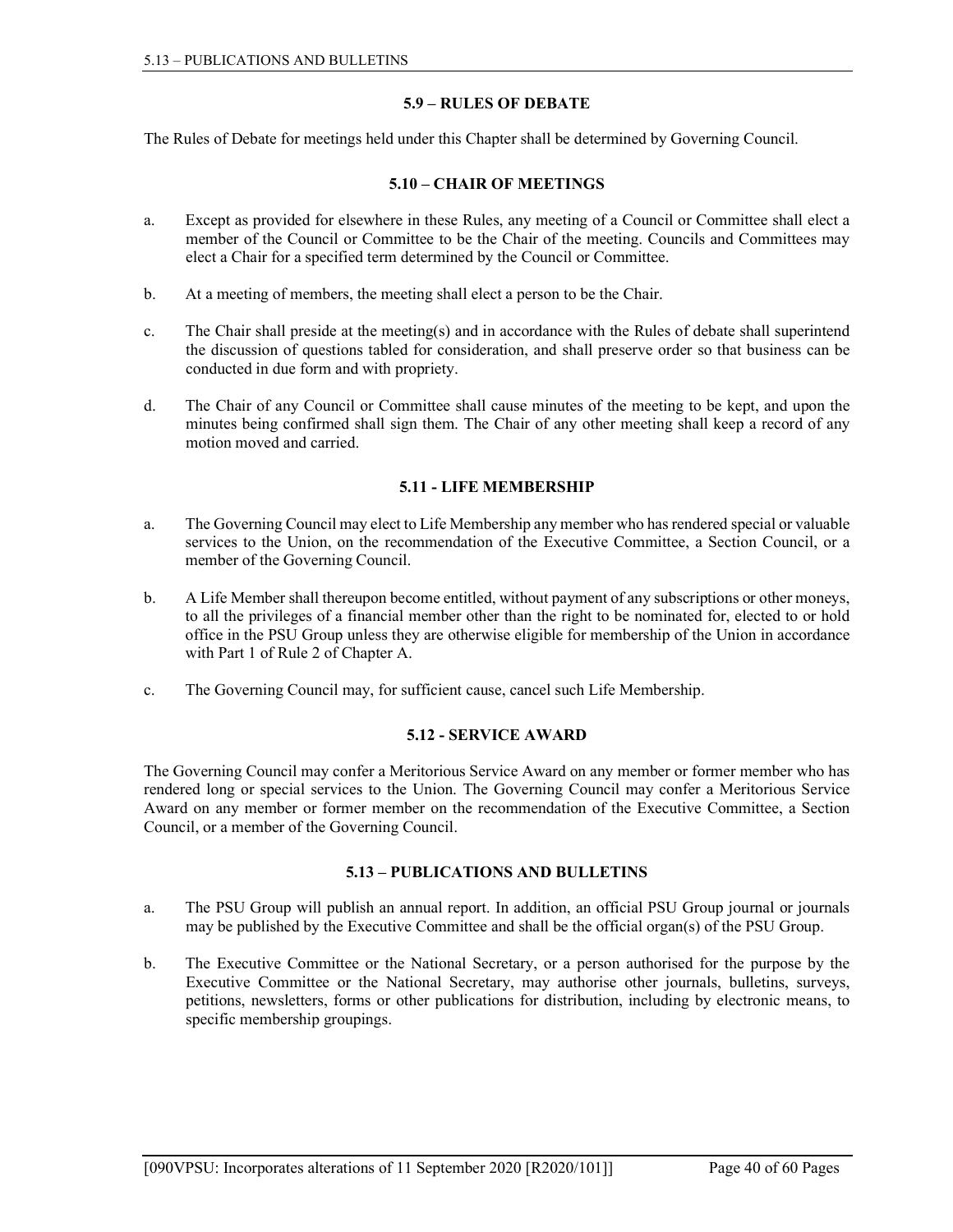# 5.14 - DISMISSAL OF ELECTED OFFICERS

Notwithstanding anything elsewhere contained in these Rules no person elected to an office within the PSU Group shall be dismissed from that office unless the person has been found guilty, in accordance with the Rules of the Union, of misappropriation of the funds of the Union, a substantial breach of the Rules of the organisation or gross misbehaviour or gross neglect of duty or has ceased, according to the Rules of the Union, to be eligible to hold the office.

# 5.15 - REMOVAL FROM OFFICE BY GOVERNING COUNCIL

- a. The Governing Council, if two-thirds of its members present and entitled to vote so decide, may at any time remove from office any officer elected or appointed under these Rules who has:
	- (i) Misappropriated the funds of the PSU Group.
	- (ii) Committed a substantial breach of the Rules.
	- (iii) Been found guilty of gross misbehaviour or gross neglect of duty.
- b. Any such person shall be given twenty-one days' notice in writing by the National Secretary or National President of the charge and of the time and place of the meeting at which the charge is to be dealt with, and shall be entitled to be heard on his or her own defence before any motion for removal is put.

# 5.16 - "NO CONFIDENCE" MOTIONS

- a. A motion of "no confidence" in an Officer may be moved at a meeting of Governing Council or Section Council provided that:
	- (i) notice of such motion was given at a previous meeting.
	- (ii) notice of intention, including the substantial details of the allegation, are given in writing to the officer at least 21 days prior to the meeting.
	- (iii) the Officer is given adequate time and opportunity to reply to the allegation at the meeting.
- b. A motion of "no confidence" shall be carried only if the votes of two-thirds of those present and entitled to vote, are cast in favour.

# 5.17 – APPEALS TO GOVERNING COUNCIL

- a. Any member may appeal to the Governing Council against any action or decision of the Executive Committee, a PSU Group Officer or a PSU Group employee which affects the member's rights or privileges as a member of the Union.
- b. The appeal shall be forwarded to the National Secretary. It shall be in writing and must state the decision or action appealed against and the rights or privileges affected by the decision or action.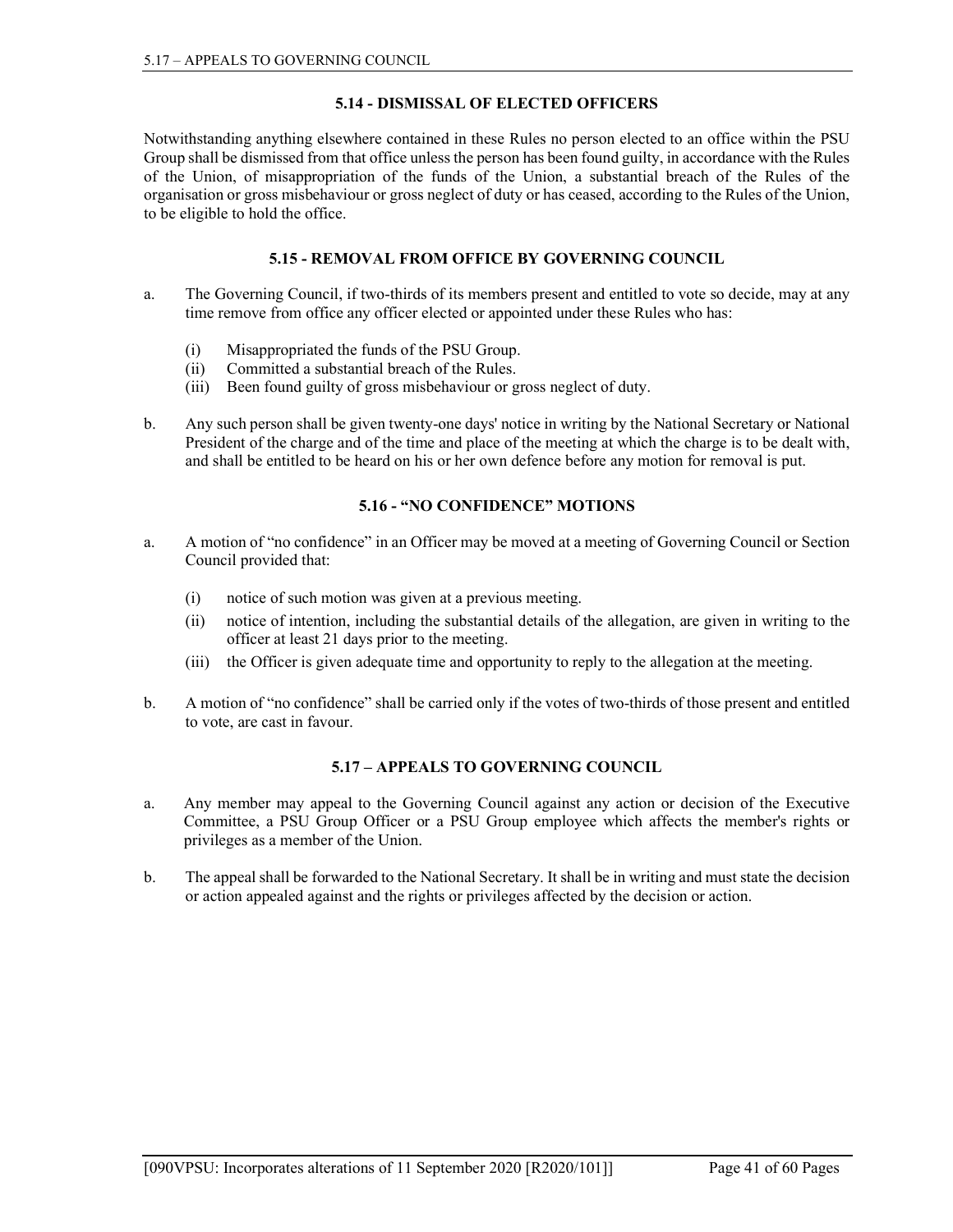- c. The National Secretary shall forward a copy of the appeal to the relevant Officers, and shall obtain reports from the relevant Officers as to the material circumstances concerning the appeal, and make such other enquiries as are necessary. All such enquiries and reports shall be completed within 21 days of the receipt of the appeal by the National Secretary.
- d. After having considered the relevant material the National Secretary shall provide a report and a recommendation to the Governing Council concerning the appeal.
- e. Should the appeal relate to any action or decision of the National Secretary, references in paragraphs (b) to (d) shall be read as references to the National President.

### 5.18 - DISPUTES AND CHARGES

- a. The following are offences with which a member may be charged under this Rule.
	- (i) misappropriation of the funds of the Union.
	- (ii) a substantial breach of the Rules of the Union.
	- (iii) gross misbehaviour or gross neglect of duty.
	- (iv) an infringement of the Union's Rules, resolutions, or directions lawfully given.
- b. A member may lay a charge, within 28 days of the occurrence of the alleged offence, against any other member alleging that member has been guilty of one or more of the offences mentioned in paragraph (a).
- c. Any such charge shall be in writing, accompanied by a deposit of \$100, signed by the member laying the charge and shall be delivered to the National Secretary. The deposit shall be retained by the National Secretary until the charge is finally dealt with.
- d. Within 7 days of receiving such charge, the National Secretary shall forward the original charge to the Chair of the Disputes Tribunal and forward a copy to the member charged.
- e. The Executive Committee may instruct the National Secretary or another National Officer to lay a charge on its behalf against a member. The provisions of paragraph (c) as to a deposit shall not apply to such a charge.
- f. A charge must, in order to be valid, state clearly the nature of the offence alleged, the date or dates of the occurrence of the offence alleged and must also contain particulars of the alleged facts on which the charge is based.
- g. As soon as a charge is laid under this Rule, no discussion of the matter shall take place at any meeting held under these Rules until such time as the charge is finally dealt with.
- h. Notwithstanding paragraph (b), a charge against an officer alleging an offence of the kind set out in subparagraphs (i) to (iii) of paragraph (a) may be laid by a member at any time.
- i. Should a charge be laid against the National Secretary, references in paragraphs (c) and (d) shall be read as references to the National President.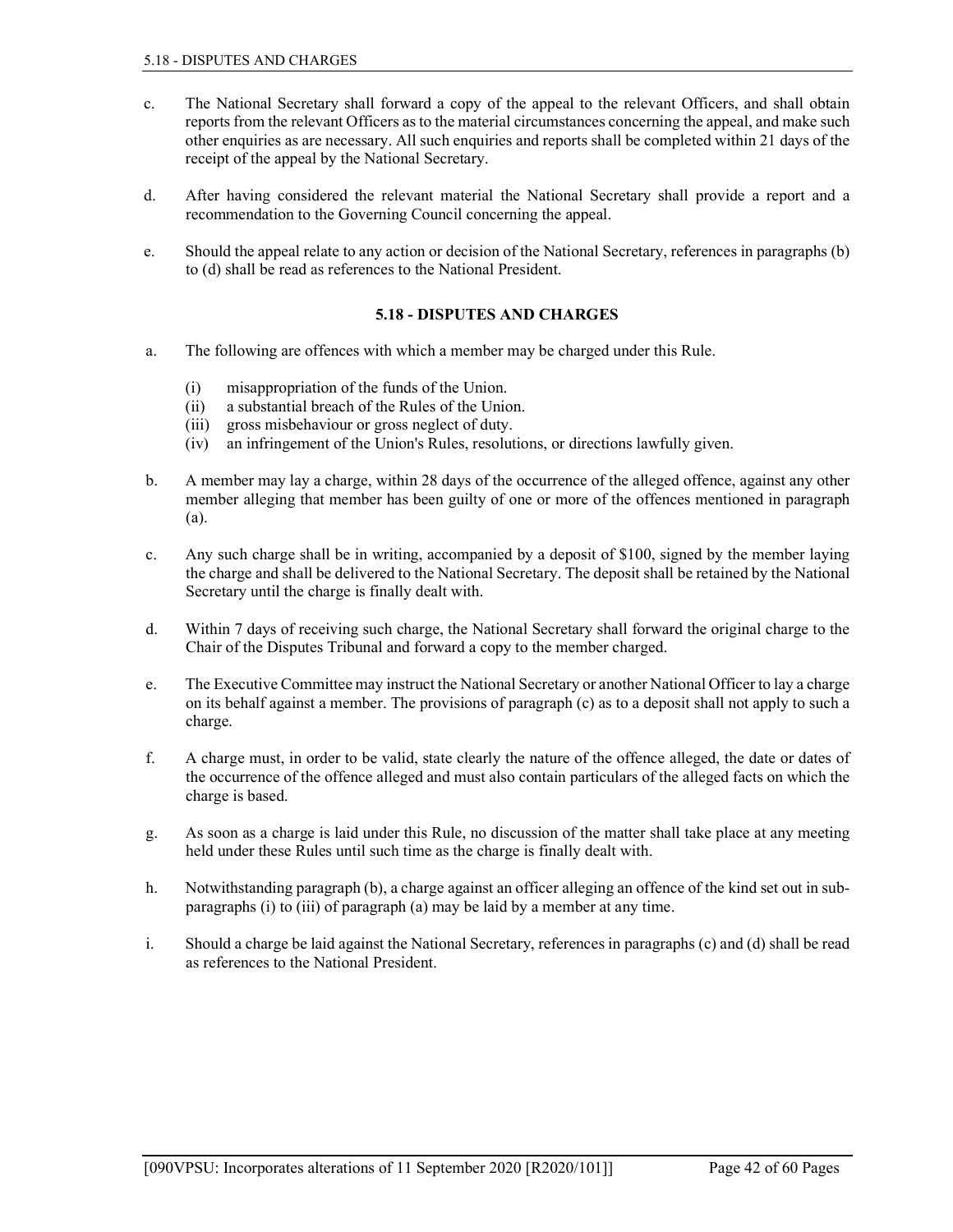# 5.19 - DISPUTES TRIBUNALS

- a. Disputes Tribunals of 3 members shall be appointed from time to time by the Executive Committee for the purposes of hearing charges under Rule 5.18. Where a member of a Disputes Tribunal is a person who is subject to a charge under Rule 5.18 then that person shall not be a member of the Tribunal that determines the charge.
- b. The Disputes Tribunal shall be reimbursed by the Executive Committee for all necessary out of pocket expenses.
- c. The Disputes Tribunal may, subject to these Rules, establish its own procedures. Hearings of the Disputes Tribunal may be held by telephone or video conference.
- d. Any member charged shall be entitled to be represented at any hearing of the Disputes Tribunal by any other member of the PSU Group but not otherwise.
- e. A Disputes Tribunal, may after consideration of the charge made, conclude that there is no case to answer and accordingly dismiss the charge without holding any hearing.
- f. In the event of the Tribunal finding that there is a prima facie case to answer, it shall proceed to hear the charge and afterwards notify its recommendation in writing as soon as practicable to the member charged, the member laying the charge and the National Secretary or National President.
- g. Any member charged shall attend at a time and place fixed by members of the Disputes Tribunal.
- h. No member shall be required to attend before a Disputes Tribunal without receiving reasonable travel expenses and compensation for loss of pay.
- i. If the Disputes Tribunal considers that a member is guilty of the charge alleged under Rule 5.18, it may recommend to the Governing Council one or more of the following:
	- (i) imposition of a fine not exceeding \$250; or
	- (ii) deprivation of any right of membership for any specified period not exceeding six months; or
	- (iii) removal of the member from any office or position if any of the offences set out in sub-Rules  $5.15(a)(i)$ -(iii) are proven.
- j. The member charged may, within 21 days of the forwarding of the Disputes Tribunal recommendation, provide a written response to the National Secretary.
- k. Not earlier than the expiration of the 21 day period as provided in paragraph (j), the National Secretary shall submit the recommendation of the Disputes Tribunal, and any response from the member charged, to the Governing Council for determination under Rule 1.4, 1.5 or 1.6.
- l. After the Governing Council has dealt with the recommendation, the Disputes Tribunal shall direct the National Secretary to either refund the deposit to the member laying the charge or pay the deposit into the PSU Group's funds.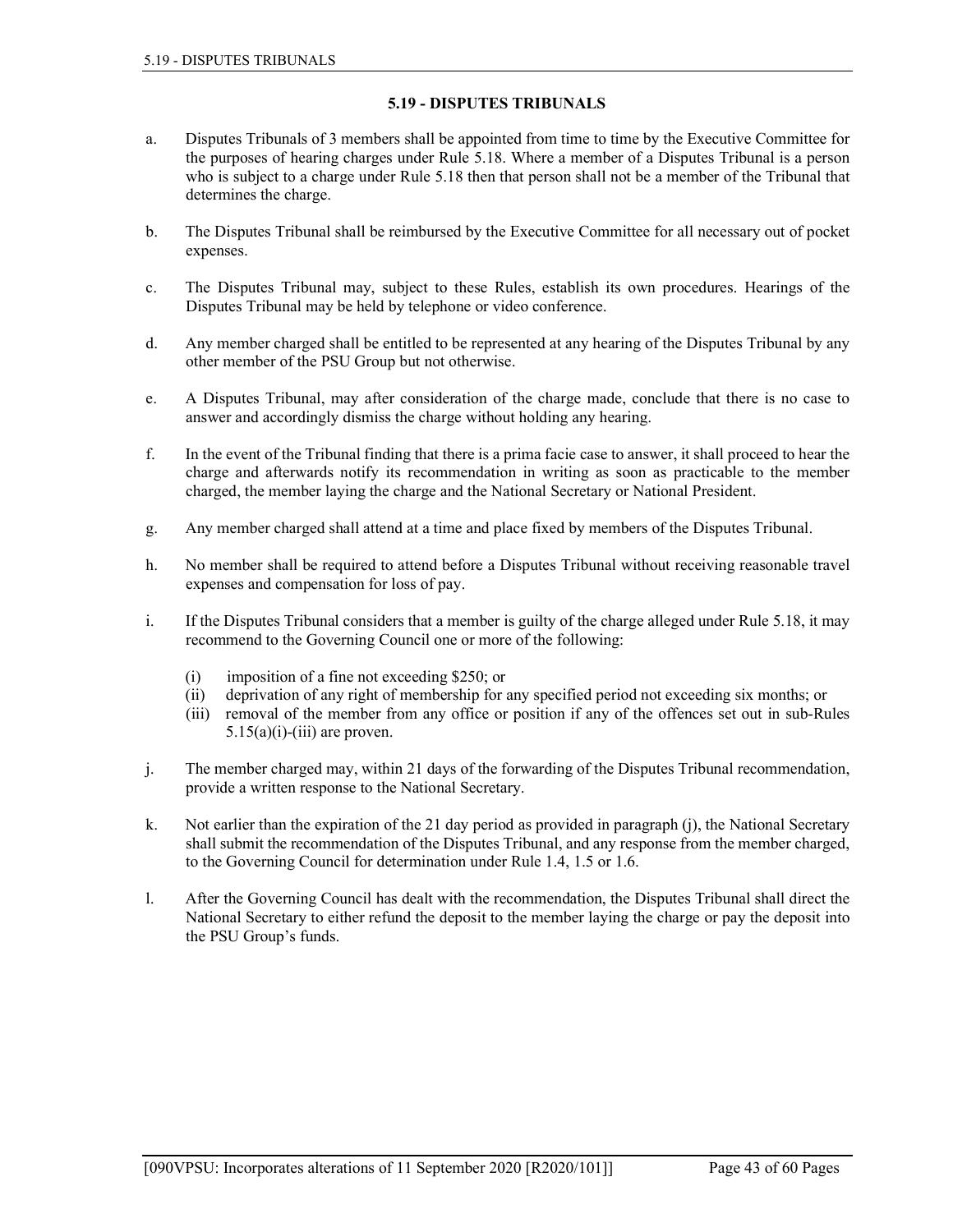# 5.20 - VALIDITY OF ACTS

Notwithstanding anything contained elsewhere in the Rules of this Chapter any act done, resolution passed, business transacted or ballot conducted at the Governing Council, the Executive Committee, or a Section Council shall not, if otherwise in conformity with the Rules of this Chapter, be invalid by reason only of the fact that a member or members may not have representation on the relevant body through an electorate determined under these Rules.

# 5.21 - DELEGATION OF POWERS

- a. The National Secretary shall maintain a schedule of operative delegations made under these Rules and shall provide such schedule to each National Officer, Governing Councillor and Section Secretary. and any financial member of the PSU Group upon request.
- b. In determining to make delegations the Governing Council or Executive Committee shall have regard to, but not be limited by:
	- (i) the most administratively appropriate arrangements;
	- (ii) the objective of minimising any duplication of responsibilities;
	- (iii) the size and any special factors relating to the specific Section; and
	- (iv) the provisions of the Workplace Relations Act 1996.

### 5.22 - REGISTER OF MEMBERS

The PSU Group shall keep a register of its members and shall keep all other records as are required to be maintained by Organisations under the Workplace Relations Act 1996, in the manner and at the place prescribed by the Act and Regulations.

# 5.23 - STAFF BARRED FROM APPOINTMENT AS PROXY

Notwithstanding that she or he may be a financial member of the Union no salaried employee of the Union shall be appointed as proxy for any office holder of the PSU Group.

# 5.24 – MINUTE BOOK TO BE KEPT

Minute books of meetings of the Governing Council, the Executive Committee and the CSIRO Section Council shall be kept and shall record the proceedings of and resolutions of meetings of the Governing Council, the Executive Committee and the CSIRO Section Council.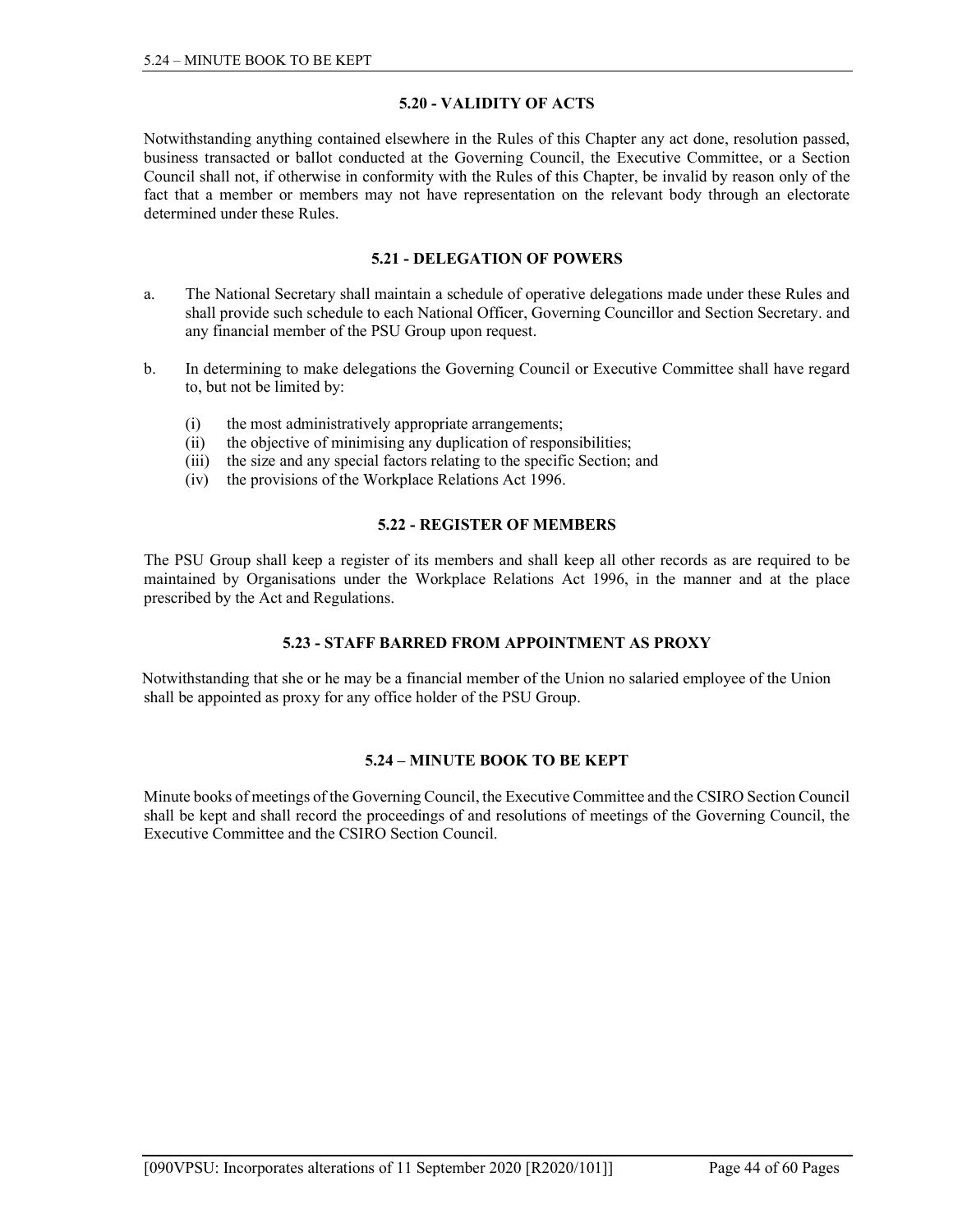# PART 6 – MATTERS RELATING TO SPECIFIC SECTIONS

Schedule A sets out matters relating to specific Sections.

# PART 7 – TRANSITIONAL PROVISIONS

The provisions contained in this Part shall prevail to the extent of any conflicting provisions in the Rules of Chapter B

.

# 7.1 - CONTINUATION OF CERTAIN OFFICE HOLDERS

a. The holder of an Office or position listed in Column 1 below as at the day before the certification of these Rules shall occupy the corresponding Office or position listed in Column 2 on and from the date of certification of these Rules until the end of the current term of office specified in Column 3 provided the holder of the Office remains eligible to hold the position in accordance with these Rules.

| Column 1                            | Column 2                            | Column 3         |
|-------------------------------------|-------------------------------------|------------------|
| National Secretary                  | National Secretary                  | 31 December 2005 |
| <b>Assistant National Secretary</b> | <b>Assistant National Secretary</b> | 31 December 2005 |
| National President                  | National President                  | 31 December 2005 |
| Deputy National President           | <b>Deputy National President</b>    | 31 December 2005 |
| <b>Section Secretary</b>            | <b>Section Secretary</b>            | 31 December 2005 |
| Section Councillor                  | Section Councillor                  | 31 December 2005 |

b. The duties of the Offices set out in Column 2 above shall be the duties contained in these Rules.

# 7.2 – TRANSLATION OF CERTAIN OFFICE HOLDERS

a. The holder of an Office listed in Column 1 below as at the day before the certification of these Rules shall occupy the corresponding Office listed in Column 2 on and from the date of certification of these Rules until the end of the current term of office specified in Column 3 provided the holder of the Office remains eligible to hold the position in accordance with these Rules.

| Column              | Column 2                                 | ⊁. olumnٽ     |
|---------------------|------------------------------------------|---------------|
| National Councillor | <b>Transitional Governing Councillor</b> | December 2005 |

b. The duties of the Offices set out in Column 2 above shall be the duties contained in these Rules.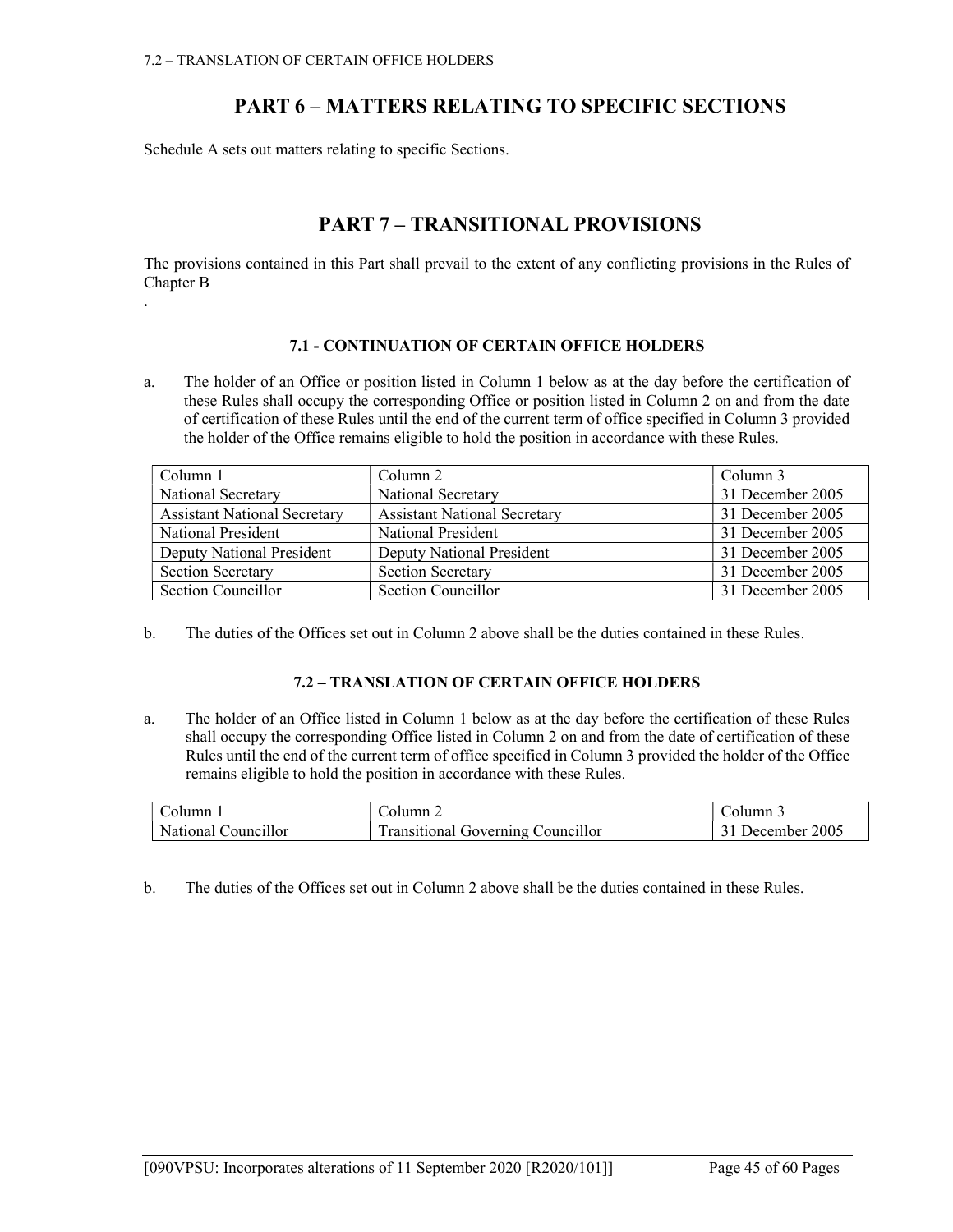# 7.3 – TRANSITIONAL OFFICE HOLDERS

a. The holder of an Office listed in Column 1 below as at the day before the certification of these Rules shall occupy the corresponding Office listed in Column 2 on and from the date of certification of these Rules until the end of the current term of office specified in Column 3 provided the holder of the Office remains eligible to hold the position in accordance with these Rules as at 1 May 2005. Should a vacancy occur in any Transitional position prior to the expiration of the term of office, the position shall be abolished on and from the date of the vacancy.

| Column 1                            | Column 2                                            | Column 3         |
|-------------------------------------|-----------------------------------------------------|------------------|
| Division Secretary                  | <b>Transitional Division Secretary</b>              | 31 December 2005 |
| <b>Assistant Division Secretary</b> | <b>Transitional Assistant Division Secretary</b>    | 31 December 2005 |
| Regional Secretary                  | <b>Transitional Regional Director</b>               | 31 December 2005 |
| Regional Councillor                 | <b>Transitional Regional Councillor</b>             | 31 December 2005 |
| Professional Officers Secretary     | <b>Transitional Professional Officers Secretary</b> | 31 December 2005 |

b. The duties of the Offices in Column 2 above shall be to provide such assistance as is necessary to the National Secretary in the operation and affairs of the Union.

### 7.4 - TRANSITIONAL GOVERNING COUNCIL

From the date of certification of these Rules until 31 December 2005, the Governing Council shall be constituted by the National Officers, the Transitional Governing Councillors, Transitional Division Secretaries, Section Secretaries, the Transitional Professional Officers Secretary and Transitional Regional Directors.

# 7.5 - TRANSITIONAL EXECUTIVE COMMITTEE

From the date of certification of these Rules until 31 December 2005, the Executive Committee shall be constituted by the National Officers, the Transitional Division Secretaries, and the Transitional Regional Directors.

#### 7.6 – TRANSITIONAL SECTION COUNCILS AND SECTION OFFICER POSITIONS

a. From the date of certification of these Rules until 31 December 2005, Section Councils existing prior to the date of certification of these Rules shall continue to operate in accordance with the provisions of these rules. From 1 January 2006 those Section Councils that are established in accordance with these Rules shall operate.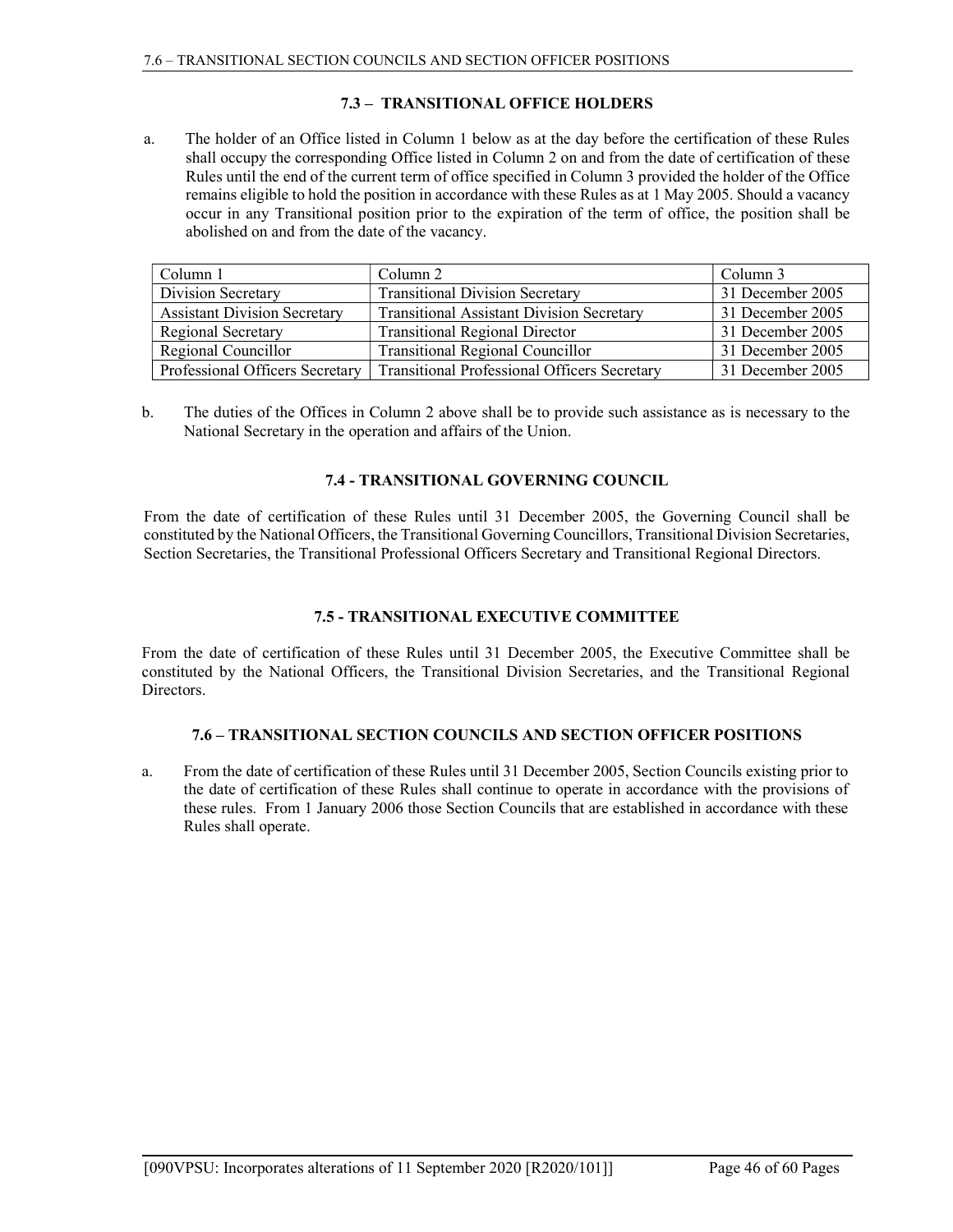#### 7.6 – TRANSITIONAL SECTION COUNCILS AND SECTION OFFICER POSITIONS

b. The holder of an Office or position listed in Column 1 below as at the day before the certification of these Rules shall occupy the corresponding Office or position listed in Column 2 on and from the date of certification of these Rules until the end of the current term of office specified in Column 3 provided the holder of the Office remains eligible to hold the position in accordance with these Rules, where the holder of an Office listed in Column 1 was elected by and from the members of the Section or by and from the members of a Section electorate.

| Column 1                           | Column 2                              | Column 3         |
|------------------------------------|---------------------------------------|------------------|
| <b>Assistant Section Secretary</b> | <b>Assistant Section Secretary</b>    | 31 December 2005 |
| <b>Section President</b>           | <b>Section President</b>              | 31 December 2005 |
| Deputy Section President           | Deputy Section President              | 31 December 2005 |
| <b>Section Treasurer</b>           | <b>Transitional Section Treasurer</b> | 31 December 2005 |
| Section Executive Member           | <b>Section Executive Member</b>       | 31 December 2005 |

- c. The duties of the Offices set out in Column 2 of paragraph (b) above shall be the duties contained in these Rules, except that the duties of Transitional Section Treasurer shall be to provide such assistance as is necessary to the Section Secretary in the operation and affairs of the Section.
- d. The holder of an Office or position listed in Column 1 below as at the day before the certification of these Rules shall occupy the corresponding Office or position listed in Column 2 on and from the date of certification of these Rules until the end of the current term of office specified in Column 3 provided the holder of the Office remains eligible to hold the position in accordance with these Rules, where the holder of an Office listed in Column 1 was elected by and from the Section Council.

| Column 1                           | Column 2                              | Column 3     |
|------------------------------------|---------------------------------------|--------------|
| <b>Assistant Section Secretary</b> | <b>Assistant Section Secretary</b>    | 30 June 2006 |
| <b>Section President</b>           | <b>Section President</b>              | 30 June 2006 |
| Deputy Section President           | Deputy Section President              | 30 June 2006 |
| <b>Section Treasurer</b>           | <b>Transitional Section Treasurer</b> | 30 June 2006 |
| Section Executive Member           | <b>Section Executive Member</b>       | 30 June 2006 |

- e. If the Section Council is established under paragraph (a) of this Rule, the duties of the Offices set out in Column 2 of paragraph (d) above shall be the duties contained in these Rules, except that the duties of Transitional Section Treasurer shall be to provide such assistance as is necessary to the Section Secretary in the operation and affairs of the Section.
- f. Where a Section Council is not established under paragraph (a) of this Rule, the duties of the Offices set out in Column 2 of paragraph (d) above shall be the duties contained in these Rules, except that the duties of Transitional Section Treasurer shall be to provide such assistance as is necessary to the Section Secretary in the operation and affairs of the Section until 31 December 2005. From 1 January 2006 the duties of the Offices set out in Column 2 of paragraph (d) above shall be to provide such assistance as is necessary to the Section Secretary in the operation and affairs of the Section.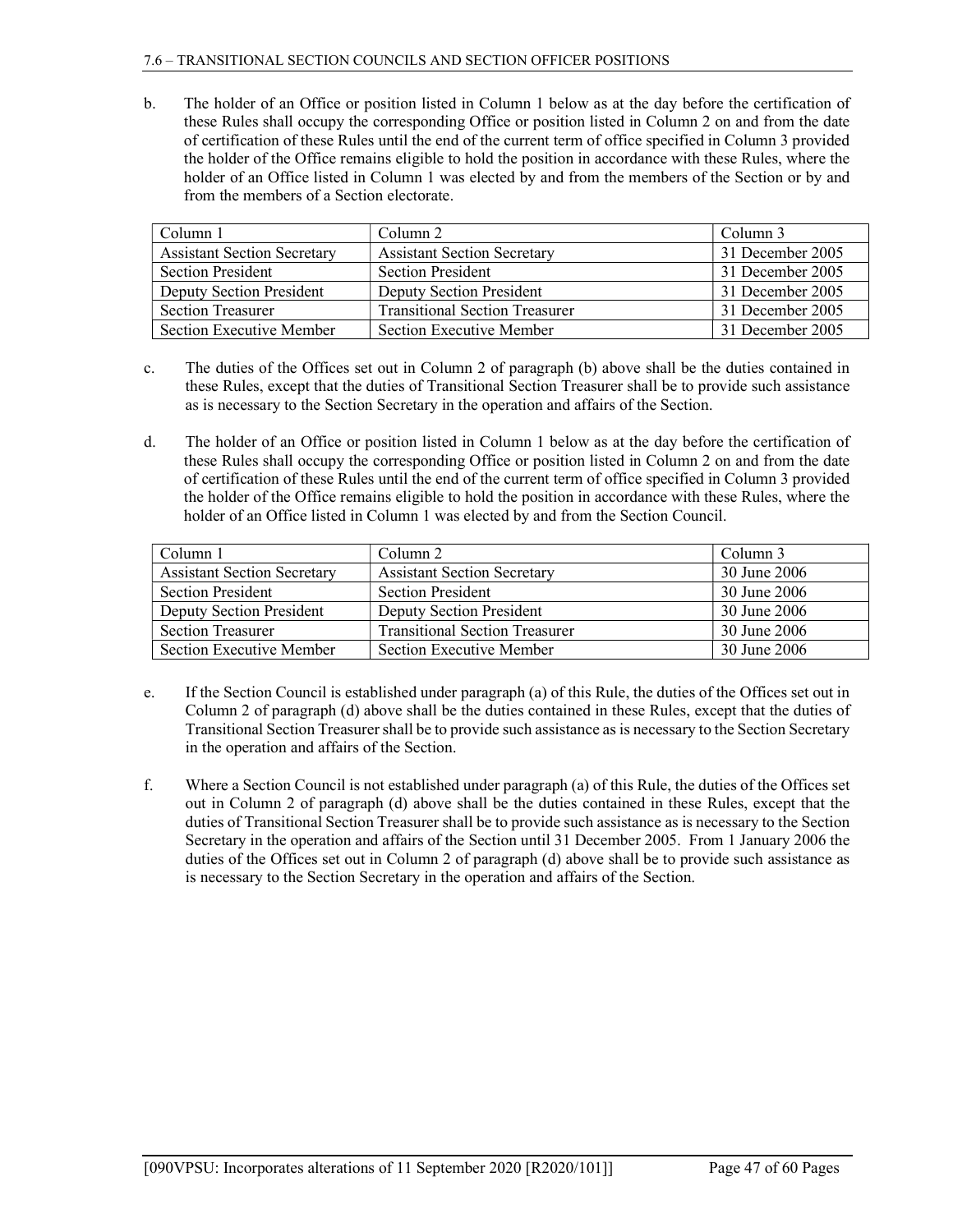# 7.7 – CONTINUATION OF OTHER POSITIONS

- a. The holder as at the day before the certification of these Rules of any CSIRO Sub-Section Officer position, Tax Sub-Section Officer position, or any other Sub-Section Officer position elected by and from the members of the Sub-Section shall occupy the same position until the end of the current term of office provided the holder of the Office remains eligible to hold the position in accordance with these Rules.
- b. An elected Delegate or Deputy delegate on the day before the certification of these Rules shall continue to be a Delegate or Deputy Delegate until the end of the current term of office provided they remain eligible to hold the position in accordance with these Rules.

#### 7.8 - DECISIONS

All decisions and policy of the National Council and/or the National Management Committee of the PSU Group made on or before the day before the certification of these Rules and having effect on the day before the certification of these rules shall continue in force and be deemed to have been made by the Governing Council and/or the Executive Committee as the case may be.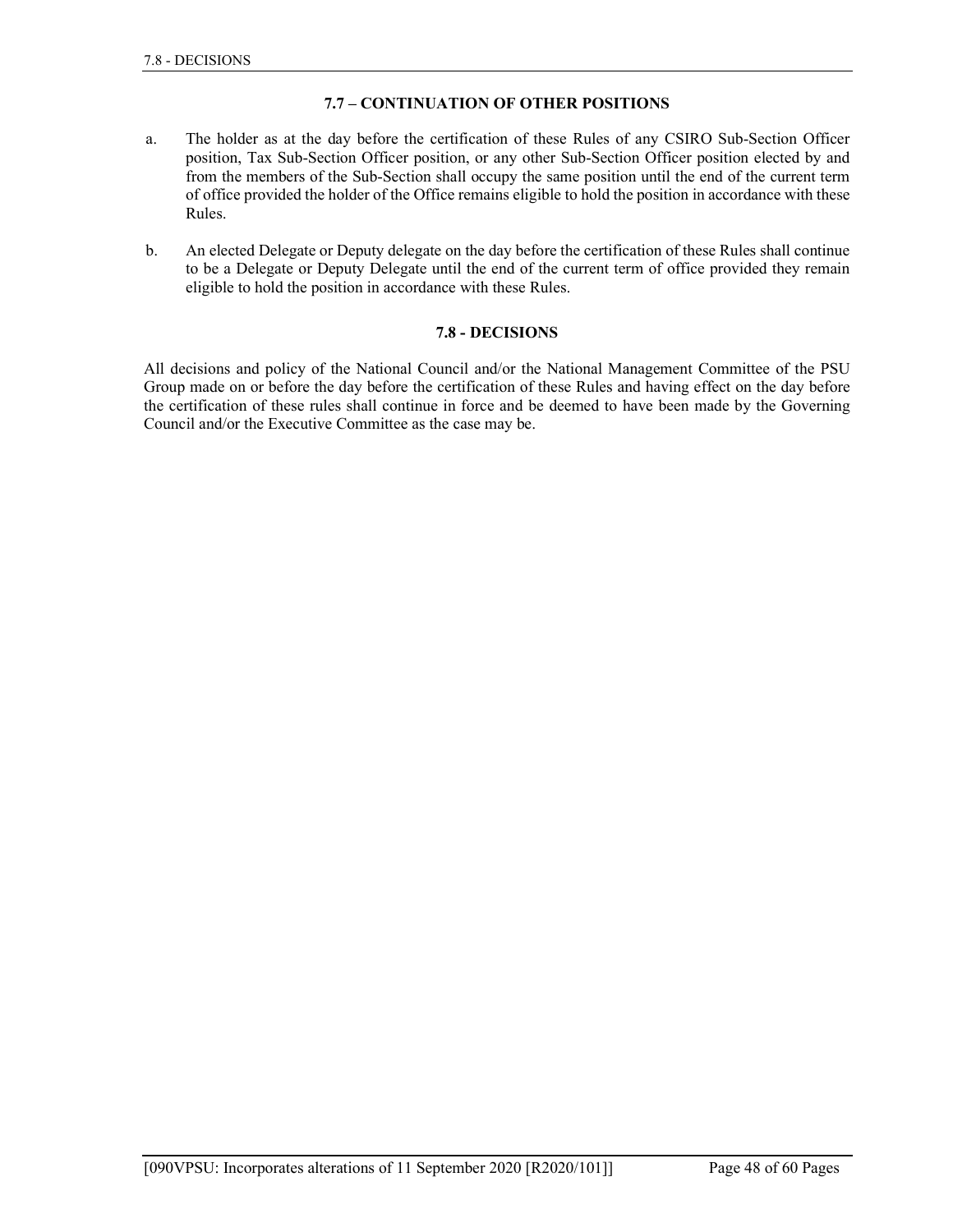# **SCHEDULE A**

# PART 8 - CSIRO SECTION

# 8.1 - CSIRO SECTION

- a. There shall be a CSIRO Section of the PSU Group. Membership of the CSIRO Section shall consist of all members of the CSIRO Section on the day before the commencement of the operation of this Rule, members employed by the Commonwealth Scientific and Industrial Research Organisation (herein referred to as the CSIRO), and shall be open to persons who are eligible to be members of the Union pursuant to sub-Rule 4H of Part 1 of Rule 2 of Chapter A. The Governing Council may, acting only on the advice of the CSIRO Section Council, determine the members or classes of members who shall also be members of the CSIRO Section.
- b. The provisions contained in this Part (Part 8) shall apply to the CSIRO Section and shall prevail to the extent of any conflicting provisions in the Rules of Chapter B.
- c. The Rules in this Part may be amended or rescinded by the National Officers Committee only on the recommendation of the Governing Council and the CSIRO Section Council.
- d. The CSIRO Section may only be dissolved by Governing Council on the recommendation of the CSIRO Section Council.
- e. Any reference in this Part to "Section" shall be read as a reference to the "CSIRO Section". Any reference in this part to a "Sub-section" shall be read as a reference to a "CSIRO Sub-section".

# 8.2 – OPERATING AGREEMENT

a. The Governing Council may enter into an Agreement (hereinafter called an "Operating Agreement") with the CSIRO Section relating to the operation of the Section consistent with the Rules on the basis that an Operating Agreement may only be varied or rescinded with the agreement of the CSIRO Section Council.

- b. An Operating Agreement may include but not be limited to:
	- (i) the structure of the Section;
	- (ii) the delegations made to the Section Secretary or Section Council;
	- (iii) provisions relating to the finances of the Section
- c. Notwithstanding other provisions in the Rules, an Operating Agreement:
	- (i) may provide for the superintendence, management and control by the Section Council of funds, property and liabilities, and all income of the Section Council derived from any source;
	- (ii) may provide that all income of a Section shall be promptly deposited into a Section account designated by the Section Executive;
	- (iii) may provide that any funds under the superintendence, management and control of the Section shall be for the benefit of the Section members generally;
	- (iv) may give the Section Council the power to invest the whole or any part of any funds or property under the superintendence, management and control of the Section, and to vary such investments;
	- (v) may provide for the direct payment to and the retention of subscriptions received in respect of members of the Section to be retained by the Section Council in whole or in part;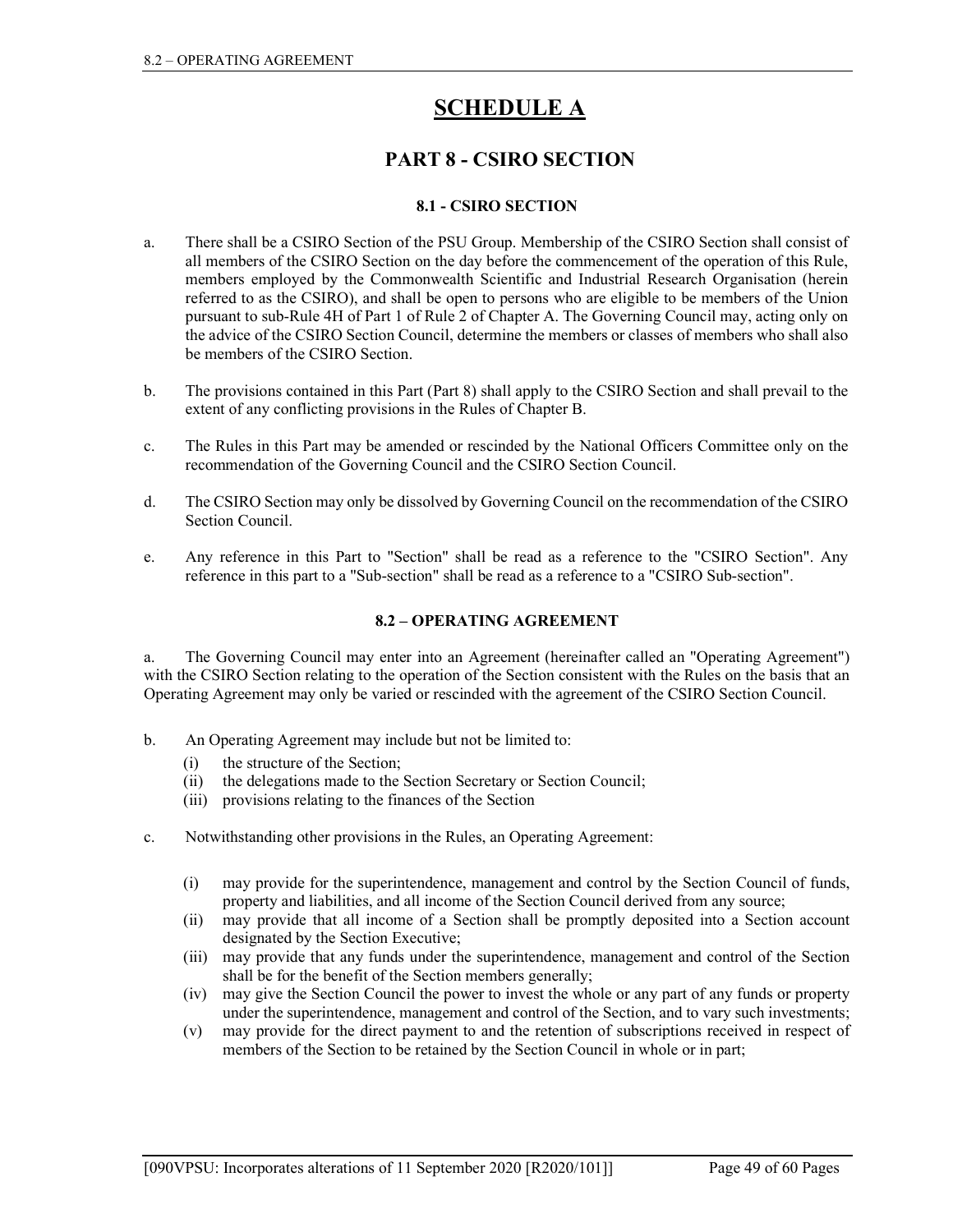- (vi) may authorise the Section Secretary to prepare a budget for the operation of the Section for approval by the Section Council or Section Executive, which shall include the allocation of funds for broader CPSU activities;
- (vii) may provide for the payment of all liabilities of the Section to be first met out of the funds of the Section; and
- (viii) may provide for the setting of subscriptions by the Governing Council only on the recommendation of Section Council.
- d. Any such Agreement entered into with the CSIRO Section prior to 31 December 2004 shall continue in force and have the same force and effect as if it were an Agreement made under paragraph (a).

### 8.3 - CSIRO SECTION FUNDS & EXPENDITURE

- a. The CSIRO Section funds shall be constituted by any monies allocated to or retained by the Section under the provisions of an Operating Agreement.
- b. Any CSIRO Section funds shall be maintained with a bank or financial institution approved by the Section Council, in the name of the Section.
- c. Disbursements in regard to expenditure of any CSIRO funds shall be made against the authority of a resolution of the Section Council or upon the recommendation of the Section Secretary and the approval of the Section President, with such approvals included in a statement of receipts and expenditure for the period in which it occurred, submitted to the Section Council at each ordinary meeting.
- d. A loan, grant or donation of an amount exceeding \$1,000 shall not be made by the CSIRO Section unless the Section Council or the Section Executive:
	- (i) has satisfied itself:
		- (a) that the making of the loan, grant or donation would be in accordance with the other Rules of the PSU Group; and
		- (b) in relation to a loan that, in the circumstances, the security proposed to be given for the repayment of the loan is adequate and the proposed arrangements for the repayment of the loan are satisfactory; and
	- (ii) has approved the making of the loan, grant or donation.
- e. Payment of any Section accounts shall be by cheque signed by two persons, at least one of whom is a Section Officer and one of whom may be an employee authorised by the Section Council to sign cheques, or by a system of funds transfer approved by the Executive Committee.
- f. The Section shall keep proper records of the details of any monies received and paid by it.
- g. The Section Council may establish separate accounts for the use by designated Sub-Section delegates Committees within limits and expenditure guidelines determined by the Section Council. Payment out shall be by cheque signed by any of the Sub-Section Officers. All such expenditure shall be advised to the Section Treasurer (or such other Officer authorised by Section Council for the purpose if there is no Section Treasurer) at such times as the Section Secretary, Section Treasurer (or such other Officer authorised by Section Council for the purpose if there is no Section Treasurer) or Section Councillor requires.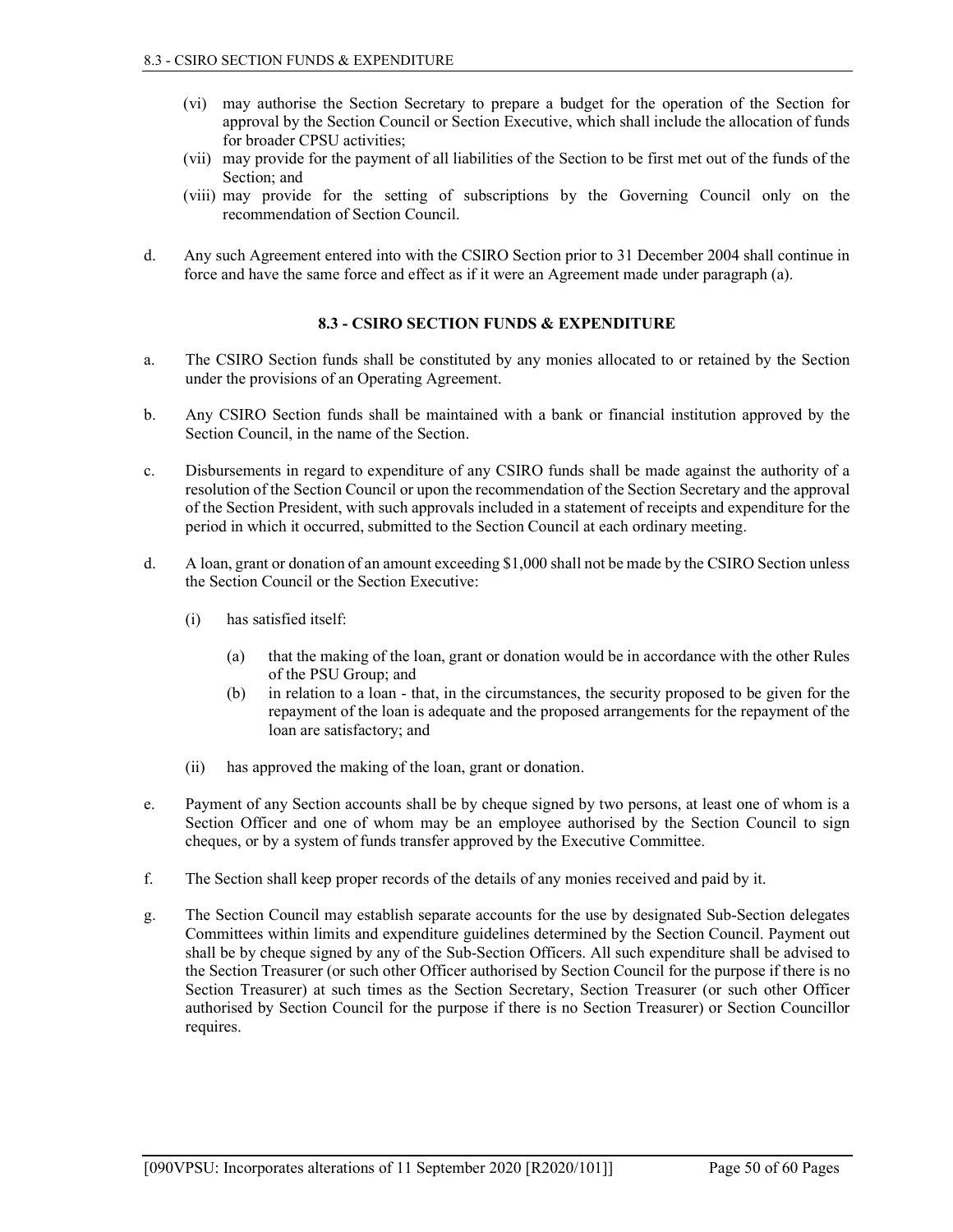h. The provisions of Rules 4.8 and 4.16 shall apply to CSIRO funds with the necessary changes being made, and subject to the terms of any Operating Agreement. To avoid doubt, the CSIRO Section Executive, or the CSIRO Section Council if there is no Section Executive, shall appoint the auditors under Rule 4.16.

# 8.4 – SECTION OPERATIONS

- a. There shall be a CSIRO Section Council consisting of those persons specified in Rule 2.21 and such Section Officer positions as are approved by the Governing Council.
- b. The CSIRO Section Council shall have the power to superintend, manage and control the affairs of the Section and any Section funds.
- c. The Section Council may establish a Section Executive to be the managing body of the Section, consisting of the Section Officers and if the Section Council determines, Section Executive Members.
- d. A Section Executive may establish its own method of operation provided it is not inconsistent with the provisions of the Rules.
- e. To assist the Section Council, the Section Council shall establish such Sub-Sections as it considers necessary and as are approved by the Governing Council, and shall establish such of those Sub-Section Officer positions as are at Rule 8.7(e) as it requires.

# 8.5 – SECTION OFFICERS

- a. The Section Officers shall be the Section Secretary and a Section President and may, subject to Governing Council approval, include:
	- (i) a Deputy Section President or more as determined by the Governing Council.
	- (ii) an Assistant Section Secretary or more as determined by the Governing Council.
	- (iii) a Section Treasurer.
- b. A salaried Section Secretary and a salaried Assistant Section Secretary not otherwise a member of the Section shall be deemed to be a member of the Section.

# 8.6 – SUB-SECTION OFFICERS

- a. A position of Sub-Section Officer shall become vacant if the holder ceases to be a member of the Sub-Section.
- b. Sub-Section Officers shall be elected by and from members of the Sub-Section.
- c. The terms of office for Sub-section Officers shall be 2 years from 1 July in the year of their election.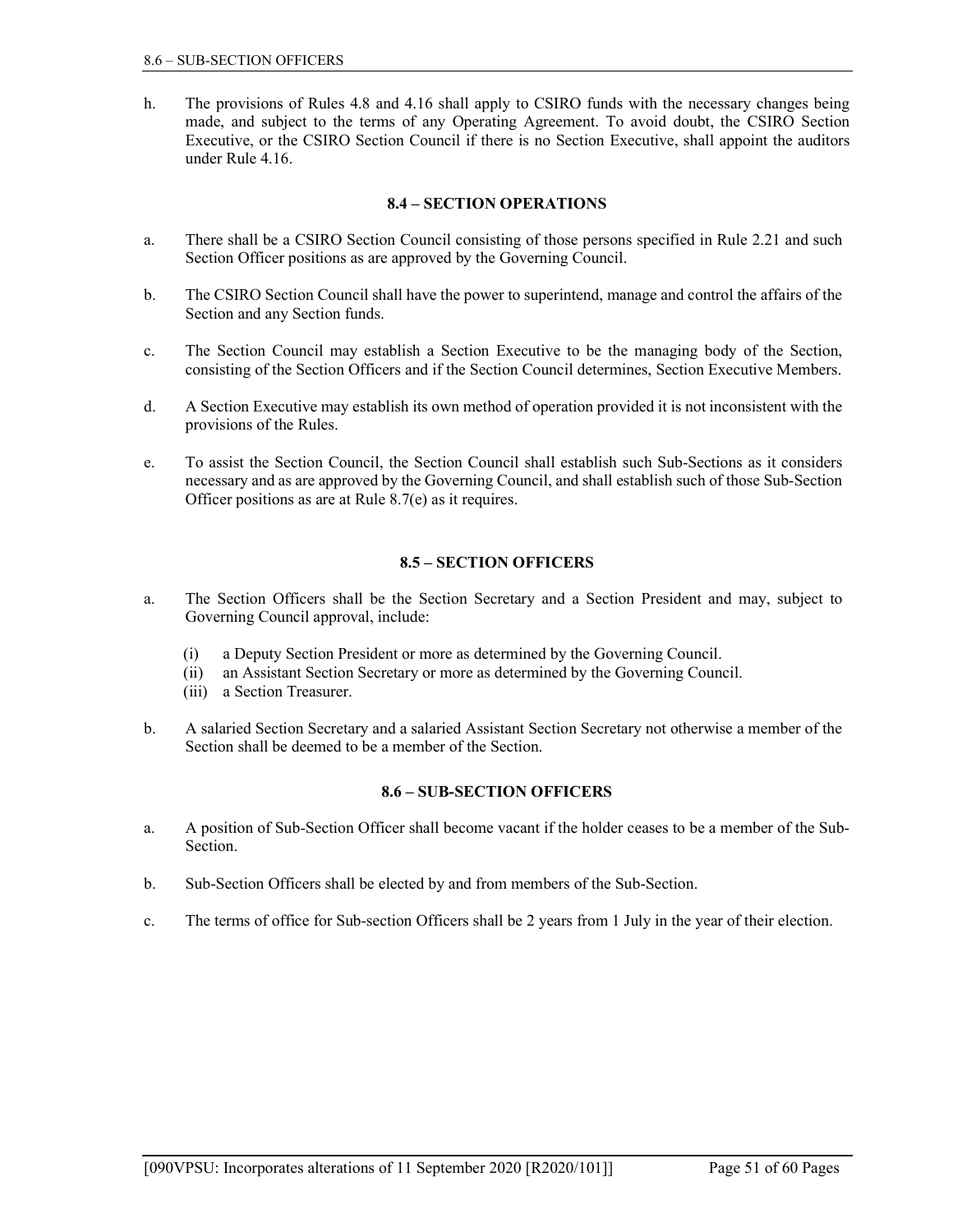# 8.7 – DUTIES

- a. Subject to a direction of the Section Council, an Assistant Section Secretary shall be under the direction of the Section Secretary and shall render such assistance as may be required in the administration of the Section.
- b. A Section President shall if present preside at all meetings of the Section Council and Section Executive and perform the duties of the Chair as specified in Rule 5.10.
- c. A Deputy Section President shall assist the Section President in the exercise of their duties and in the absence of the Section President perform all the duties of the Section President. Should there be more than one Section Deputy President, the Section Council shall select one of them to act in the place of the Section President.
- d. A Section Treasurer shall, subject to the provisions in Part 4:
	- (i) take charge of any monies received by the Section Council and within seven days of receipt deposit such monies to the credit of the Section with the financial institution nominated by the Section Council; and
	- (ii) at all times when required by the Section Council, Section Executive, the Governing Council or the Executive Committee give a statement of the financial affairs of the Section.
- e. The respective duties of the Sub-Section Officers shall be:
	- (i) Sub-Section Secretary to keep written records of meetings, to forward a copy of such records to the Section Secretary, to give notice of meetings where appropriate under these Rules, to carry out such representation tasks as may be required and, subject to the direction of the Section Council, perform such duties as are determined by the Section Secretary.
	- (ii) Sub-Section President to chair meetings of the SDC and to carry out any representation requested by the SDC within its authority.
	- (iii) Deputy Sub-Section President assist the President and perform the duties of the President in their absence or unavailability.
	- (iv) Assistant Sub-Section Secretary assist the Secretary and perform the duties of the Secretary in their absence or unavailability.
- f. The duties of a Section Executive Member shall be to attend meetings of the Section Executive.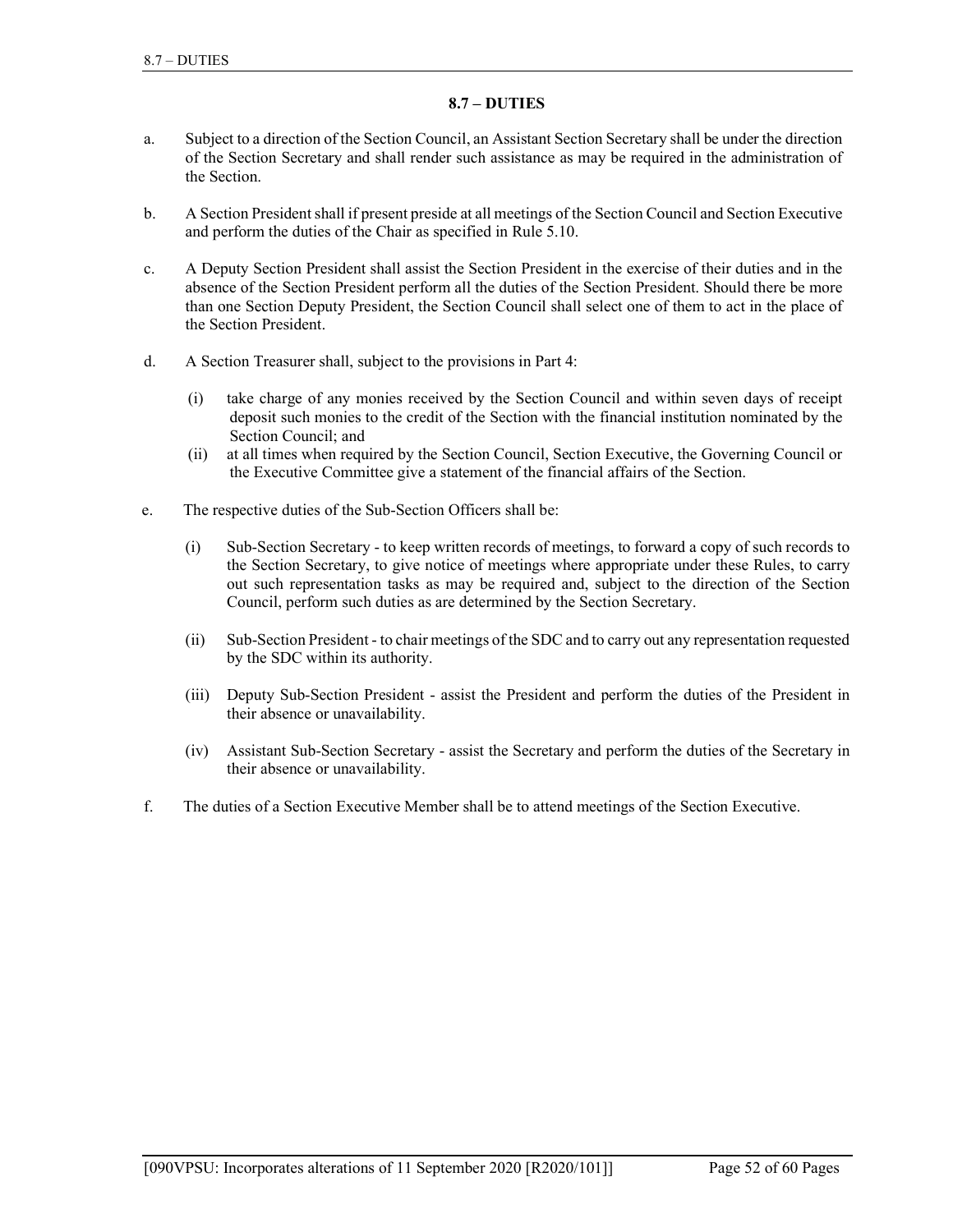# 8.8 – WORKPLACE DELEGATES

- a. Workplace Delegates shall be elected annually by and from the members of each Workplace by secret postal ballot under the provisions of Rule 8.10.
- b. The Section Council, shall determine the number of Workplace Delegates to be elected from each Workplace.
- c. The term of office for Workplace Delegates shall be 1 year from 1 July in the year of election.

# 8.9 – SUB-SECTION DELEGATES COMMITTEES

- a. There shall be a Sub-Section Delegates Committee (SDC) in each Sub-Section consisting of the delegates from all of the workplaces in the Sub-Section. A Sub-Section Officer or Section Councillor of the Sub-Section who is not a delegate shall be an ex-officio member of the Sub-Section.
- b. An SDC shall, subject to any decision or policy of the Governing Council, assist in the work of the Section, particularly with respect to the Sub-Section they represent, and shall determine its own method of operation provided it is not inconsistent with these rules.

### 8.10 - SECTION ELECTIONS

- a. The Section Secretary shall within the time provided in the Workplace Relations Act 1996 advise the Industrial Registrar of elections required to be conducted for Section and Sub-Section Officers and Workplace Delegates, with a view to ensuring that no irregularity occurs in or in connection with the elections.
- b. If for any reason the Industrial Registrar does not arrange for the conduct of an election for Sub-Section Officers or Workplace Delegates, the Section Council shall appoint such Returning Officers as it considers necessary to conduct the election.
- c. The Returning Officer shall then proceed in accordance with the provisions of Part 3. The Returning Officer shall call for nominations for any Sub-section Officer or Workplace Delegate position by notice sent to members of the respective Sub-section or Workplace and/or a notice published in a newsletter or journal.
- d. Nominations shall close at 12 noon on the last Wednesday in March.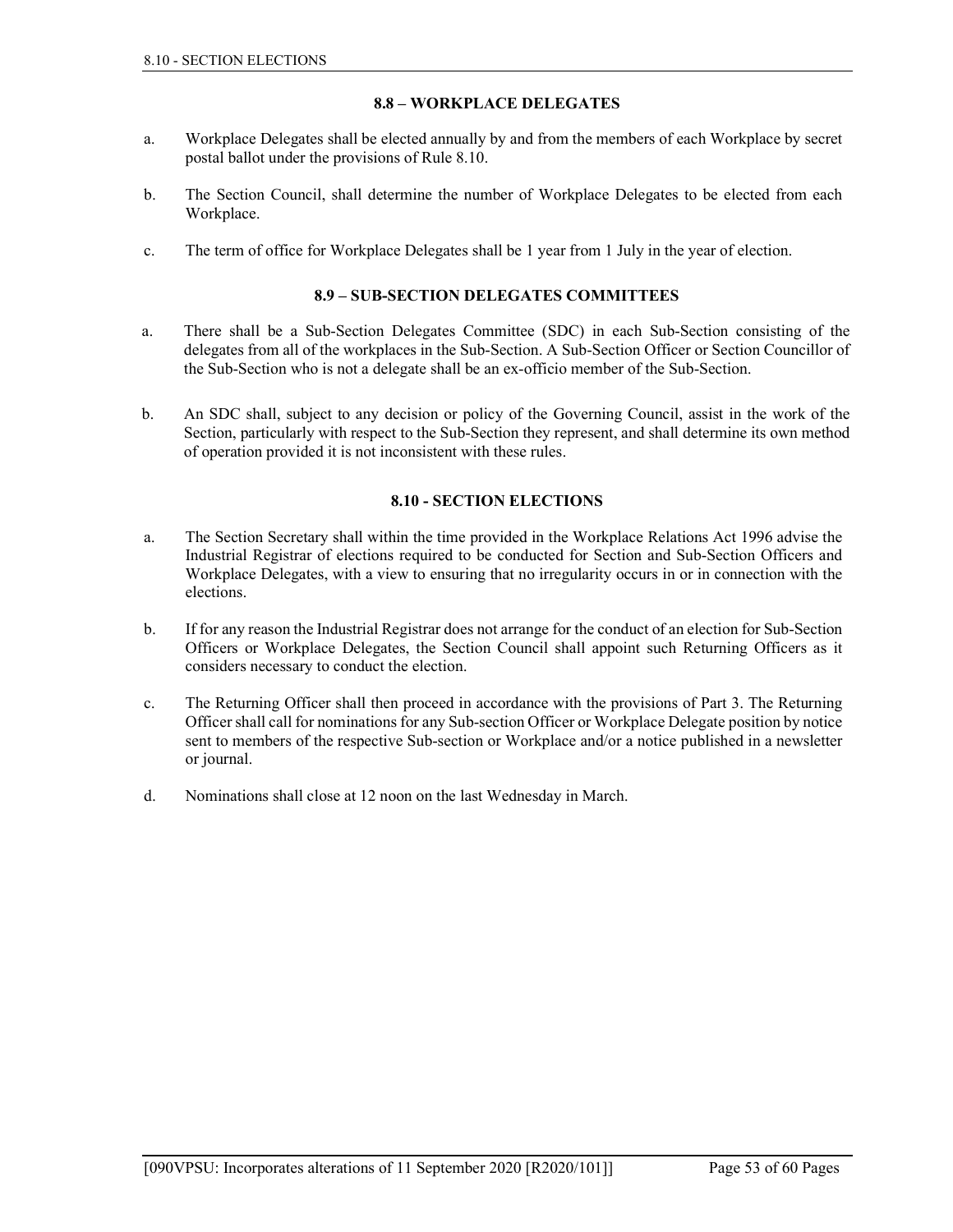# 8.11 – NOMINATIONS AND VACANCIES

- a. A salaried Assistant Section Secretary shall be elected by the Section members from the members of the PSU Group.
- b. A non-salaried Assistant Section Secretary, a Section President, a Section Deputy President and a Section Treasurer shall be elected by and from the members of the Section Council, or by and from the members of the Section, as determined by the Governing Council.
- c. Section Executive Members shall be elected by and from the Section Council.
- d. A vacancy occurring in a Section President, Assistant Section Secretary, Deputy Section President or Section Treasurer position shall be dealt with in accordance with Rule 3.14 except that where the remainder of the term of office is less than 12 months, the Section Council shall appoint a financial member of the Section to the vacancy.
- e. Where a vacancy occurs for any reason in the position of Sub-Section Officer or Workplace Delegate, such vacancy shall be filled by appointment by the Sub-Section Delegates Committee, except that any vacancy in an office of Sub-Section Officer occurring where there is 12 months or more of the term of office remaining shall be filled by election by and from the members of the Sub-section.
- f. Any person elected or so appointed under this Rule shall hold office for the unexpired portion of the term of office.
- g. A Section Officer position shall become vacant in the same way as applies to Section Secretaries under Rule 2.20.
- h. A Sub-Section Officer position shall become vacant if the holder ceases to be a member of the Sub-Section.

i. The term of office for an Assistant Section Secretary, a Section President, a Deputy Section President, a Section Treasurer or a Section Executive Member shall be:

- (i) if elected by and from the members of the Section, the same as for a Section Secretary;
- (ii) if elected by and from the Section Council, 3 years from the  $1<sup>st</sup>$  of July in the year immediately following the election of the Section Secretary.

# 8.12 - QUORUMS

Notwithstanding the provisions of Rule 5.8, a quorum for a meeting of the CSIRO Section Council shall be two Section Officers or their proxies and a majority of the Section Councillors or their proxies.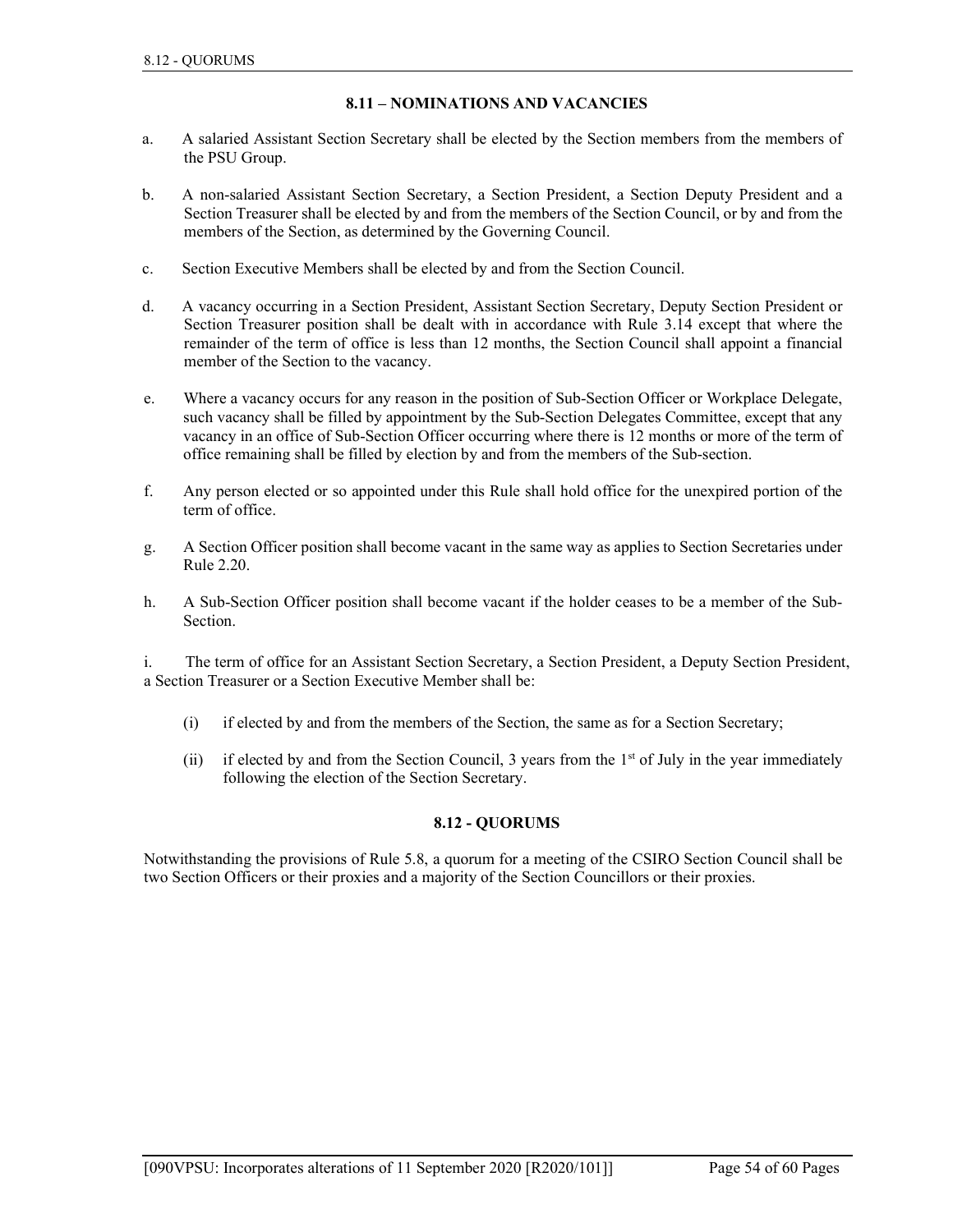## 8.13 - PROXIES

- a. Each Section Councillor shall appoint, whenever necessary, a proxy who is either a member of their Sub-Section Delegates Committee, or who holds an elected office in the CSIRO Section.
- b. A Section Officer who is unable to attend a meeting of the Section Council shall appoint, whenever necessary, a proxy who holds an elected office in the CSIRO Section.
- c. If a Workplace Delegate cannot attend a meeting of a Sub-Section Delegates Committee they may appoint as her/his proxy a financial member of their Workplace or another member of the SDC. If a Sub-Section Officer cannot attend a meeting of a Sub-Section Delegates Committee they may appoint as her/his proxy a financial member of their Sub-Section or another member of the SDC.
- d. All proxy appointments shall be notified in writing to the Chair of the meeting. No member may hold more than one proxy at any meeting.

# 8.14 – VOTING

- a. Subject to specific provisions elsewhere in these Rules, each member of the Section Council, Section Executive, Sub-Section Council and Sub-Section Executive shall be entitled to one vote at any meeting of those bodies and one additional vote if holding a proxy.
- b. When requested by any member of a body as listed in Column 1 in the following table, voting on any matter by a member of that body as listed in the corresponding row of Column 2 shall be in accordance with the weighting as determined in accordance with the formula as listed in the corresponding row of Column 3. For the purposes of this Rule, financial membership shall be determined as at the end of the preceding quarter.

| Column 1                     | Column <sub>2</sub>        | Column 3                                        |
|------------------------------|----------------------------|-------------------------------------------------|
| <b>Sub-section Delegates</b> | ex-officio members         | 1 vote each                                     |
| Committee                    |                            |                                                 |
|                              | <b>Workplace Delegates</b> | 1 vote for each financial member or in the case |
|                              |                            | of Workplaces with multiple Workplace           |
|                              |                            | Delegates, each Workplace Delegate shall have   |
|                              |                            | a vote equal to the number of financial         |
|                              |                            | members in the Workplace divided by the         |
|                              |                            | number of Workplace Delegates for that          |
|                              |                            | Workplace, and/or their proxies, attending the  |
|                              |                            | meeting.                                        |
| <b>Section Council</b>       | <b>Section Officers</b>    | 1 vote each                                     |
|                              |                            |                                                 |
|                              | Governing Councillors      | 1 vote each                                     |
|                              |                            |                                                 |
|                              | <b>Section Councillors</b> | 1 vote for each 100 financial members or part   |
|                              |                            | thereof of the members represented, or in the   |
|                              |                            | case of Sub-sections with multiple Section      |
|                              |                            | Councillors, the number of votes determined     |
|                              |                            | by this formula shall be divided equally        |
|                              |                            | between the Section Councillor positions.       |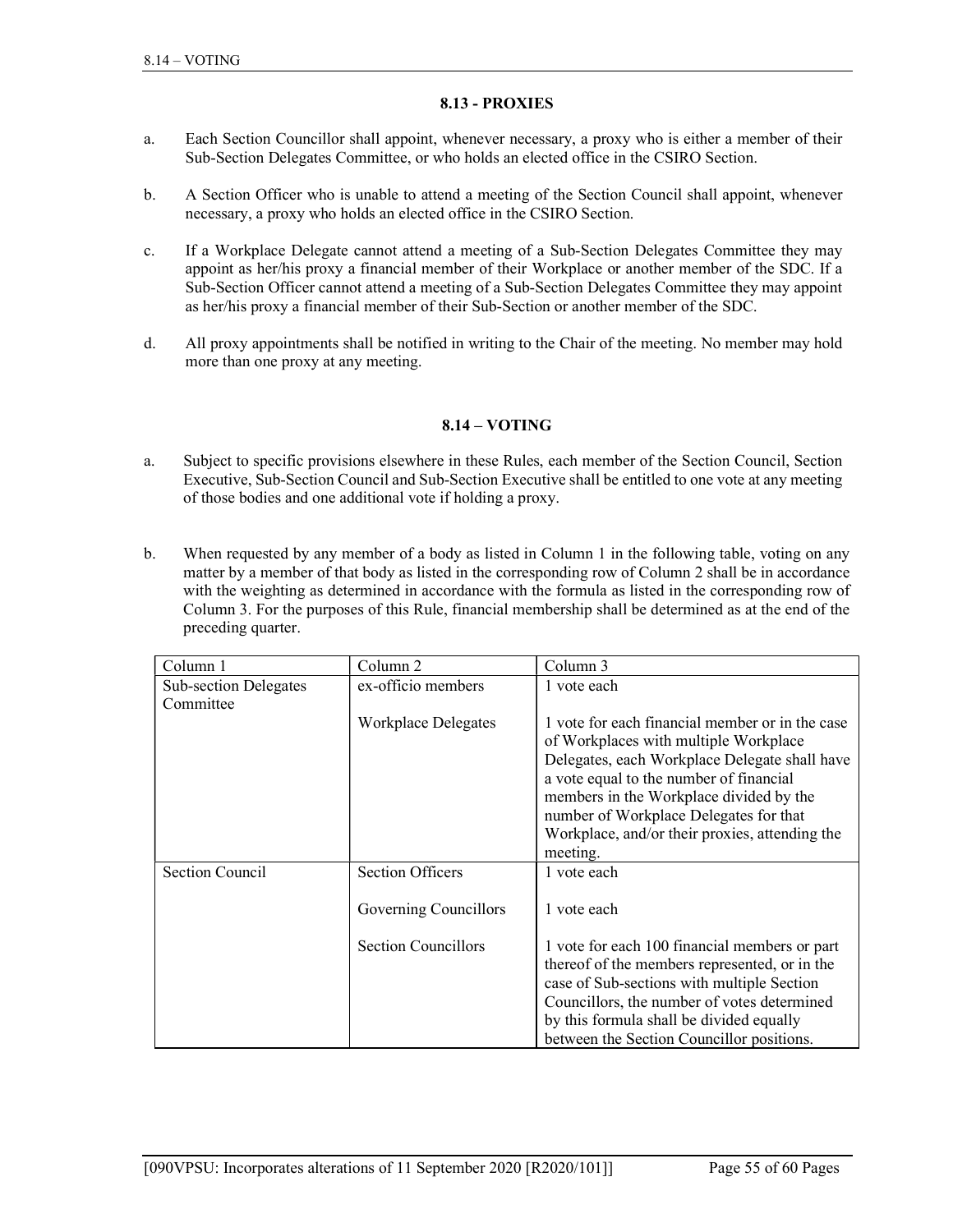# PART 9A - TAX SECTION SUPPLEMENTARY PROVISIONS

# 9A.1 - TAX SECTION

- a. There shall be a Tax Section. Membership of the Tax Section shall consist of members of the Tax Section on 31 December 1996 and all members employed by the Australian Taxation Office. Governing Council may, acting only on the advice of the Tax Section Council, determine the members or classes of members who shall also be members of the Tax Section.
- b. The provisions contained in this Part (Part 9A) and in Part 9 shall prevail to the extent of any conflicting provisions in the Rules of Chapter B.

### 9A.2 – SECTION OPERATIONS

- a. There shall be a Tax Section Council consisting of those persons specified in Rule 2.21, the Tax Section President and such Section Officer positions as are approved by the Governing Council.
- b. To assist in the management of the affairs of the Section, the Section Council shall establish such Sub-Sections as it considers necessary and as are approved by the Governing Council.
- c. To assist and provide advice to the Section Secretary in the management of the affairs of the Sub-Section, there shall be Sub-Section Officers in each Sub-Section.

# 9A.3 – SECTION AND SUB-SECTION OFFICERS

- a. The Section Officers shall be the Section Secretary and a Section President and may, subject to Governing Council approval, include:
	- (i) a Deputy Section President or more as determined by the Governing Council.
	- (ii) an Assistant Section Secretary or more as determined by the Governing Council.
- b. The Sub-Section Officers shall be a Sub-Section Secretary and a Sub-Section President, provided that a Sub-Section Delegates Committee may determine that there also be a Deputy Sub-Section President and/or an Assistant Sub-Section Secretary.

#### 9A.4 – DUTIES

- a. The respective duties of the Sub-Section Officers shall be:
- (i) Sub-Section Secretary to keep written records of meetings, to forward a copy of such records to the Section Secretary, to give notice of meetings where appropriate under these Rules, to carry out such representation tasks as may be required and, subject to the direction of the Section Council, perform such duties as are determined by the Section Secretary.
	- (ii) Sub-Section President to chair meetings of the SDC and to carry out any representation requested by the SDC within its authority.
	- (iii) Deputy Sub-Section President assist the President and perform the duties of the President in their absence or unavailability.
	- (iv) Assistant Sub-Section Secretary assist the Secretary and perform the duties of the Secretary in their absence or unavailability.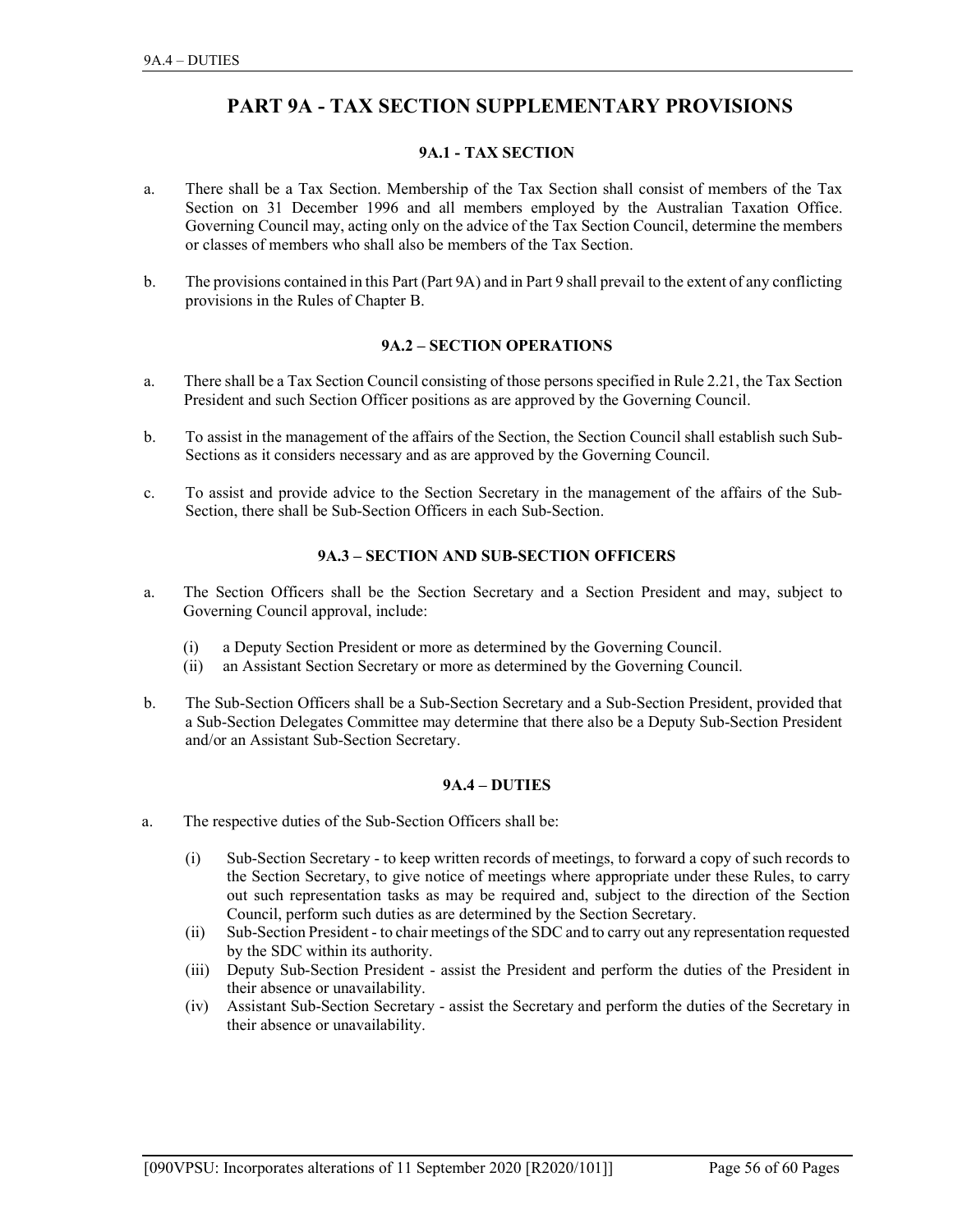# 9A.5 – SUB-SECTION DELEGATES COMMITTEES

- a. There shall be a Sub-section Delegates Committee (herein termed the SDC) in each Sub-Section. An SDC shall consist of all of the Workplace Delegates in the Sub-Section. A Sub-Section Officer or a member of Section Council who is in the Sub-Section, who is not a Workplace Delegate, shall be exofficio a member of the SDC. The relevant Deputy Delegate may attend where a Workplace Delegate is absent.
- b. An SDC shall, subject to any decision or policy of the Governing Council, assist in the work of the Section, particularly with respect to the Sub-Section they represent, and shall determine its own method of operation provided it is not inconsistent with these rules.
- c. The Section Secretary, Section Council, National Secretary or Executive Committee may take control at any time of a matter which the SDC is pursuing.

# 9A.6 – NOMINATIONS, VACANCIES AND APPOINTMENTS

- a. Where a vacancy occurs for any reason in the position of Sub-Section Officer or Workplace Delegate, such vacancy shall be filled by appointment of a financial member of the Sub-Section by the Sub-Section Delegates Committee.
- b. Any person elected or so appointed under this Rule shall hold office for the unexpired portion of the term of office.
- c. A Sub-Section Officer position shall become vacant if the holder ceases to be a member of the Sub-Section.

# 9A.7 – ADDITIONAL MATTERS

- a. References in Rule 9.1 to the National Council shall be read as references to the Governing Council.
- b. The reference in Rule 9.6(d) to Part 6 shall be read as a reference to Part 3.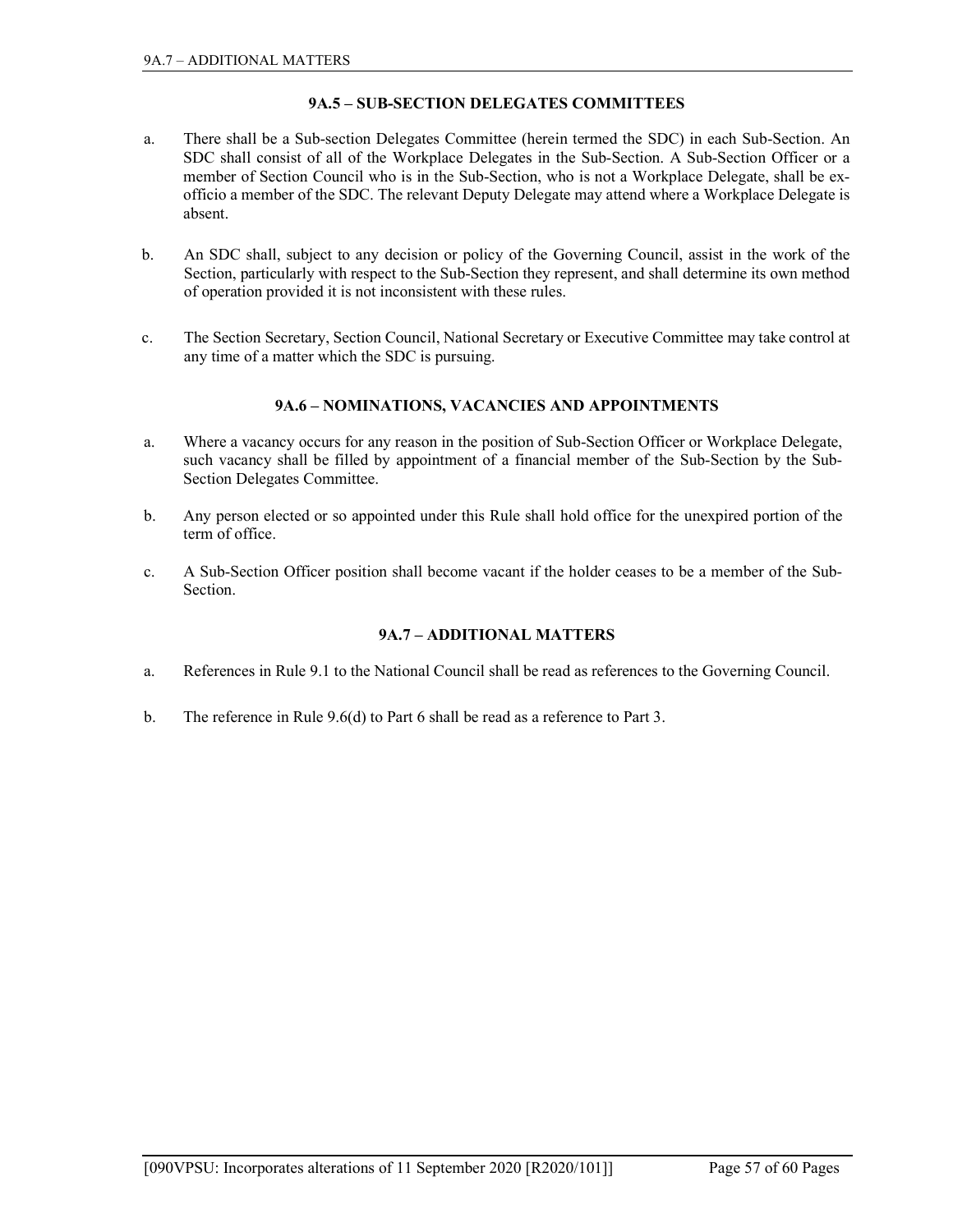# PART 9 - TAX SECTION PROVISIONS

# 9.1 - TAX SECTION

- a. The provisions contained in this Part shall prevail to the extent of any conflicting provisions in the Rules of Chapter B.
- b. The Rules in this Part may be amended or rescinded by the National Officers Committee only on the recommendation of the National Council and the Tax Section Council.
- c. The Tax Section may only be dissolved by National Council on the recommendation of the Tax Section Council.
- d. Any reference in this Part to "Section" shall be read as a reference to the "Tax Section". Any reference in this part to a "Sub-section" shall be read as a reference to a "Tax Sub-section".

# 9.2 - SDC EXECUTIVE

- a. There shall be an SDC Executive in each Sub-section which, subject to the direction of the Sub-section Delegates Committee, shall exercise all the powers of the SDC.
- b. The SDC Executive shall consist of the Sub-section Officers, the Section Councillors representing the Sub-section and five SDC Executive Members.
- c. The SDC Executive shall meet in person and/or by telephone conference and may determine any matter by post, facsimile or other electronic means.
- d. The SDC Executive shall meet when directed by the Section Council, Section Executive, Section Secretary, the SDC or when requested by the Sub-section President or the Sub-section Secretary or a majority of SDC Executive Members.
- e. A meeting of the SDC Executive shall be convened by the Section Secretary or the Sub-section Secretary giving reasonable notice of the meeting to the members of the SDC Executive and the matter or matters to be dealt with at the meeting.
- f. Each member of the SDC Executive shall have one vote.
- g. Decisions of the SDC Executive shall be notified to members of the SDC by the Sub-section Secretary as soon as possible after the Executive meeting. If at any time up to and including the seventh day after the issue of the notification, a majority of the members of the SDC, requests in writing to the Section Secretary or Sub-section Secretary that the decision be not implemented, then no action shall be taken until the decision is ratified by the SDC.
- h. A decision of the SDC Executive shall only be altered or overturned by the SDC where the number of voting members of the SDC present for the vote on the decision to alter or overturn the SDC Executive decision is greater than the number of voting members of the SDC Executive who were present when the decision was made.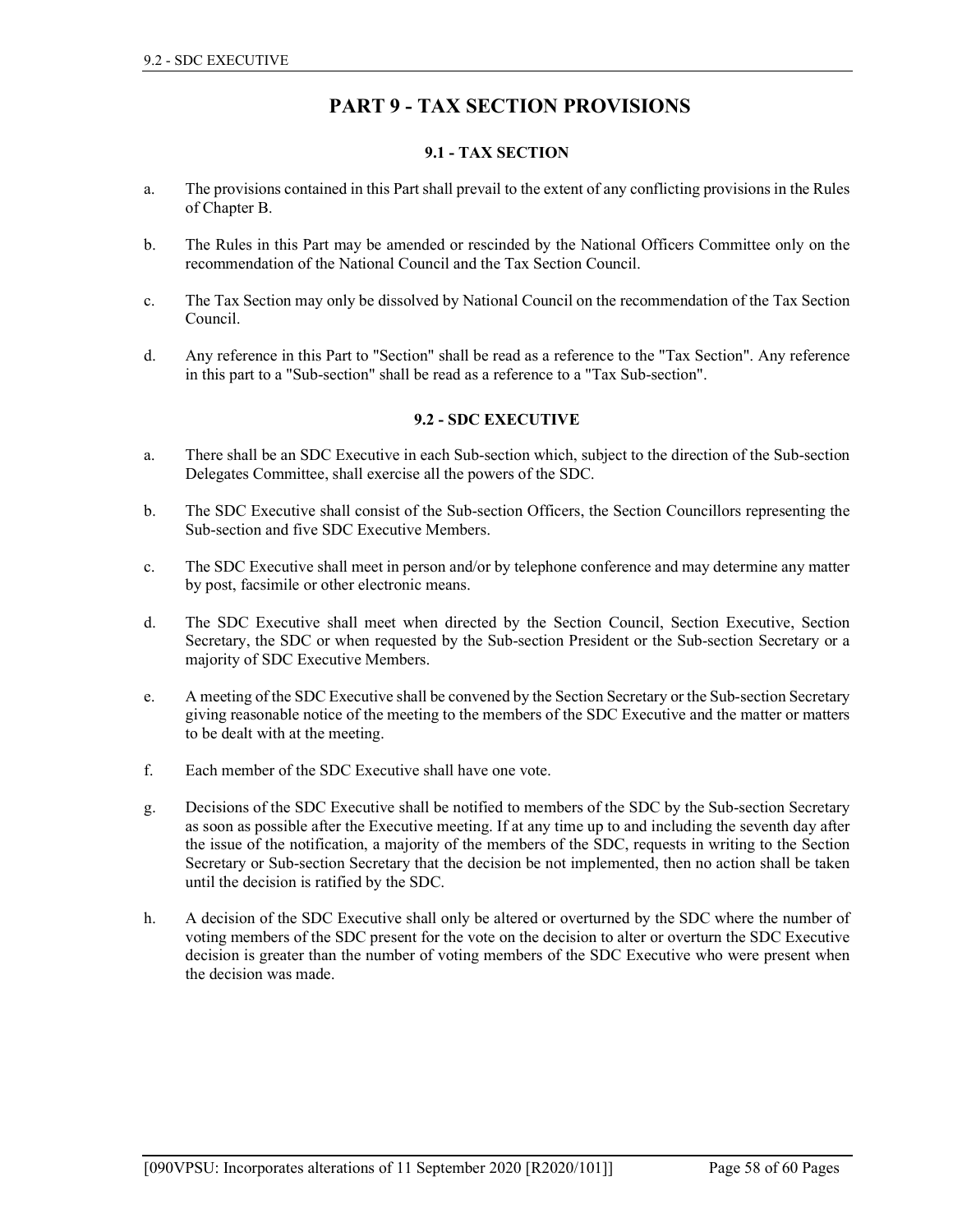# 9.3 - ELECTION TO OFFICE - ELIGIBILITY TO NOMINATE AND TO VOTE

- a. Sub-section Officers shall be elected by and from the members of the Sub-section.
- b. SDC Executive Members shall be appointed by and from the SDC.

# 9.4 - HOLDING OF MORE THAN ONE OFFICE

A member shall be entitled to hold any number of offices except that:

- a. no member shall hold more than one office on Section Council;
- b. no Section Officer during a term of office shall hold the position of Section Councillor or act as a proxy for a Section Councillor; and
- c. no member shall hold more than one of the offices of Sub-section Secretary, Assistant Sub-section Secretary, Sub-section President, Deputy Sub-section President, or SDC Executive Member.

### 9.5 - TERMS OF OFFICE

The terms of office of SDC Executive Members shall be 1 year from 1 July in the year of their appointment.

## 9.6 - SUB-SECTION ELECTIONS

- a. If for any reason the Industrial Registrar does not arrange for the conduct of an election for Sub-section Officers, the Section Secretary shall appoint a Returning Officer who shall conduct the election.
- b. The Returning Officer shall call for nominations for the positions of Sub-section Officers by notice which shall be published to all members of the Sub-section not later than 21 days prior to the close of nominations.
- c. Nominations shall be lodged with the Returning Officer not later than 12.00 noon on the last Wednesday in March in the year of election.
- d. The provisions of Part 6 shall apply to elections held pursuant to this Rule.

#### 9.7 - VACANCIES

- a. Where a vacancy occurs for any reason in the offices of Sub-section Officer or SDC Executive Member, such vacancy shall be filled by appointment by the SDC.
- b. Any person elected or so appointed under this Rule shall hold office for the unexpired portion of the term of office.
- c. The office of SDC Executive Member shall become vacant if the holder ceases to be a member of the SDC.